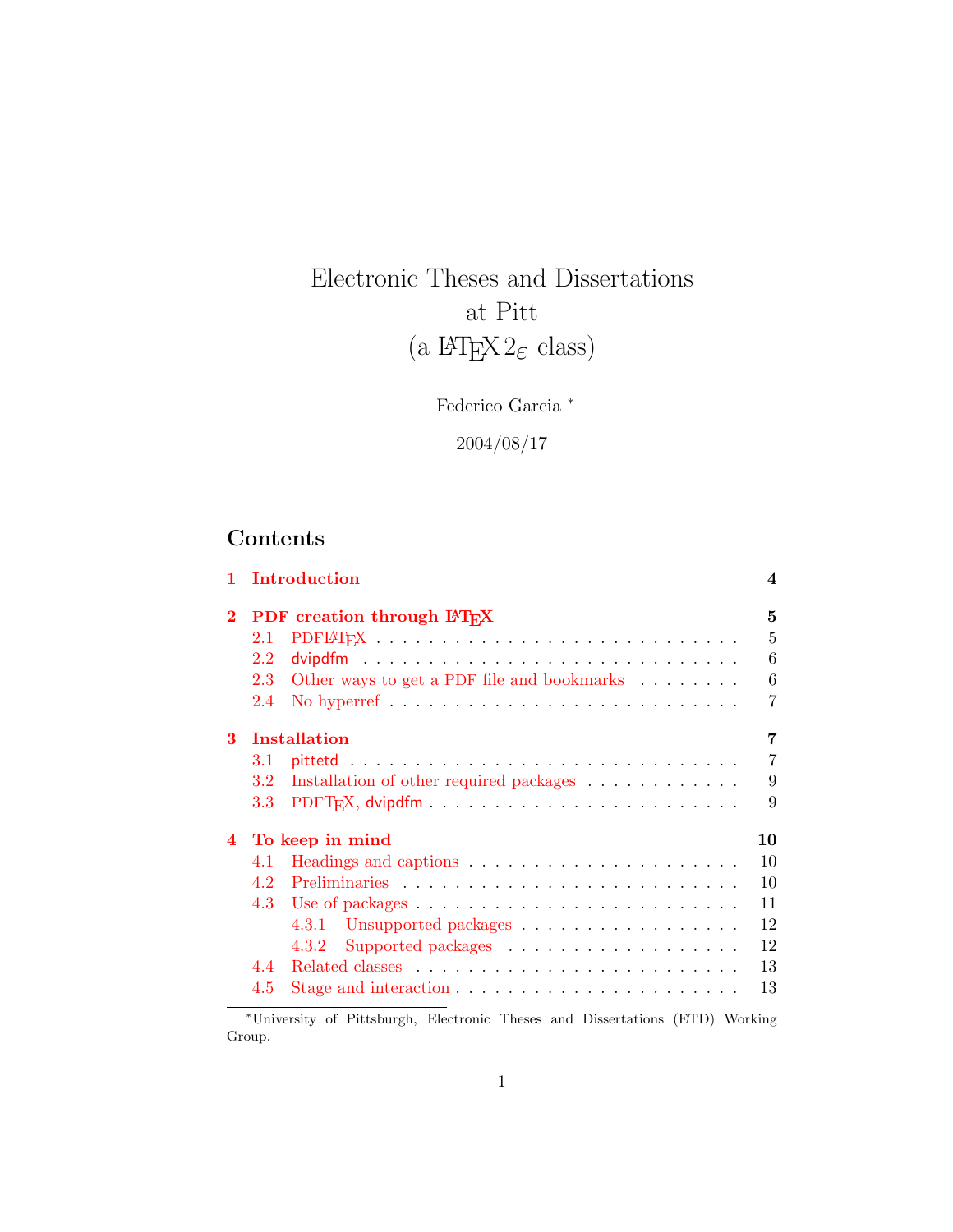|             | 4.6               |                                                                                                                                                                                                                                         | 14     |
|-------------|-------------------|-----------------------------------------------------------------------------------------------------------------------------------------------------------------------------------------------------------------------------------------|--------|
|             | 4.7               |                                                                                                                                                                                                                                         | 14     |
| $5^{\circ}$ |                   | <b>Using pittetd</b>                                                                                                                                                                                                                    | 15     |
|             | 5.1               | Loading the class $\ldots \ldots \ldots \ldots \ldots \ldots \ldots \ldots$                                                                                                                                                             | 15     |
|             | 5.2               |                                                                                                                                                                                                                                         | 16     |
|             | 5.3               |                                                                                                                                                                                                                                         | 17     |
|             |                   | 5.3.1<br>Sectioning commands entertainment of the section of the section of the section of the section of the section of the section of the section of the section of the section of the section of the section of the section of the s | 17     |
|             |                   | 5.3.2                                                                                                                                                                                                                                   | 17     |
|             | 5.4               |                                                                                                                                                                                                                                         | 18     |
|             |                   | 5.4.1                                                                                                                                                                                                                                   | 18     |
|             |                   | 5.4.2<br>Committee membership page                                                                                                                                                                                                      | 19     |
|             |                   | 5.4.3                                                                                                                                                                                                                                   | 21     |
|             |                   | 5.4.4<br>Abstract                                                                                                                                                                                                                       | 21     |
|             |                   | Table of Contents, and Lists of Figures and Tables.<br>5.4.5                                                                                                                                                                            | 22     |
|             |                   | 5.4.6                                                                                                                                                                                                                                   | 22     |
|             |                   | 5.4.7<br>Additional preliminaries                                                                                                                                                                                                       | 22     |
|             | 5.5               |                                                                                                                                                                                                                                         | 23     |
|             | 5.6               |                                                                                                                                                                                                                                         | 23     |
|             |                   | Numbering and captions for tables and figures<br>5.6.1                                                                                                                                                                                  | 23     |
|             |                   | 5.6.2                                                                                                                                                                                                                                   | 24     |
|             | 5.7               |                                                                                                                                                                                                                                         | 24     |
|             | 5.8               |                                                                                                                                                                                                                                         | 25     |
|             |                   | 5.8.1                                                                                                                                                                                                                                   | 25     |
|             |                   | 5.8.2                                                                                                                                                                                                                                   | 26     |
|             | 5.9               |                                                                                                                                                                                                                                         | 27     |
| 6           |                   | Using the hyperref package                                                                                                                                                                                                              | $27\,$ |
|             | 6.1               |                                                                                                                                                                                                                                         | 27     |
|             | 6.2               | Overriding pittetd's preferences                                                                                                                                                                                                        | 28     |
| $7^{\circ}$ |                   | <b>Before submitting</b>                                                                                                                                                                                                                | 30     |
|             | <b>References</b> |                                                                                                                                                                                                                                         | 31     |
| 8           |                   | The program                                                                                                                                                                                                                             | 31     |
|             | 8.1               |                                                                                                                                                                                                                                         | 31     |
|             | 8.2               |                                                                                                                                                                                                                                         | 32     |
|             | 8.3               |                                                                                                                                                                                                                                         | 32     |
|             | 8.4               | Stage and error handling                                                                                                                                                                                                                | 34     |
|             |                   |                                                                                                                                                                                                                                         |        |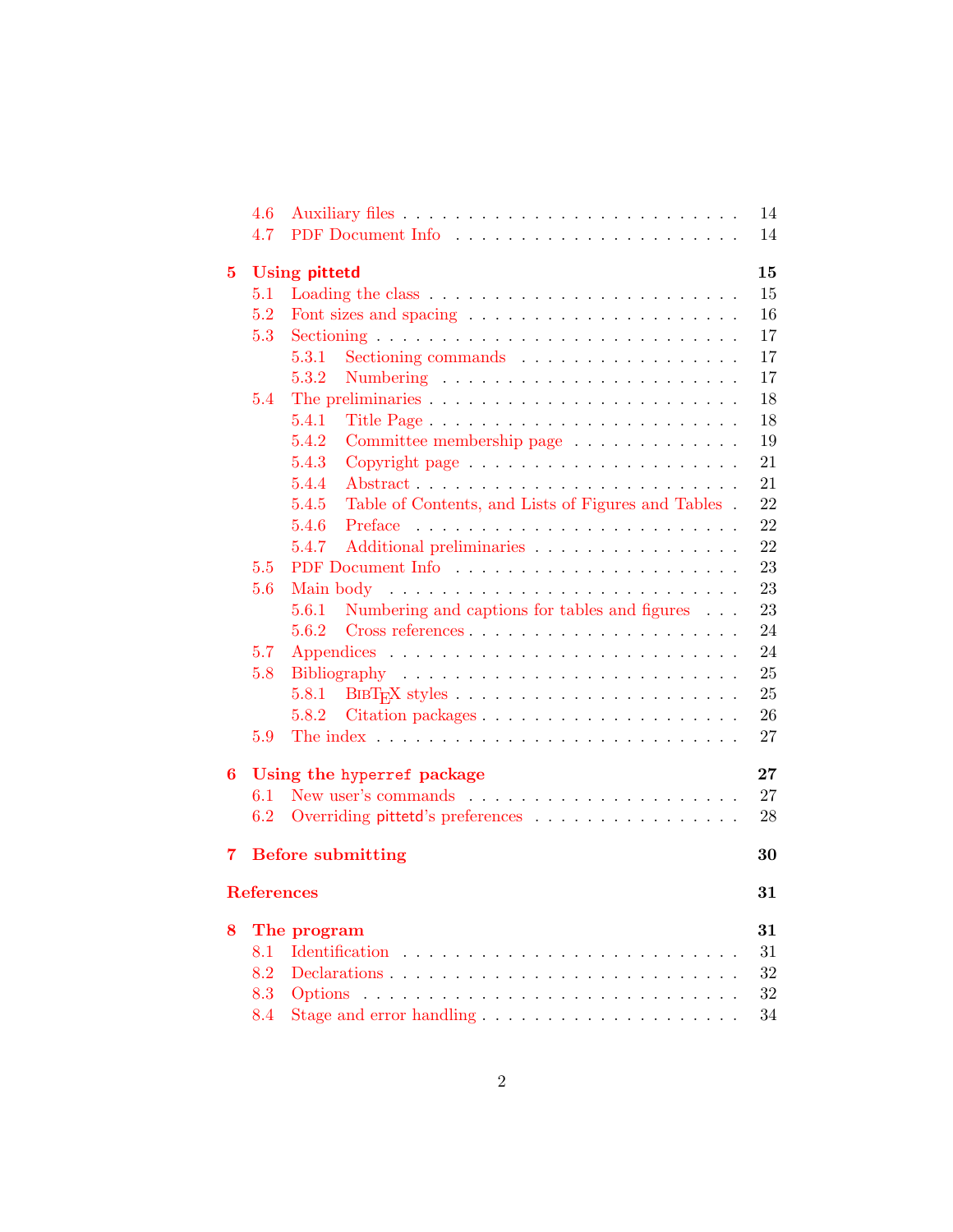| 8.5 | 34                                                                              |
|-----|---------------------------------------------------------------------------------|
| 8.6 | 39                                                                              |
| 8.7 | 41                                                                              |
| 8.8 | 42                                                                              |
| 8.9 | 43                                                                              |
|     | 44<br>8.10 Packages and patches                                                 |
|     | 44                                                                              |
|     | 8.11.1 Commands for the information<br>44                                       |
|     | 46                                                                              |
|     | 47<br>8.11.3 Bookmarking the preliminaries                                      |
|     | 48                                                                              |
|     | 49<br>8.11.5 The committee page $\dots \dots \dots \dots \dots \dots$           |
|     | 51                                                                              |
|     | 51<br>8.11.7<br>The abstract $\ldots \ldots \ldots \ldots \ldots \ldots \ldots$ |
|     | 52<br>8.11.8                                                                    |
|     | 53<br>8.11.9 Bookmarking tables and figures                                     |
|     | 54                                                                              |
|     | 55                                                                              |
|     | 55                                                                              |
|     | 56<br>8.11.13 Additional preliminaries                                          |
|     | 8.11.14 Support for other Pitt classes<br>56                                    |
|     | 58                                                                              |
|     | 59<br>8.12.1 Chapters and sections                                              |
|     | 61                                                                              |
|     | 62                                                                              |
|     | 63                                                                              |
|     | 64                                                                              |
|     | 65                                                                              |
|     | 66                                                                              |
|     | 67                                                                              |
|     | 68                                                                              |
|     |                                                                                 |

# Pitt ETD Webpage: <http://www.pitt.edu/~graduate/etd/>

# pittetd's Webpage:

<http://www.pitt.edu/~graduate/etd/latextemplate.html/>

TEX Users Group: <http://www.tug.org/> (with a link to CTAN)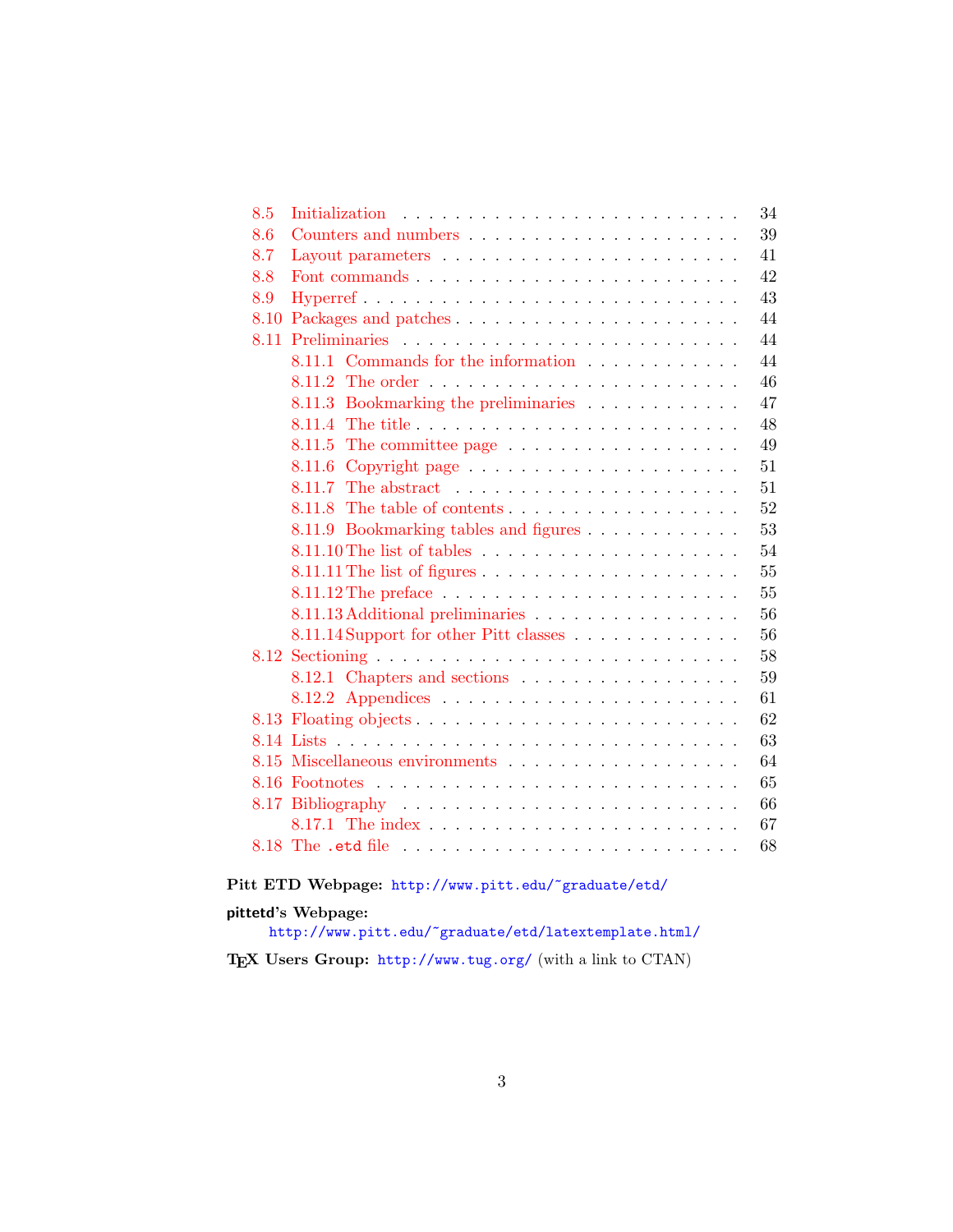# <span id="page-3-0"></span>1 Introduction

This is the guide to the pittetd  $\text{LATEX } 2\varepsilon$  document class, designed for the preparation of electronic theses and dissertations (ETD) at the University of Pittsburgh. It is recommended that users read this entire documentation before starting using pittetd, so that they will have an idea of the different possibilities and options, some of which are particular to pittetd and therefore not usual in standard LAT<sub>EX</sub> classes.

Users will find below a description of pittetd usage, extended with an introduction to some of the most relevant features of the hyperref package. In addition, when this document has been produced by running LAT<sub>EX</sub> on the file pittetd.dtx, it also contains a commented transcript of the code, so that users can modify things if they need to (and know what they are doing). In the version downloadable from the Pitt ETD webpage, this latter part is omitted. A separate document, *Comments on using*  $\cancel{B}TEX$  *for* theses, also prepared for Pitt ETD authors, describes some standard tools of LATEX that may or may not be known to the reader but can certainly prove useful when writing the thesis or dissertation. Touched upon are topics such as inclusion of graphics and the handling of large, book-length documents [\[1\]](#page-30-3).

Throughout this text reference is made to the Format Guidelines for Electronic Thesis and Dissertation Preparation at the University of Pittsburgh, downloadable from the Pitt ETD webpage. The abbreviation FG is used to refer to it; page numbers are indicated in parenthesis.

Section [2](#page-4-0) describes the creation of interactive PDF files through  $\Delta T$ <sub>F</sub>X, introducing the two main tools for that effect, the programs PDFLATEX and dvipdfm. Section  $3$  explains how to install pittetd and the main LAT<sub>E</sub>X packages needed for its proper working. Also, cursory information for the installation of PDFLAT<sub>EX</sub> and dvipdfm is given.

In section [4](#page-9-0) some general considerations are given about the best ways to use pittetd (and to cope with its restrictions). Use of packages and the issues it might bring about (notably incompatibility)is treated in a special subsection.

Detailed information about the options, available commands, and use of pittetd can be found in section [5.](#page-14-0) Typesetting of the preliminary pages is described in subsection [5.4.](#page-17-0)

Section [6](#page-26-1) describes in an introductory way the basic features of hyperref, the package that implements interactivity into LAT<sub>EX</sub> documents.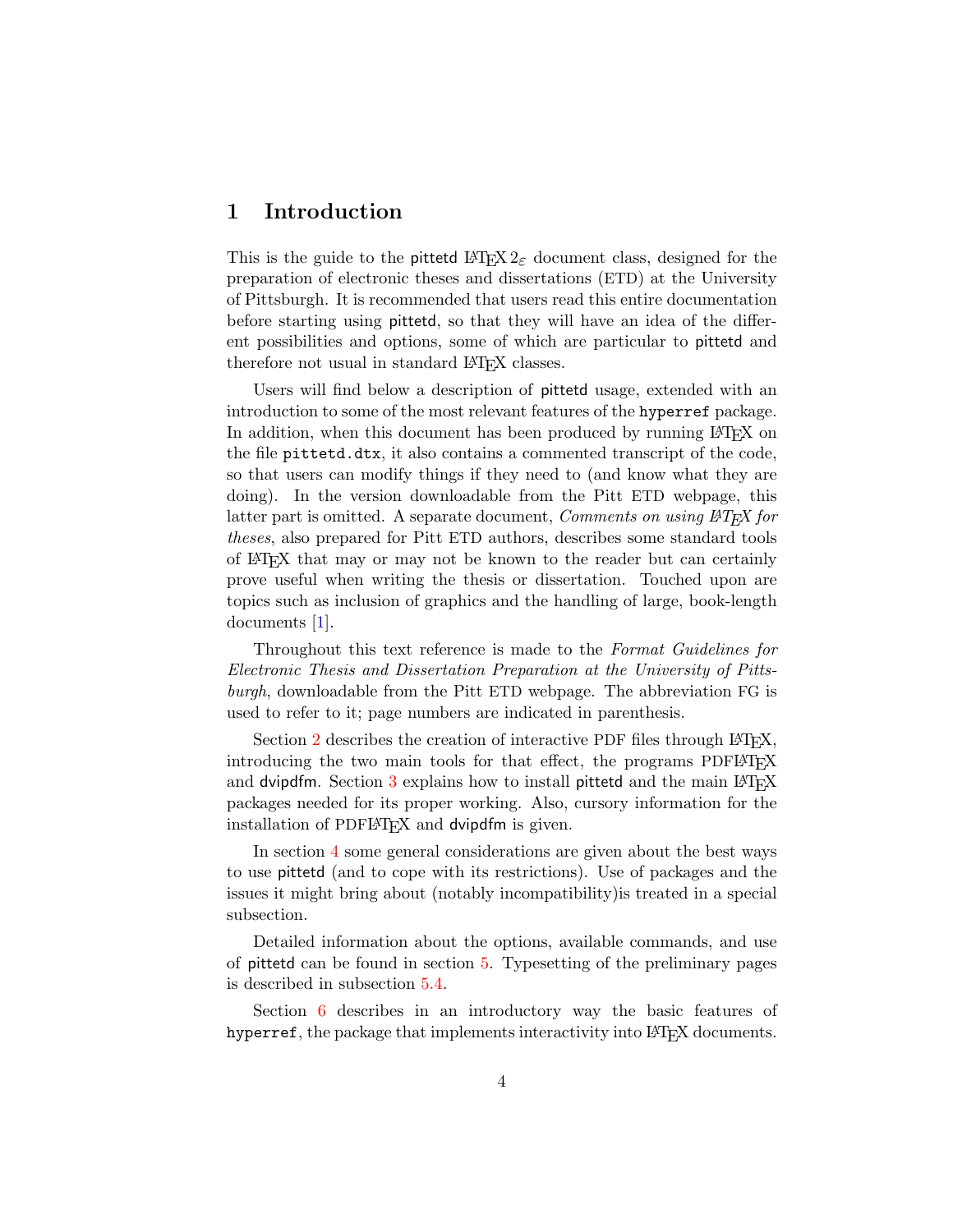Finally, section [7](#page-29-0) gives some suggestions for a final format review before submitting an ETD written with pittetd. It warns about those problems that are most likely to occur because they lie beyond pittetd's control.

# <span id="page-4-0"></span>2 PDF creation through  $\rm \mathbb{F}T_F X$

In principle, pittetd is equipped to fulfill the basic interactivity requirements of the FG, namely the creation of bookmarks from the entries in the Table of Contents, the List of Figures, and the List of Tables, and the implementation of these entries themselves as links to the corresponding page. This is done by means of invoking the formidable hyperref package,<sup>[1](#page-4-2)</sup> which offers the basic functions for interactive handling (section [6](#page-26-1) below offers an introductory guide to other features from this package that users can take advantage of). Thus, hyperref has to be—and it usually is in standard distributions of LATEX—installed in the system for pittetd to be able to fulfill these tasks (section [3](#page-6-1) offers immediate help on the installation of hyperref and other tools, including pittetd itself).

pittetd has been written under the assumption that the user will create the final .pdf file through one of two tools, namely PDFLAT<sub>F</sub>X, or the program dvipdfm. The user indicates which of the two ways is to be used as an option to the pittetd class, namely pdftex or dvipdfm (on the way to load the class and specify options, see section [5.1\)](#page-14-1). The following sections explain the particularities of each way. A third related option, nohyperref option, will be discussed in section [2.4.](#page-6-0) Note that it is possible to switch back and forth between the three ways just by modifying the relevant option; as far as pittetd is concerned, nothing else is necessary to effect the change.[2](#page-4-3)

### <span id="page-4-1"></span>2.1 PDFLAT<sub>F</sub>X

The most direct way to obtain a .pdf output file is running  $PDFETFX<sup>3</sup>$  $PDFETFX<sup>3</sup>$  $PDFETFX<sup>3</sup>$ instead of LATEX. Naturally, PDFLATEX has to be installed in the system (again, it is usually included in standard distributions of LAT<sub>E</sub>X; see section [3\)](#page-6-1). The user has to indicate pdftex as an option to pittetd, and

<span id="page-4-3"></span><span id="page-4-2"></span><sup>1</sup>Written by Sebastian Rahtz.

<sup>&</sup>lt;sup>2</sup>However, when going to/from nohyperref, it is always good to delete any auxiliary files before running. Also, some of the hyperref package's commands discussed in section [6](#page-26-1) are of course disabled when nohyperref is used.

<span id="page-4-4"></span> ${}^{3}$ Created by Hàn Thé Thàn.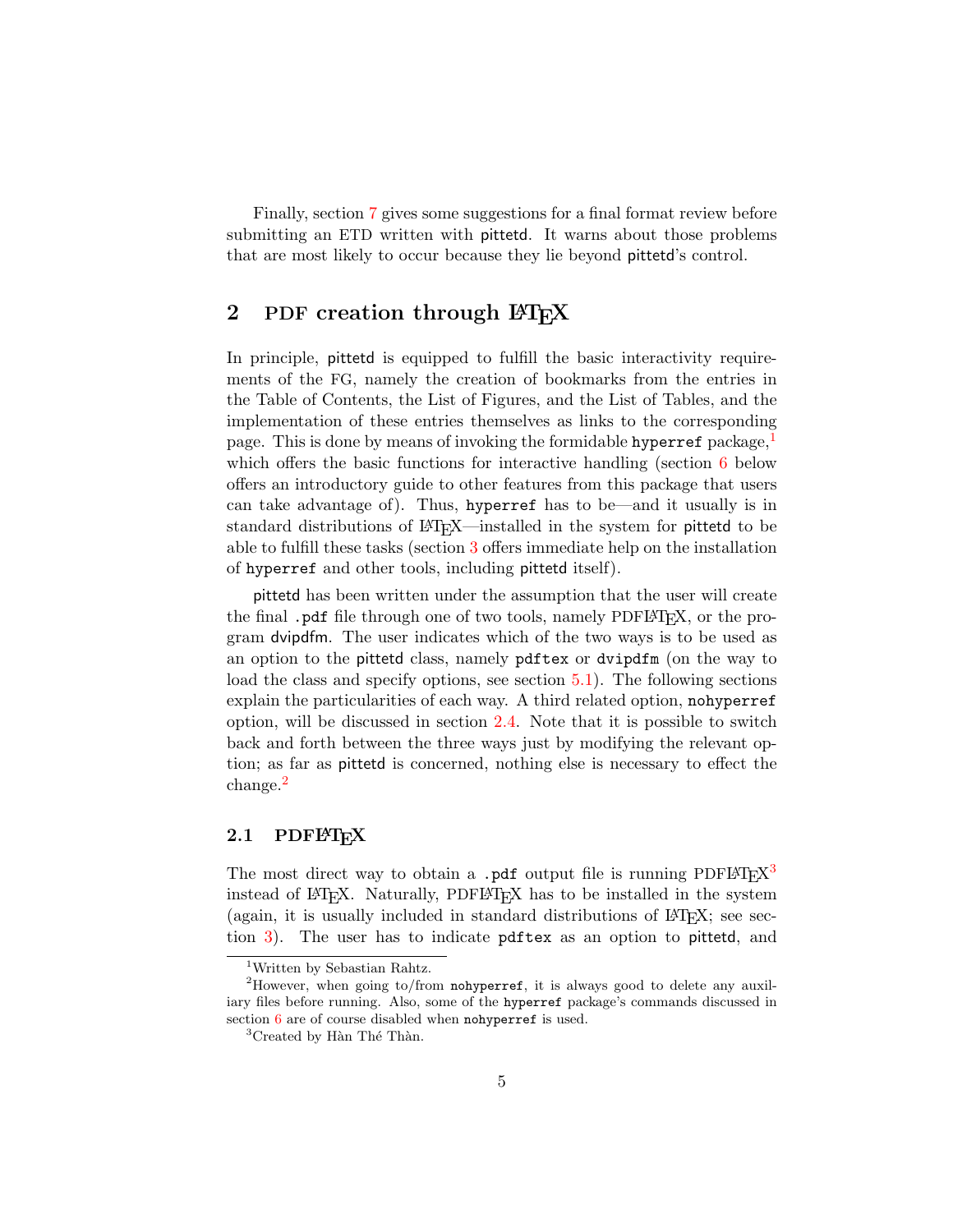this latter will pass that option to other packages that need it, including hyperref but also graphicx and color (this latter used by hyperref).

Note that if this is the chosen method, a regular LAT<sub>E</sub>X (i.e., not  $PDFM$ <sub>F</sub>X) run will result in an error message ('Why not use  $pdf(e)$ TeX binaries?'). This could affect user's habits, batch files, etc.

There is one more significant drawback to the use of PDFLAT<sub>EX</sub>: the running time is sometimes clearly longer than regular LAT<sub>EX</sub>. This depends, to be sure, on one of the configuration options of PDFTEX, namely \pdfcompresslevel, and it could be modified. But in that case, the re-sulting file is incomparably larger.<sup>[4](#page-5-2)</sup>

### <span id="page-5-0"></span>2.2 dvipdfm

As the name indicates, dvipdfm<sup>[5](#page-5-3)</sup> is one of the programs available to convert . dvi files into  $.$  pdf. The procedure then consists in running  $\mathbb{F} F[X]$  as usual while the document is in preparation, having loaded **pittetd** with dvipdfm option, thus obtaining (more quickly) the usual (and smaller).dvi output. Only optionally, at strategic points in the development of the document (notably at the end), has the user to worry about PDF, and apply dvipdfm to the .dvi file. This is usually as simple as typing

### dvipdfm doc.dvi

in the command line. The file dvipdfm.pdf is the user's manual for the program and explains the switches that can be used in the command line.

In some .dvi viewers the bookmarks (and even the links) are lost. But the relevant information is recovered by dvipdfm when creating the corresponding .pdf file.

Another significative advantage of dvipdfm is that it tries to solve inclusion of PostScript graphic files, so it is not always necessary to convert them (see also  $[1]$ ). To do the job, however, dvipdfm uses GhostScript, and therefore this program must also be installed in the system.

### <span id="page-5-1"></span>2.3 Other ways to get a PDF file and bookmarks

There are other ways to obtain a final PDF output file, but they are all discouraged to use alongside with pittetd. For example, a common method

<span id="page-5-2"></span><sup>&</sup>lt;sup>4</sup>In general, a .pdf is much larger—much less efficient in all respects—than the .dvi. This tendency is reinforced if PDFLATEX is configured to run faster.

<span id="page-5-3"></span><sup>5</sup>Written by Mark A. Wicks.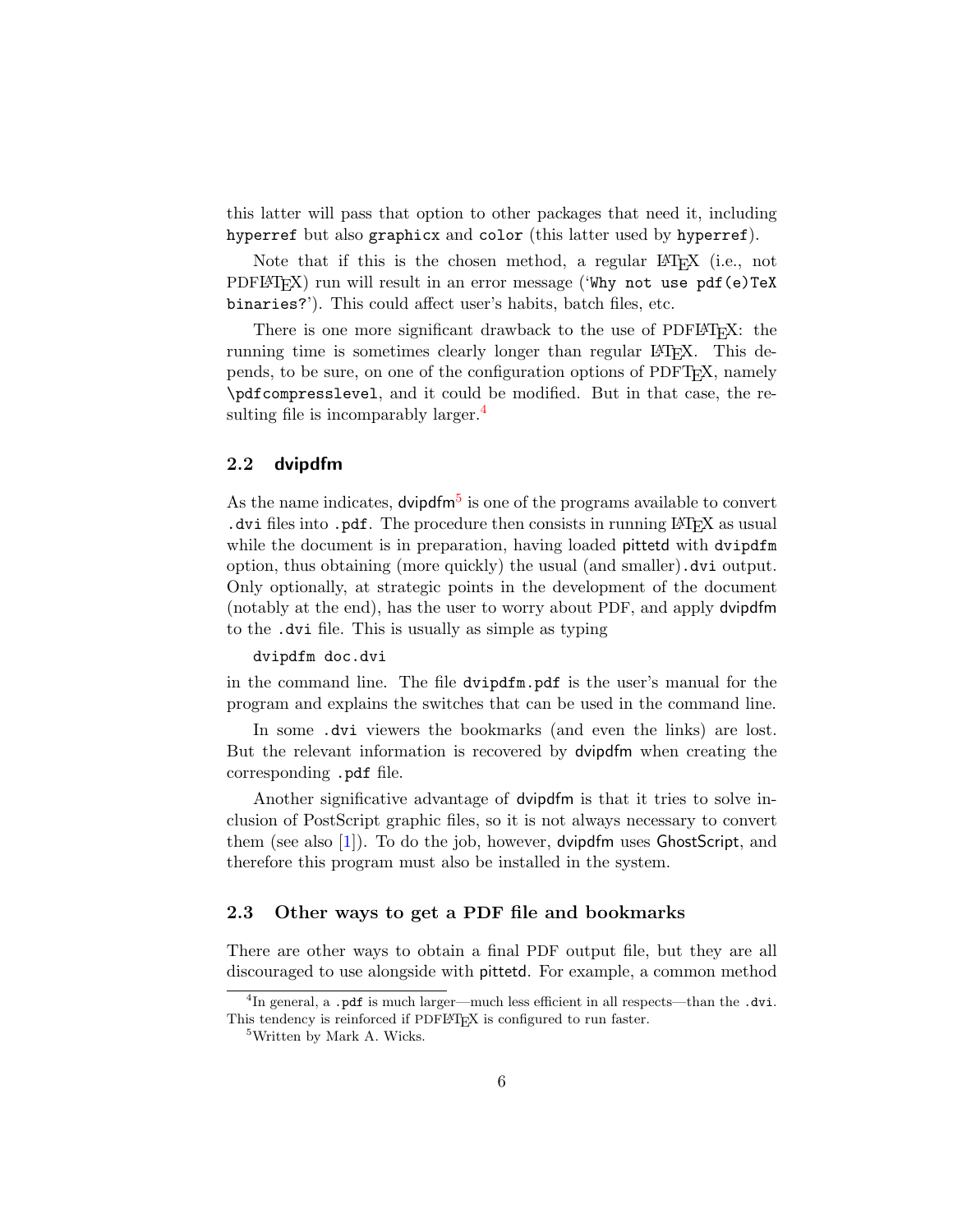is to use dvips to convert a file to the PostScript format, and then apply Acrobat Distiller on it. This method involves two conversions; links and especially bookmarks tend to have an erratic behavior.

Acrobat PDF Writer, a 'printer emulator' that 'prints' PDF files will, of course, ignore anything that cannot be printed, including bookmarks. And the other .dvi $\sim$ .pdf converter in existence, dvipdf, <sup>[6](#page-6-3)</sup> is not as widely available as dvipdfm.

On the other hand, hyperref is not the only way to create bookmarks with LATEX. Older packages and systems exist, like VTEX, but since those are much less widely used, pittetd does not support them.

### <span id="page-6-0"></span>2.4 No hyperref

There is a third option concerning the creation of bookmarks and links in pittetd. Option nohyperref will prevent pittetd from taking care of almost all interactivity requirements, and the user is left the freedom (and the burden) to fulfill them by him- or herself.

This option might be more useful than it seems, because it allows users to use the hyperref package itself *their way*, not pitted's. There are in the latter's code a series of minor, but substantial, modifications to hyperref, and some of the options with which the package is loaded are fixed. As a security measure, pittetd will not allow the user manually to load the package, unless nohyperref is specified. Thus, if a user wants to control hyperref's behavior, this option will be necessary. Section [6.2](#page-27-0) gives some directions on how to do this.

Also, if pittetd cannot run normally due to some complication in installation or configuration of hyperref, the nohyperref option provides a way to keep working on the contents of the document and worry about requirements later.

# <span id="page-6-1"></span>3 Installation

## <span id="page-6-2"></span>3.1 pittetd

The pittetd bundle is made of the following files:

<span id="page-6-3"></span><sup>6</sup>By Sergey Lesenko.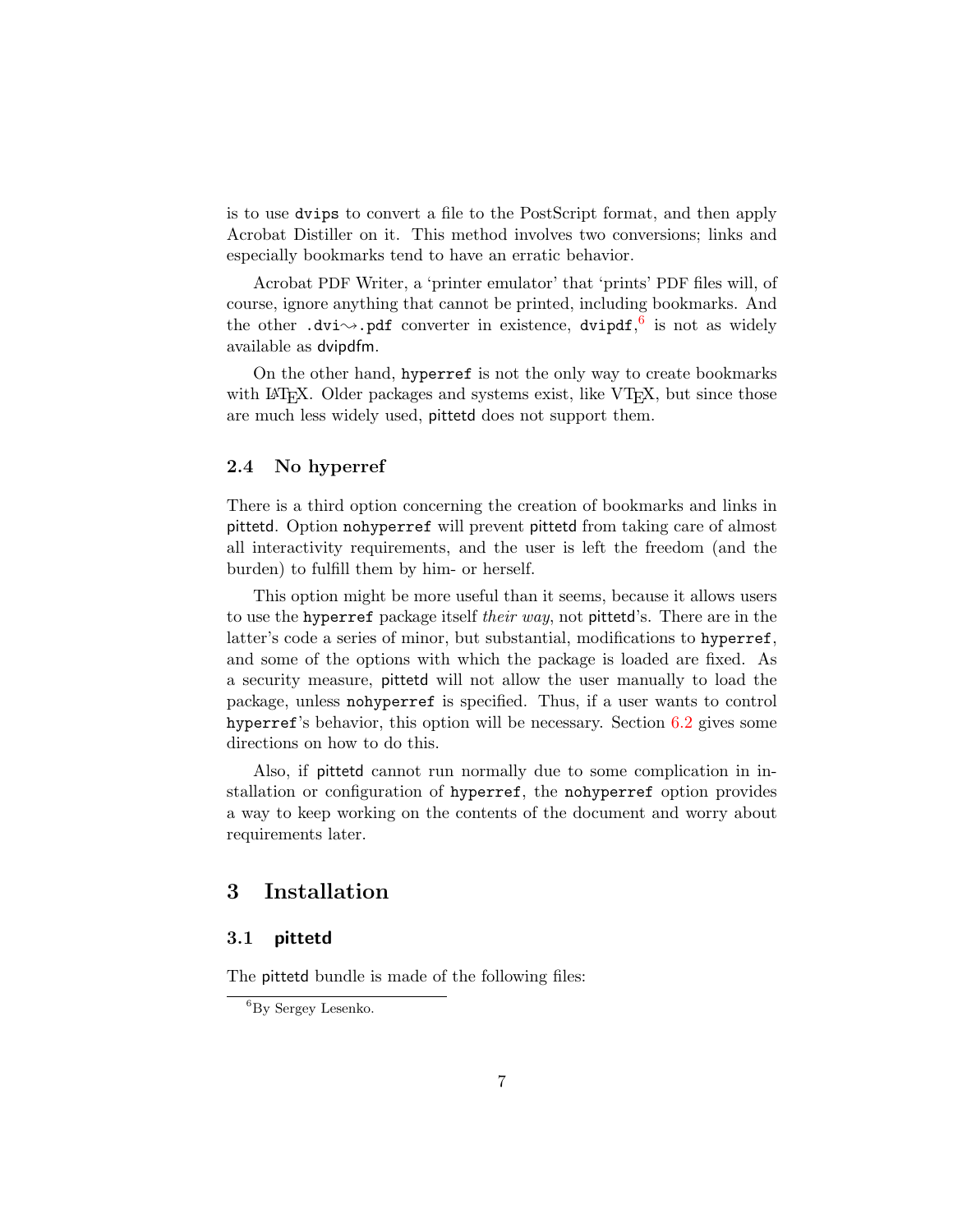| pittetd.dtx                | Source for the class and this documentation. |
|----------------------------|----------------------------------------------|
| pittetd.ins                | Batch file for installation.                 |
| pittetd.cls                | The pittetd class itself.                    |
| pit10pt.clo                | Definitions for 10 pt-size option.           |
| pit11pt.clo                | Definitions for 11 pt-size option.           |
| pit12pt.clo                | Definitions for 12pt-size option.            |
| pitthesis.pit              | Patch for pitthesis class                    |
| pittdiss.pit               | Patch for pittdiss class                     |
| achicago.pit               | Patch for achicago package                   |
| pittetd.dvi<br>pittetd.pdf | This documentation                           |

All these files are individually downloadable from pittetd's webpage. It is only the two first files, however, that are necessary, for the rest can be extracted from them. To do this, the file pittetd.ins has to be processed with T<sub>E</sub>X (*not* L<sup>AT</sup>EX); the documentation results from running LATEX (*not*  $\text{Tr}(X)$  on pittetd.dtx.<sup>[7](#page-7-0)</sup>

It is the .cls and .clo files that conform the class itself, i.e., what  $\Delta F$ F/LATEX needs to have access to. Under a system that, like most TFX implementations today, use the standard TEX Directory Structure (TDS), LATEX files are put in subdirectories of the .../texmf/tex/latex directory (for example, the standard classes are in .../texmf/tex/latex/base). So the best thing under such a system is to create a subdirectory for pittetd:

.../texmf/tex/latex/pittetd

and place there the .cls and .clo files. Likewise, the documentation (the file you are reading, pittetd.dvi) should be placed in

.../texmf/doc/latex/pittetd

and the source files (pittetd.dtx and pittetd.ins) in

.../texmf/source/latex/pittetd

The 'patches' should be placed in the same directory as the actual document's input files.

After placing the files in those directories, you might need to 'refresh' the database, i.e., to make T<sub>EX</sub> aware that a new class is loaded. This usually

<span id="page-7-0"></span> $7$ To get the index right, you have to run makeindex with gind style, saying, in the command line (and after a LATEX run on pittetd.dtx), makeindex -s gind.ist pittetd. Then a final latex pittetd.dtx produces the document with a well-formatted index.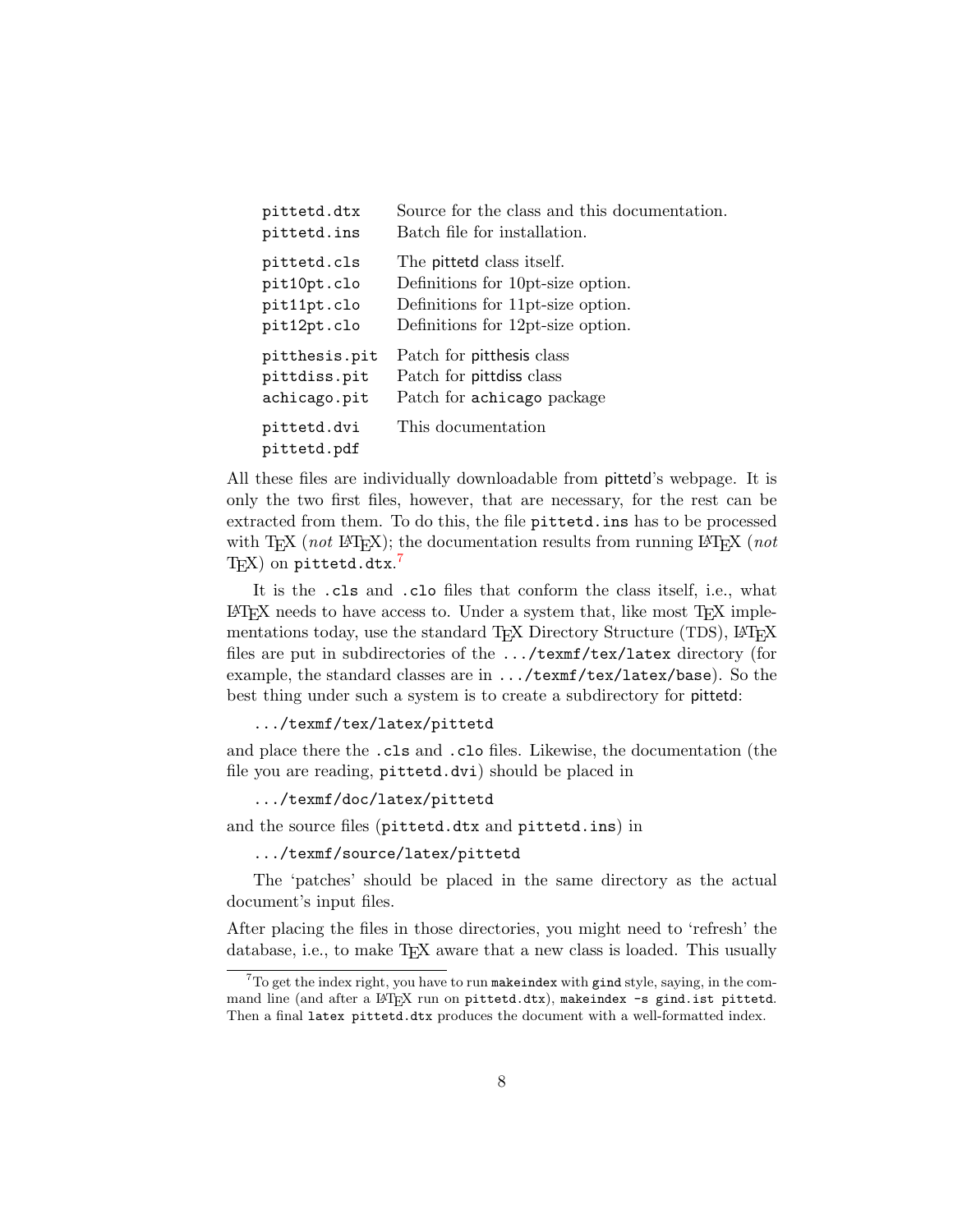appears as a command (or button, or window, etc.) of the implementation.[8](#page-8-2)

For non-TDS systems, the suggestion is 'put the files where T<sub>EX</sub> can find them.' For example, search your disk for the standard classes (e.g., article.cls), and put the pittetd files where they are. Alternatively, you can simply put the pittetd files in the directory that contains the input files of your document.

### <span id="page-8-0"></span>3.2 Installation of other required packages

In addition, you will need at least the hyperref and color packages, and PDFT<sub>F</sub>X if you use pdftex option. Most likely, you already have those packages installed. Even so, it is possible that you do not have the file pdftex.def, which is part of only relatively recent distributions. This file, available from the pittetd's webpage, should be copied to the same directory where the file color.sty is (.../texmf/tex/latex/graphics in a TDS system).

hyperref is a package used by pittetd (unless, of course, the nohyperref option is used), so it has to be in the system. In the very unlikely case it is not already installed, you will need to download it from either CTAN (through <http://www.tug.org>) or the pittetd's webpage, and install it by running T<sub>EX</sub> (not LAT<sub>EX</sub>) on the file hyperref.ins. This will extract the files and instruct you on where to place them (which, in any case, is analogous to the placement of pittetd files).

Likewise, hyperref uses other packages from the standard distribution of LATEX (notably, color). Installation of those packages is analogous.

# <span id="page-8-1"></span>3.3 PDFT<sub>F</sub>X, dvipdfm

Installation of PDFTEX and dvipdfm is a more complex matter. Again, several implementations, including TEXLive, MIKTEX, TETEX, FPTEX, and CMACT<sub>E</sub>X, have both tools pre-installed. In case your system does not have either or both of them, you can download the relevant files, and obtain installation directions, at CTAN (through  $www.tug.org)$  $www.tug.org)$ . The PDFT $FX$ manual, file pdftex-s.pdf, is available from the pittetd's webpage, and contains information on the installation of the program.

<span id="page-8-2"></span><sup>8</sup>With MiKTeX, for example, you should run the program 'MiKTeX Options.'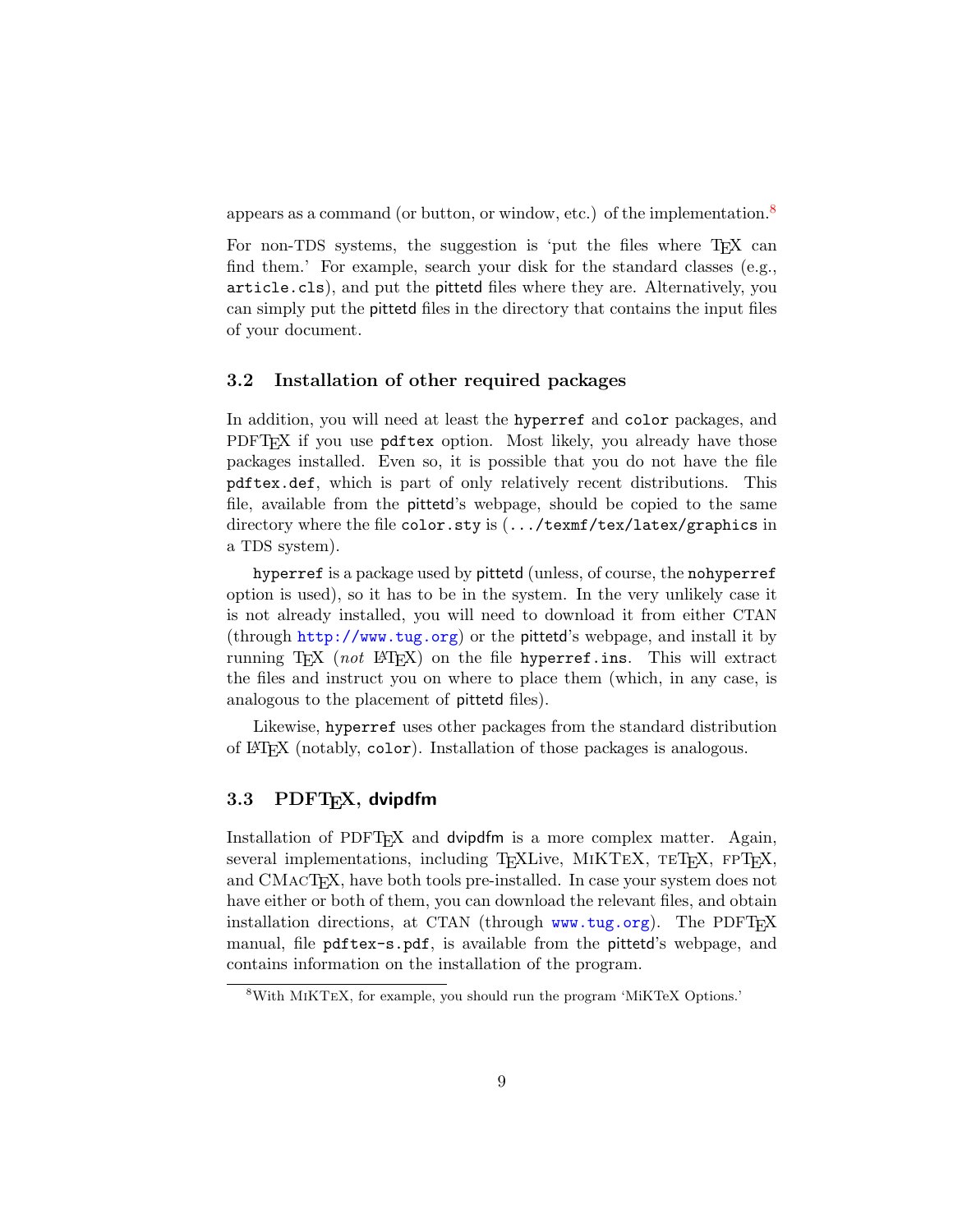# <span id="page-9-0"></span>4 To keep in mind

The pittetd class has been designed to fully comply with the format guidelines for Pitt ETDs. Due to this, there are some particularities that might create conflict with LATEX users' habits. This section warns and advises about those particularities. Decisions have been made with two priorities: to discourage uses that go against the FG, and to facilitate conversion from standard LAT<sub>EX</sub> classes.

### <span id="page-9-1"></span>4.1 Headings and captions

pittetd will automatically capitalize the title of the document and those of the chapters. However, section titles have to be capitalized by the user.<sup>[9](#page-9-3)</sup>

On the other hand, since both sectional headings and captions for tables and figures must have entries in the bookmarks panel, they are subject to two substantial limitations: they cannot be long, and must consist only of ASCII characters.<sup>[10](#page-9-4)</sup>

When building the bookmarks, hyperref will convert some simple LATEX commands, but in general will ignore most of them. It also will crop everything that goes beyond the maximum length of a bookmark (that varies among PDF viewers; Acrobat Reader makes it 64 characters). There are two tools to handle these limitations in L<sup>AT</sup>FX: the hyperref command  $\text{test}$  (section [6.1\)](#page-26-2), and the optional argument to  $\text{test}$  $(section 5.6.1).$  $(section 5.6.1).$  $(section 5.6.1).$ 

### <span id="page-9-2"></span>4.2 Preliminaries

The series of preliminaries in a Pitt ETD differs substantially from a paperbased thesis/dissertation. The committee page has changed, and dedication and acknowledgements pages have been eliminated (under the assumption and recommendation that these should be part of the preface). The order was modified accordingly (so that the preface goes immediately before the text of the thesis itself).

<span id="page-9-3"></span>Thus, the preliminaries are in principle limited to the following:

<sup>&</sup>lt;sup>9</sup>This is because modification of the **\section** command in order to capitalize not only the title itself, but also the bookmark, although possible, would highly increase the probability of incompatibilities with other packages.

<span id="page-9-4"></span><sup>&</sup>lt;sup>10</sup>That is why the FG recommend using words (not formulas) in titles and keeping captions "to one line if possible" (p. 9).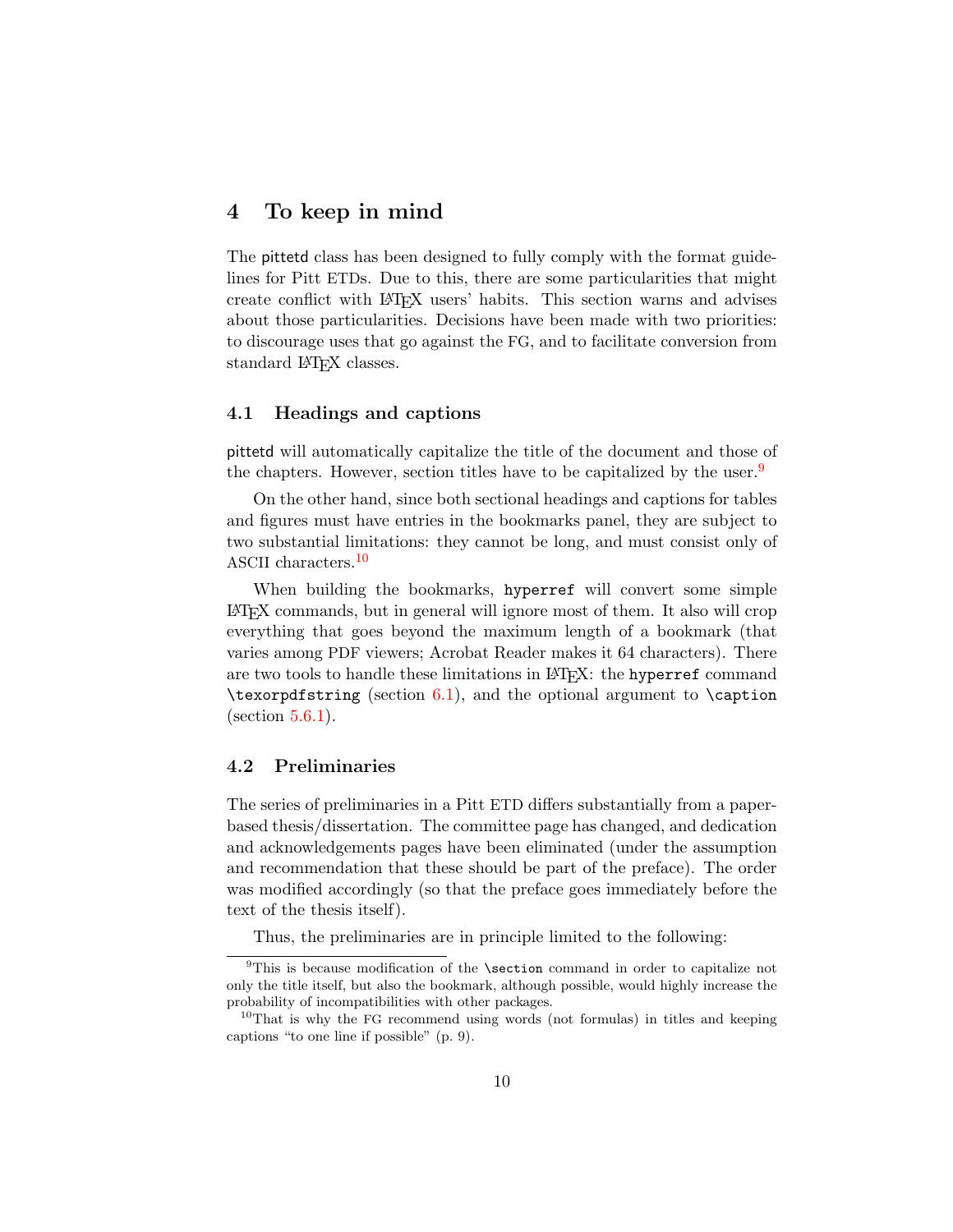Title page Committee Membership page Copyright page (optional) Abstract Table of contents List of Tables List of Figures Preface (optional)

Since all these preliminaries have their own commands in pittetd (see section [5.4\)](#page-17-0), there is in principle no need nor place for non-numbered chapters (\chapter\* commands). In fact, the starred version behaves exactly as the regular one. If there is a need for additional preliminary pages, the (on purpose) cumbersome command \preliminarychapter is available (see section [5.4.7\)](#page-21-2).

### <span id="page-10-0"></span>4.3 Use of packages

Almost certainly authors of Pitt ETD's will need to load a wide and unpredictable variety of packages. Although pittetd has been coded with the premise not to 'invite' incompatibilities, it is possible that some of these packages will create clashes, for there is simply no way to claim universal compatibility with the hundreds of packages already available and with those to come.

However, partial compatibility can be (and supposedly has been) achieved. A survey carried out in April–May 2003 gave us a list of packages that are of common use in the Pitt community, and those have been taken into account in the writing of pittetd.

For the handling of possible incompatibilities arising in the future, the following policy has been designed. The user who suspects he or she has found a clash should contact the Pitt ETD Working Group and explain the problem, ideally e-mailing a copy of the input file(s). Hopefully in a reasonable amount of time, a 'patch' will be created that solves the problem. The patch takes the form of a file with extension .pit, downloadable from pittetd's webpage.

After the file has been downloaded and put where LAT<sub>EX</sub> can find it (the easiest way is to put it in the same folder as the document itself), it should \patch be accessed. The command \patch, that takes the name of the package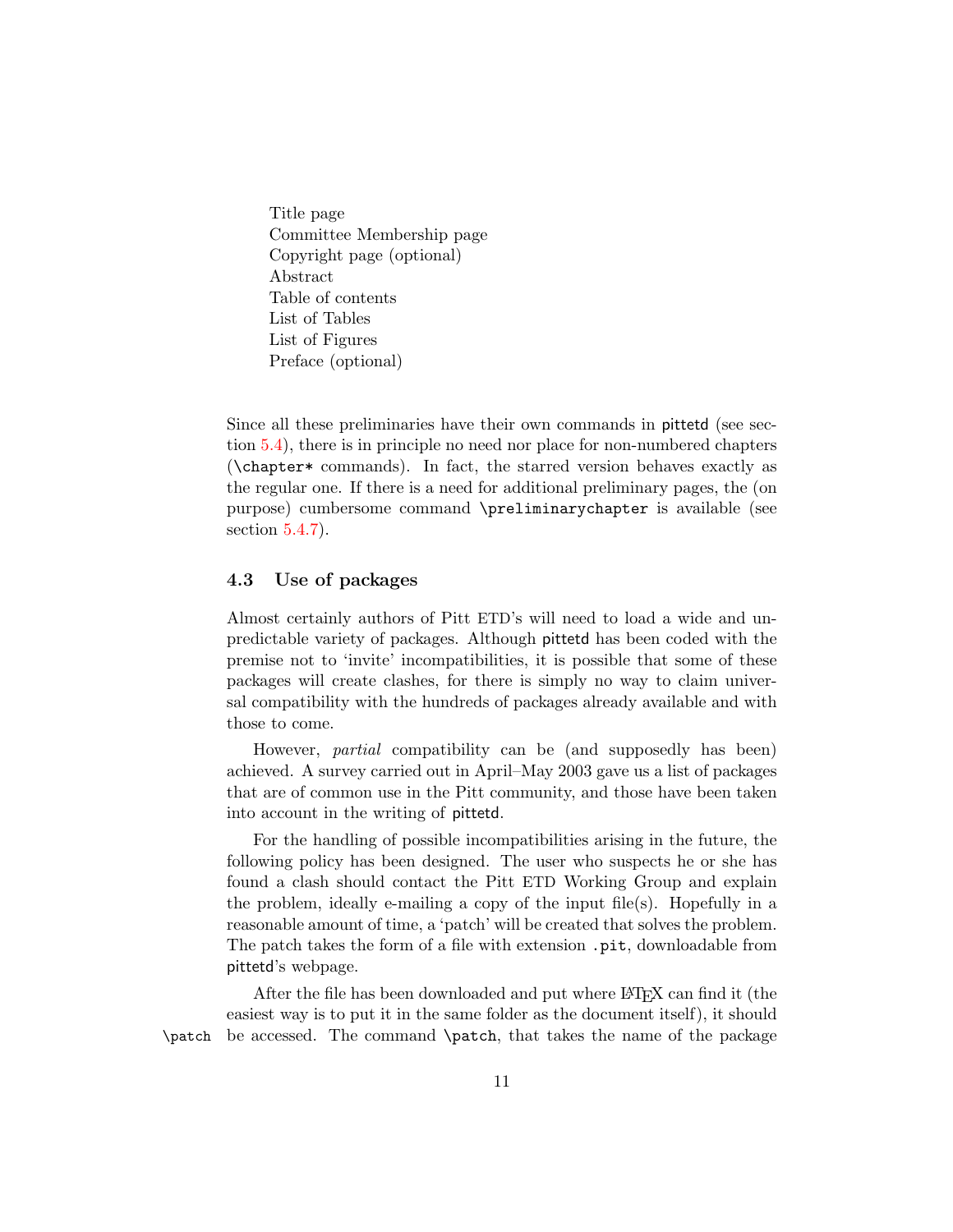as its argument, reads any patch that exists for it. For example, there is already a patch for the achicago package; to ensure the proper behavior of this package, the user should type, after \usepackage{achicago}, the command \patch{achicago}.

Alternatively, the command \usepackage can itself be replaced by \usewithpatch \usewithpatch. When a package is invoked by means of \usewithpatch, pittetd will search the system for the corresponding patch; if it exists, it loads it; if not, nothing happens. Options to the package, as usual, are indicated by the optional argument  $[*options*$ . The drawback of this mechanism is that several packages cannot be loaded at once (i.e., by commaseparating them, as in \usepackage{color,graphicx}); each must receive its own \usewithpatch. But using \usewithpatch ensures that pittetd will always look for a patch when loading a package.

> The following paragraphs mention some LATEX packages and tell whether they are supported or not by pittetd. For information on compatibility with the bibliographical styles and packages, see section [5.8.](#page-24-0)

### <span id="page-11-0"></span>4.3.1 Unsupported packages

Many popular LATEX packages provide formatting features that either go against the FG or are already incorporated into pittetd. Therefore, it is assumed that such packages will not be loaded. These include setspace, packages for the handling of floating objects (such as float, floatflt), for variations of layout (fancyhdr, fncychap, multicol), and sectioning (titlesec, tocbibind). Using any of those packages might result in error messages, anomalies, and unpredictable output. Before reporting or trying to solve these problems, keep in mind that departmental approval is needed to include the features.

### <span id="page-11-1"></span>4.3.2 Supported packages

Some packages provide features that are legitimate in a Pitt ETD. Font packages, such as those in the PSNFSS collection (times, bookman, palatino, newcent, etc.) are perfectly compatible with pittetd. In fact, if CM fonts are desired, it is recommendable that the ae package is loaded.<sup>[11](#page-11-2)</sup>

The packages of the American Mathematical Society (amsmath, amsthm, etc.) are supported. Likewise, all the packages in the standard distribution

<span id="page-11-2"></span> $11$ <sup>The AE</sup> fonts emulate CM, but are PostScript, not bitmap, fonts, which gives them a better quality for screen display.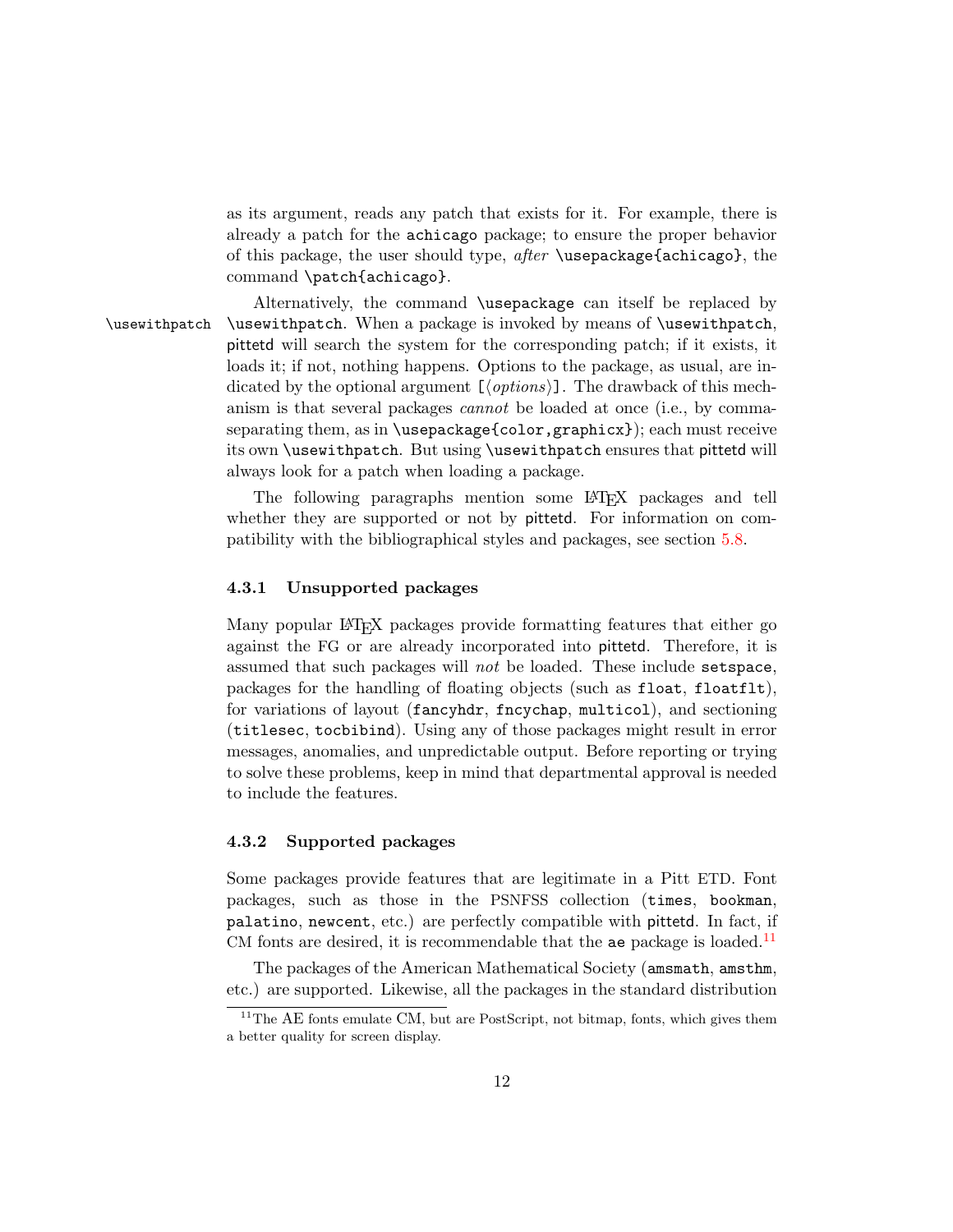of LATEX (color, graphicx, xspace, verbatim, etc.) are supposed to work. caption2 works miraculously fine. In general, packages that provide, as opposed to override, features, should work fine.

### <span id="page-12-0"></span>4.4 Related classes

Currently there are two LAT<sub>EX</sub> classes that produce theses and dissertations for Pitt, namely pitthesis (by Wonkoo Kim, 1999) and pittdiss (by Will Slaughter, 2003). The former was designed for paper-based documents, following requirements somewhat different from those of an ETD; the latter, on the contrary, was created with ETD in mind.<sup>[12](#page-12-2)</sup> Many features are shared by those classes and pittetd—notably the creation of preliminaries—but the detailed mechanisms (command names and things like that) are different. This release of pittetd includes two 'patch' files that allow using pittetd with conventions from the other two classes, so that the user does not have to change every command (some will require handling, though; pittetd will warn or complain).

The patches are called through either

```
\patch{pittdiss}
```
or

\patch{pitthesis}

(the latter only two t's.) Having read the corresponding patch, pittetd will try to interpret pittdiss- or pitthesis-commands. Hopefully, most times it will succeed; in any case, it will issue warnings (or error messages in the final option) for things that have to be changed. For example, if acknowledgements are created with pitthesis's acknowledgements environment, pittetd will warn that now there is no separate preliminary for that, and that this section should be part of the preface.

As an extra safety measure when going from pitthesis or pittdiss to pittetd, all auxiliary files should be deleted before the first pittetd run. Also, it is very much recommendable to change \bibliography to \safebibliography since the beginning.

### <span id="page-12-1"></span>4.5 Stage and interaction

In order to facilitate the process of converting files from standard classes into pittetd, annoying error messages due to the particularities of pittetd

<span id="page-12-2"></span> $12$ It does not produce links or bookmarks, however.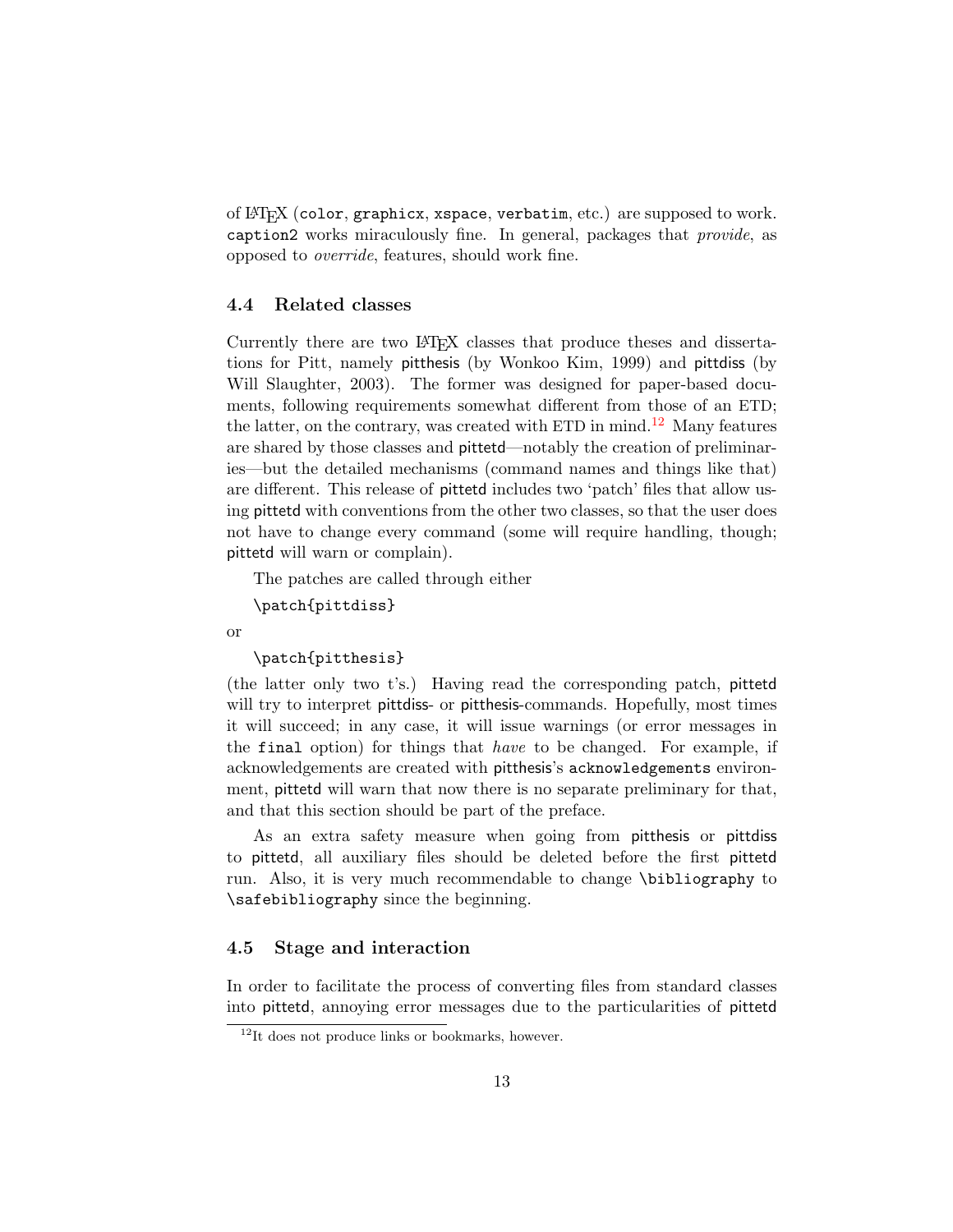have been avoided as much as possible. The 'stage' of the document is used to decide whether or not the differences should make stop the LAT<sub>EX</sub> run. The idea is that when the draft option is used, most problems are reported as 'Class Warnings' that do not stop the process. But if final is used (and eventually it should be used), more prominent error messages appear instead.

However, many packages (including the seminal hyperref, color, and graphicx) themselves operate differently when draft is specified. So for example, hyperref does not create links or bookmarks, and graphicx does not import external graphic files. But the user might want to see these features, still not worrying about detailed pittetd concerns. That is why an intermediate stage semifinal is introduced. The packages will work as usual, but pittetd will issue mostly warnings, not error messages. This is the default option.

Both semifinal and draft issue a final warning at the end of the job, reminding the user to run the document with final. As usual, moreover, draft makes overfull boxes visible.

The 'stage' option also governs pittetd's complaints about the preliminaries when information for the different pages is missing, when the order is wrong, etc.: with draft and semifinal, there will be a warning, while with **final** there will be an error message.

### <span id="page-13-0"></span>4.6 Auxiliary files

In addition to the regular auxiliary files (.aux, .toc, .lot, .lof, etc.), a run of pittetd involving all its features will produce two files: one with extension .out (written by hyperref for the 'outlines,' or bookmarks), and one with extension .etd, used by pittetd to decide some details. Input or other files created by the user should avoid these extensions. Also, for some implementations of LATEX that provide a quick erasing of auxiliary files, it is advisable to configure this tool to include .out and .etd files.

### <span id="page-13-1"></span>4.7 PDF Document Info

pittetd offers the possibility of filling in the fields of Acrobat Reader's 'Document Info' dialog box. 'Title' and 'Author' are filled in with the data of the title page. 'Subject' and 'Keywords' are handled by additional commands (see section  $5.5$ ).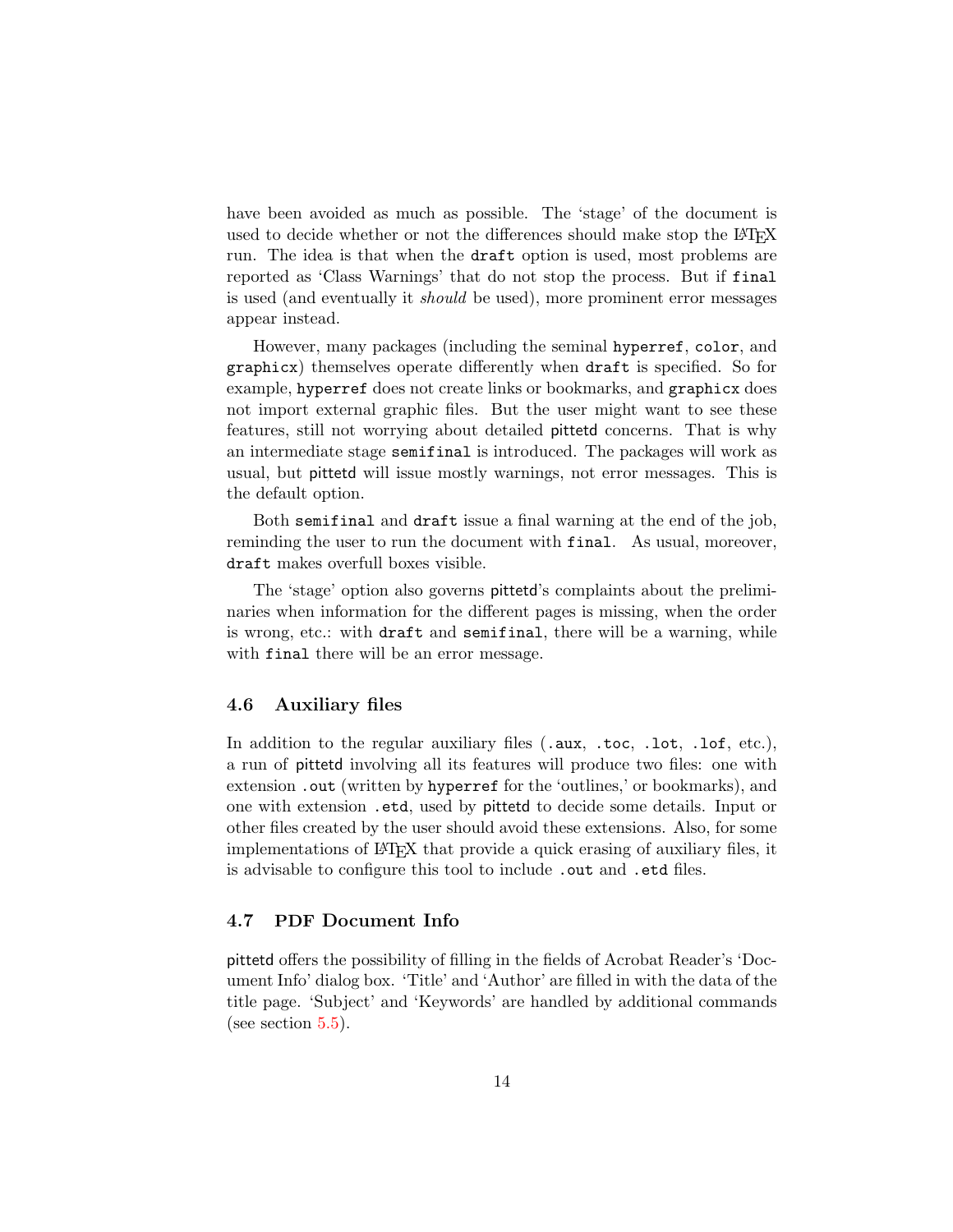# <span id="page-14-0"></span>5 Using pittetd

# <span id="page-14-1"></span>5.1 Loading the class

The pittetd class is loaded by typing

\documentclass[ $\langle options \rangle$ ]{pittetd}

at the very top of the input file. Table [1](#page-14-2) shows all the  $\langle options \rangle$  available. Most of the options for conventional classes (i.e., the standard classes article, book, report, and similar ones like amsart and amsbook) have been disabled in pittetd. The document will always be typeset letter paper  $(8.5 \times 11)$ inches), portrait, and one column.<sup>[13](#page-14-3)</sup>

| Characteristic                        | Available Options                |
|---------------------------------------|----------------------------------|
|                                       | $12pt$ (default)                 |
| Font size                             | 11pt                             |
|                                       | 10pt                             |
| Stage                                 | final                            |
| (see section $4.5$ )                  | semifinal (default)              |
|                                       | draft                            |
| Bibliography                          | openbib ('open' bibliographies). |
| layout                                |                                  |
| Equations                             | lequation numbers on the left)   |
|                                       | fleqn (flush-left displays)      |
|                                       | phd (dissertation, default)      |
| 'Type                                 | $ms$ (M.S.'s thesis)             |
|                                       | ma $(M.A.'s$ thesis)             |
| Section numbering                     | sectionnumbers (default)         |
| (see section $5.3.2$ )                | sectionletters                   |
|                                       | dvipdfm                          |
| PDF production<br>(see section $2)$ ) | pdftex                           |
|                                       | nohyperref                       |

<span id="page-14-2"></span>

| Table 1: Available options for pittetd |  |  |
|----------------------------------------|--|--|
|                                        |  |  |

<span id="page-14-3"></span> $13$ Thus, options to modify these parameters, namely those for a) paper size (letterpaper, legalpaper, etc.); b) paper orientation (portrait, landscape); c) number of columns (onecolumn, twocolumn); and d) pagination (oneside, twoside; openright, openany; titlepage, notitlepage), are not implemented.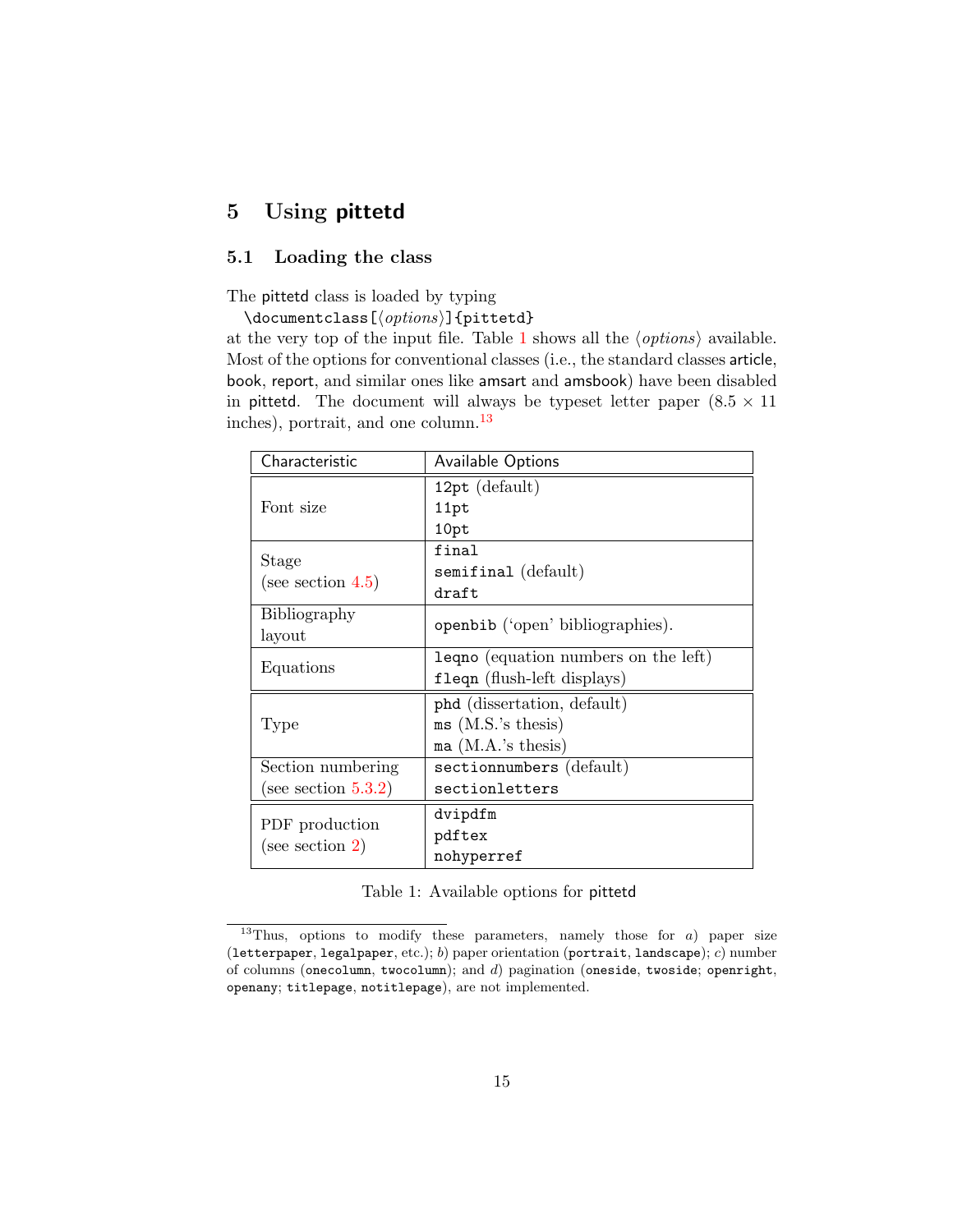### <span id="page-15-0"></span>5.2 Font sizes and spacing

\Small The usual LATEX commands are defined according to the font size option \SMALL selected. In addition, the \Small and \SMALL commands work as in the classes amsart and amsbook, i.e., are equivalent to \footnotesize and \scriptsize respectively. See figure [1.](#page-15-1)

The text of a Pitt ETD has to be at least "one half-spaced, with the exception of long quotations, footnotes, bibliographical references, and the Index (if included), which may be single-spaced" (p. 7). A spacing of little more than one-half for regular text has been built in into pittetd; the text in footnotes and quotations has been set to single spacing. The user can always adjust the spacing in the usual way, \renewcommand'ing the \baselinestretch command \baselinestretch, so that

\renewcommand\baselinestretch{1.3}

increases the built-in spacing by a 30%—for all the text, footnotes included.

The spacing-scheme is achieved in pittetd by building it into the font sizes. Normal-size font (\normalsize) is one-half spaced, while all other sizes are single-spaced. The quote and quotation environments, as well as \footnote, all of which set a smaller font, produce thus single-spaced \singlespace text. An additional 'size' has been implemented, namely \singlespace, which produces regular-size, but single-spaced, text.

\medskip \bigskip

\smallskip The spacing command \smallskip is set to an amount of a single space; \medskip is a line (a little more than one and a half space); and \bigskip a double space.

> \tiny \SMALL or \scriptsize \Small or \footnotesize \small \normalsize \large \Large \LARGE \huge \Huge

### <span id="page-15-1"></span>Figure 1: Font sizes

\acro Adapted from the ltugboat class, pittetd implements the command \acro, that typesets its argument in a font smaller than the surrounding text. It is useful for all-uppercase acronyms like ETD  $(\a{error[ETD})$ , UNICEF ( $\text{UNICEF}$ ), etc., which would be too large in regular size (compare ETD, CTAN, UNICEF); it is better than the direct \small, which is not good in contexts of font size other than normal.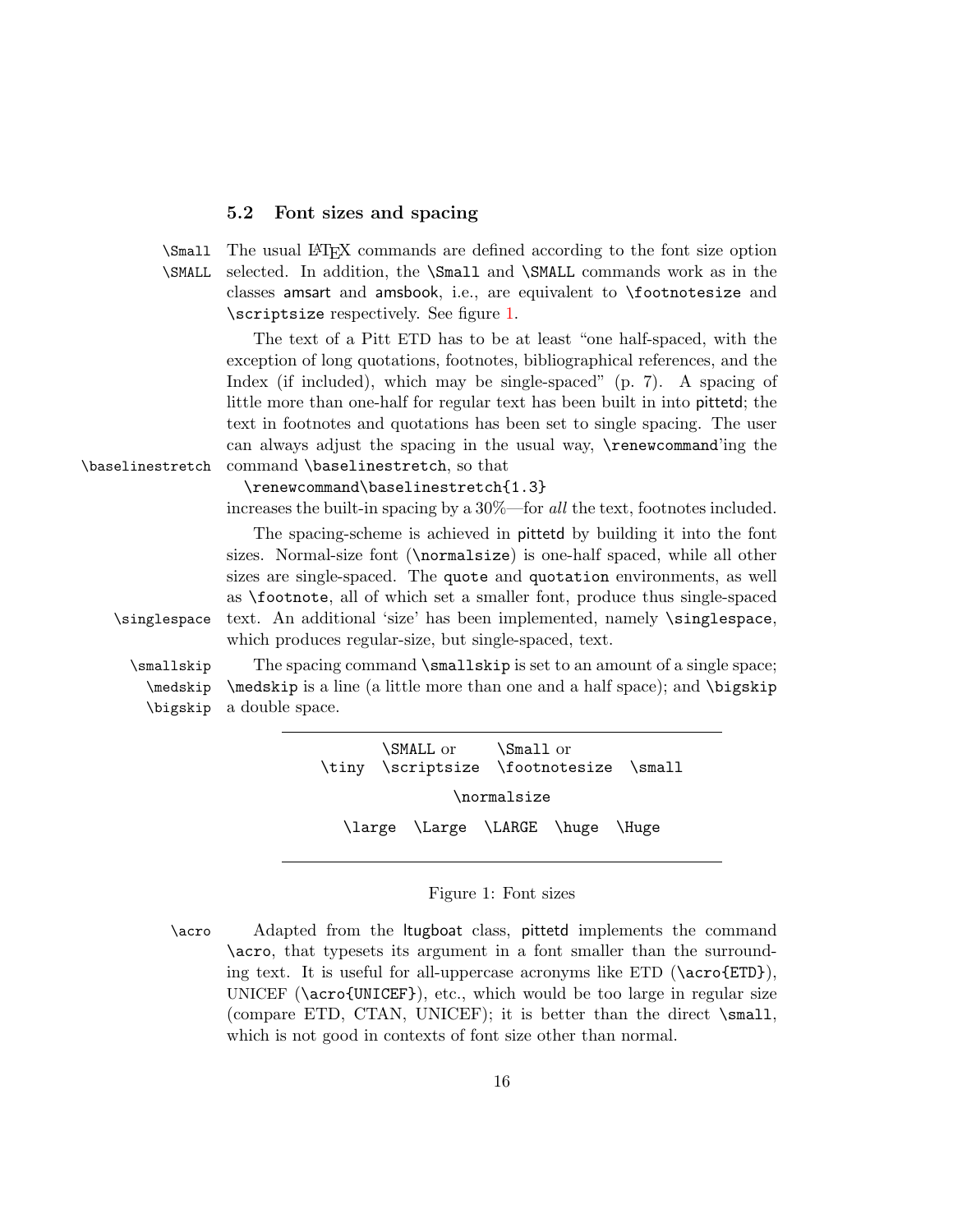### <span id="page-16-0"></span>5.3 Sectioning

### <span id="page-16-1"></span>5.3.1 Sectioning commands

\section \subsection \subsubsection

\chapter The sectioning of a pittetd document is done through the usual com mands \chapter, \section, \subsection, and \subsubsection. Note that  $\part$ ,  $\paralspace{0.15mm}$  and  $\substack{\substack{\text{nonlongrightarrow} \text{on}}}$  are not implemented. The \chapter command takes care of capitalization of the title both in the text and in the bookmarks; however, since \section capitalizes in the text but not in the bookmarks, it is always advisable to capitalize manually.

> Within preliminaries, the subdivisions \section, \subsection, and \subsubsection will produce neither a number nor a bookmark entry (\chapter is reserved for chapters in the body of the text; about additional preliminary 'chapters' see section [4.2\)](#page-9-2). The starred variants \chapter\*, \section\*, etc., work exactly as the non-starred counterparts, although producing a warning.

> All four sectioning commands have the usual optional argument, that contains the alternate version of the heading that appears in the table of contents. This, however, is implemented only for compatibility reasons, for the FG require that the table of contents lists the headings exactly as it appears in the text. The main reason why the optional argument could be used at all is that it permits to cope with the conversion of the text into ASCII text for the bookmarks, but that is best handled by the command \texorpdfstring (section [6.1\)](#page-26-2).

> On the other hand, there might be cases in which some letters must appear in lowercase even in headings (chemical elements is such a case). The command \lowercase works within the arguments to sectioning commands, and can be used for those cases.

### <span id="page-16-2"></span>5.3.2 Numbering

The divisions of a Pitt ETD can be numbered in two ways, depicted in Figure [2.](#page-17-2) The first one is the one used by default (sectionnumbers); the user can specify pittetd's option sectionletters to use the second one. In this case, in addition, the labels for successive levels of the enumerate environment are also changed from their default appearance, to agree with the section numbering: the first level will be an uppercase roman numeral, \regularenum the second an uppercase letter, and so on. The user has the command \regularenum to revert to the usual appearances (namely arabic, letter,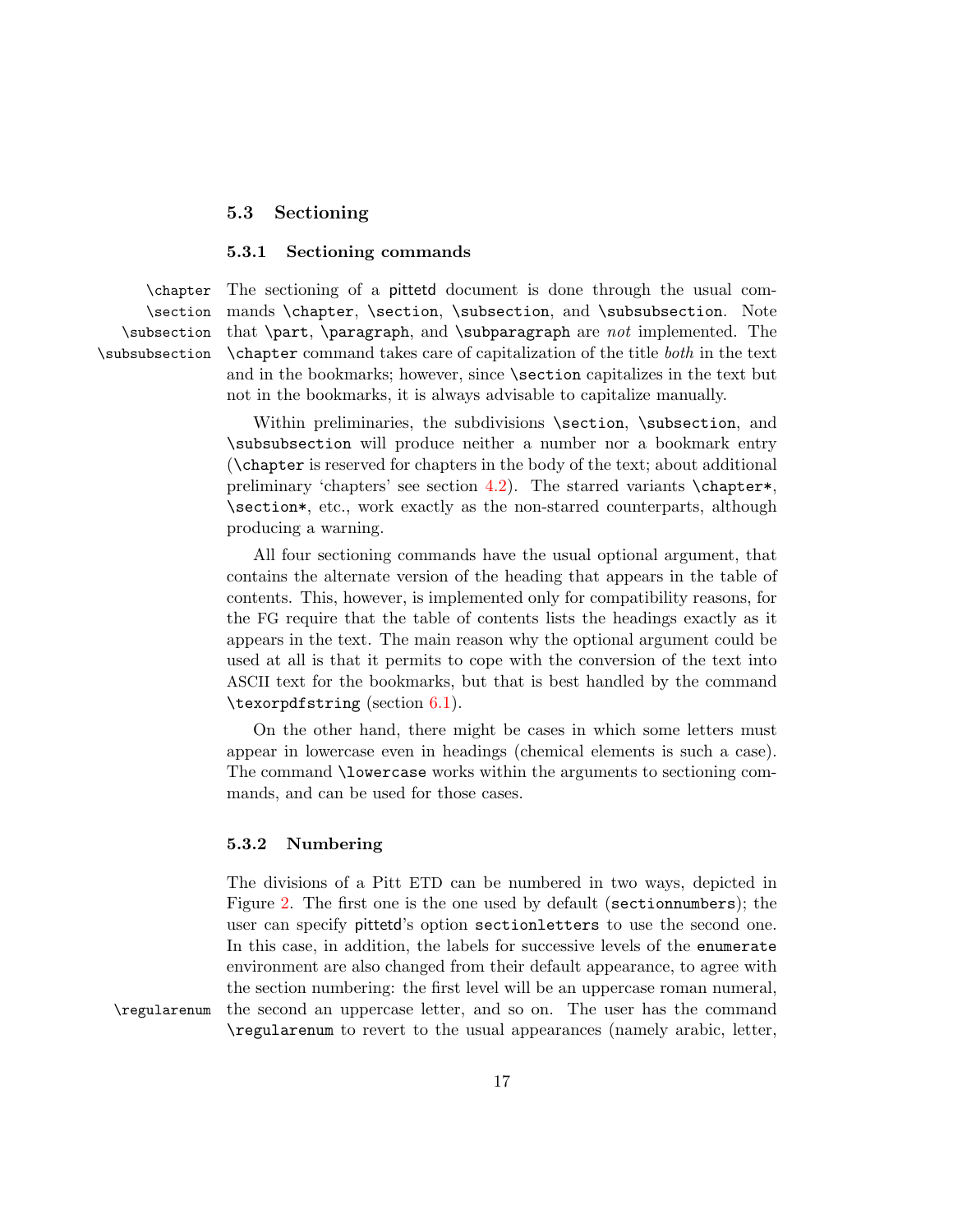roman, Letter).



<span id="page-17-2"></span>Figure 2: The two possibilities for section numbering

### <span id="page-17-0"></span>5.4 The preliminaries

The first part of a Pitt ETD is made of the 'preliminaries.' They are created in pittetd with special commands that are the subject of the present section.

pittetd will keep track of the order in which the user typesets the preliminaries, and will warn or complain according to the 'stage' of the document (see section [4.5\)](#page-12-1).

### <span id="page-17-1"></span>5.4.1 Title Page

- \maketitle The title page is produced, as usual, by the command \maketitle, but involves several pieces of information in addition to \title, \author and \date, so it is only deceivingly similar to the same command in standard LATEX classes. All efforts have been taken to prevent the differences to ruin the LATEX run (making easier the conversion from other classes), but the user will eventually have to check it carefully.
	- \title The macro \title has an optional argument that sets the title of the document as it will appear in the 'Document Info' dialog box of Acrobat Reader. If no optional argument is given, the required argument will be used (however, bear in mind that only a limited portion of it will be visible). In order for this feature to work properly, \title must be issued in the preamble of the document. In the text, the title will be typeset uppercase. Ex.: \title[An Anatomy of the World]{An Anatomy of % the World on texts by John Donne, % for soprano and six instrumentalists}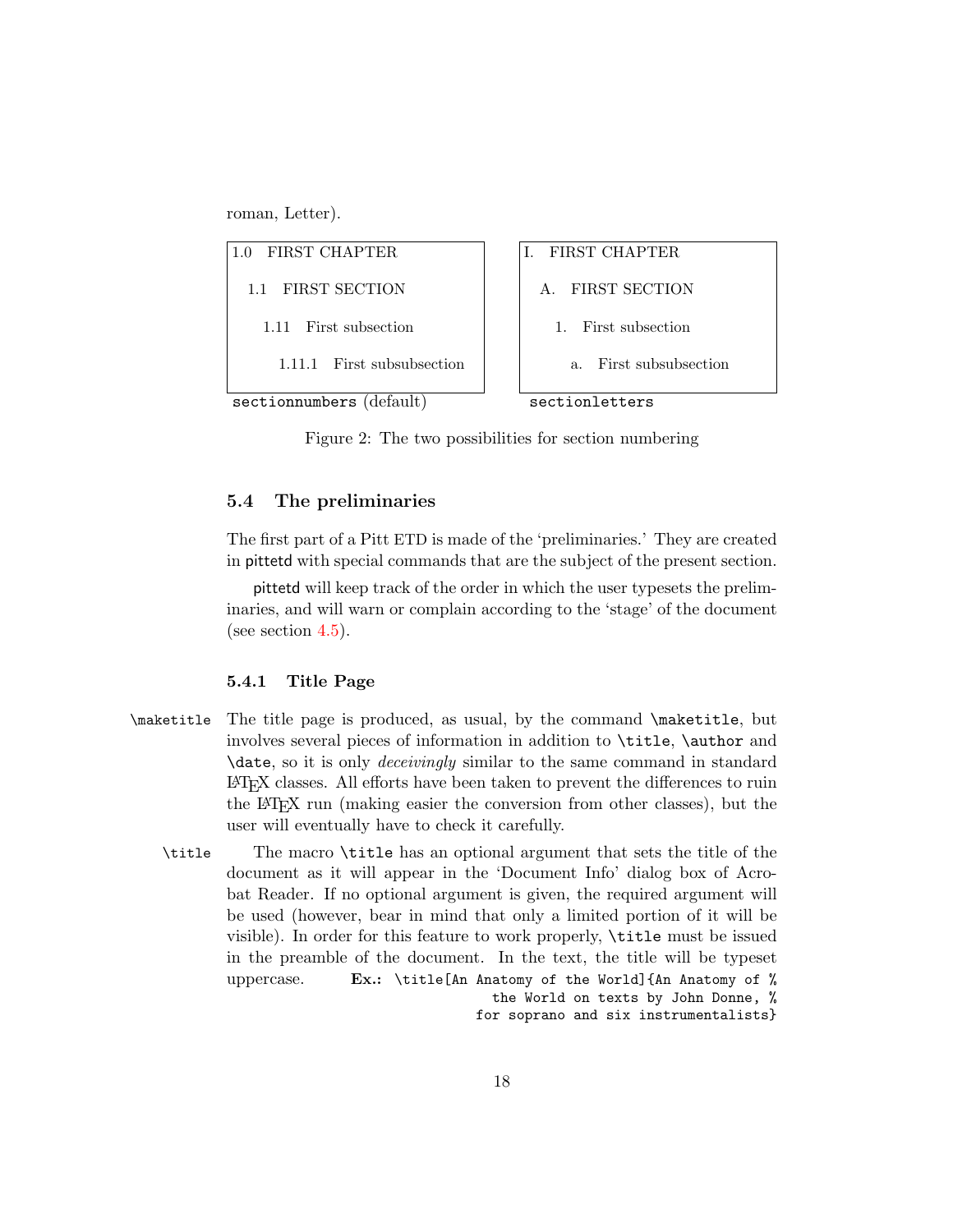\author The \author command works much the same as in standard LATEX classes. Again, it should be issued in the preamble for the author's name to appear in the 'Document Info' dialog box. On the other hand, \thanks and \and are disabled. Ex.: \author{Federico Garcia}

> The following macros set other information needed by pittetd to build the preliminaries. None of them is required unless final option is used. With semifinal and draft, a warning is issued informing of any missing commands.

> These commands are analogous, but not identical, to additional commands in the classes pitthesis and pittdiss. Patches are available to facilitate conversion from those classes to pittetd.

\year The title page does not include the whole date, but only the year. By default, this is set to the current year; the user can optionally specify it with the command  $\gamma$  and  $\gamma$ . Ex.:  $\gamma$  [2002]

\degree The information of the author's previous degrees is provided by the \degree command, and should contain the degree, institution, and year of the each degree. Several lines or degrees can be separated with \\.

Ex.: \degree{B.S. in Music (Composition),\\Bogot\'a, 2001}

\school The title page includes the text 'submitted to the graduate faculty of', followed by the school name. The user sets this name with the command \school. By default, the article 'the' is appended to the school name, but the user can change it with the optional argument.

> Ex.: \school{Department of Mathematics} Ex.: \school[]{FAS} Ex.: \school[certain]{Other department}

\degreesought According to the option used (phd, ms, or ma), pittetd sets the value of \degreesought to either 'Doctor of Philosophy,' 'Master of Sciences,' or 'Master of Arts'. If desired, \renewcommand can be used to modify it.

Ex.: \renewcommand\degreesought{M. A. in Composition and Theory}

Figure [3](#page-19-0) is the title page produced by the examples above.

### <span id="page-18-0"></span>5.4.2 Committee membership page

\makecommittee The \makecommittee command builds up the committee membership page. The author is typeset as it was in the Title Page (i.e., as is provided by the \author command); the school name comes initially from the \school command, although capitalized (see section [5.4.1](#page-17-1) for these two commands). In some cases, the name of the school in the committee membership page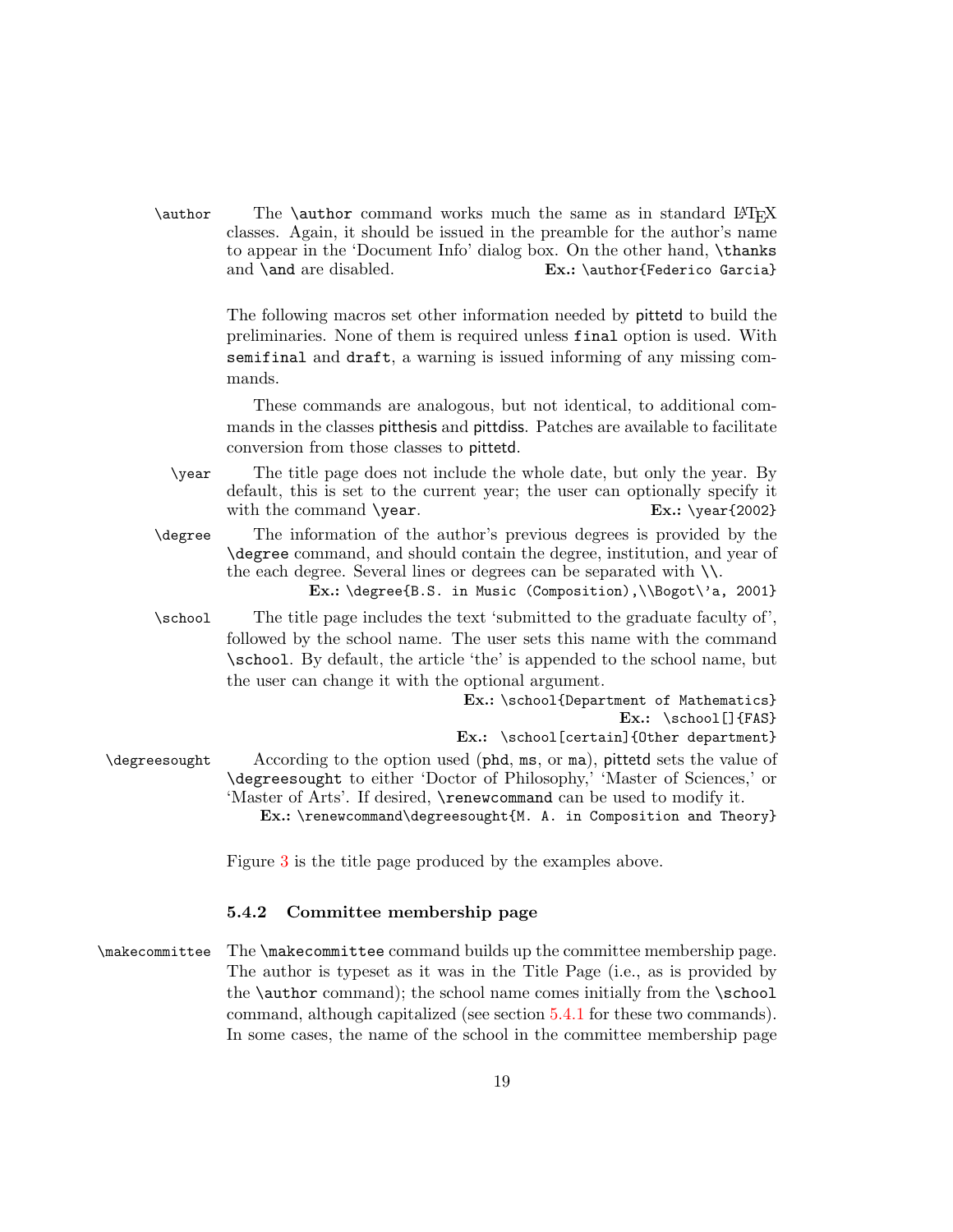# AN ANATOMY OF THE WORLD ON TEXTS BY JOHN DONNE FOR SOPRANO AND SIX INSTRUMENTALISTS

by

Federico Garcia B.S. in Music (Composition) Bogotá, $2001\,$ 

Submitted to the Graduate Faculty of Arts and Sciences in partial fulfillment of the requirements for the degree of M. A. in Composition and Theory

> University of Pittsburgh 2002

<span id="page-19-0"></span>Figure 3: Example of title page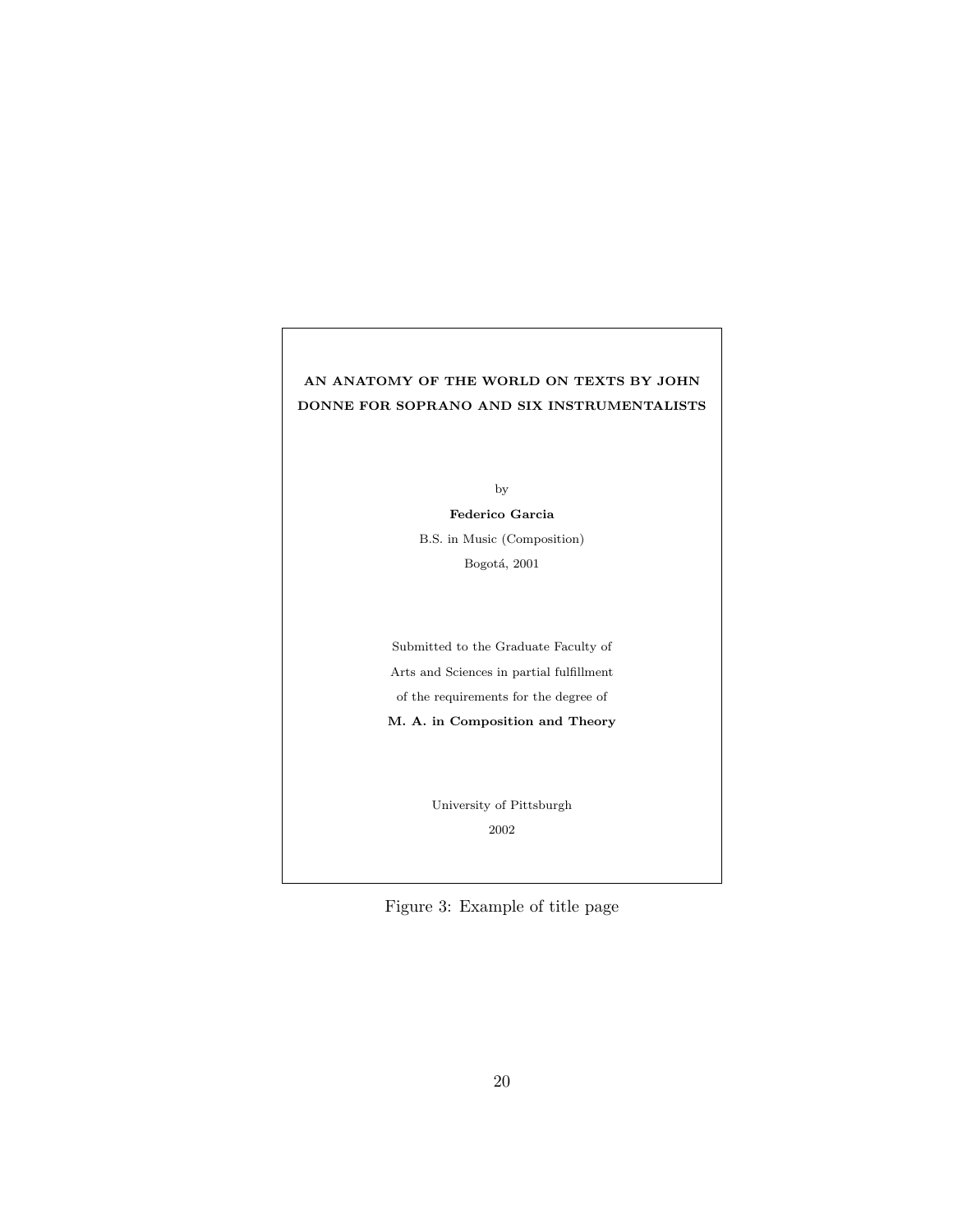should be different from the one that appears on the Title Page (for example, when it starts with 'Faculty'); the user can insert a new \school command right before \makecommittee (and after \maketitle) to control the second appearance.

In addition to that information, the committee membership page takes also the date and the committee members, which are provided with the next commands.

\date The \date command is intended for the date of the thesis/dissertation defense, which will appear after the text 'It was defended on'. The default value is  $\text{to}$ . It can be omitted with  $\text{}$  (in whose case there will be no 'It was defended'), but a warning will be issued.

Ex.: \date{May 15, 2003}

\committeemember The list of committee members is typeset with information from one or more \committeemember commands (one for each member). The argument of \committeemember cannot contain more than one line.

Ex.: \committeemember{N. Chimpsky, Ph.\ D., Professor}

The first name will be treated as the thesis/dissertation advisor. When there are two advisors, the second one should be provided with the \coadvisor \coadvisor command.

> In master's theses, inclusion of the rest of the committee is optional, but in Ph. D. dissertations it is required. Accordingly, if pittetd has been loaded with the phd option, it will require at least two \committemember commands, the requirement taking the form of a warning for draft and semifinal options, an error for final.

> In any case, if just one member (the advisor) is listed, pittetd will omit the text 'approved by', only typesetting the advisor's name at the bottom of the page.

### <span id="page-20-0"></span>5.4.3 Copyright page

\copyrightpage Optionally, a copyright page can be appended immediately after the committee membership page, through the command \copyrightpage.

### <span id="page-20-1"></span>5.4.4 Abstract

abstract An abstract of no more than 350 words is required for every Pitt ETD. It is created as usual with the abstract environment:

> \begin{abstract}  $\langle text \space of \space the \space abstract \rangle$ \end{abstract}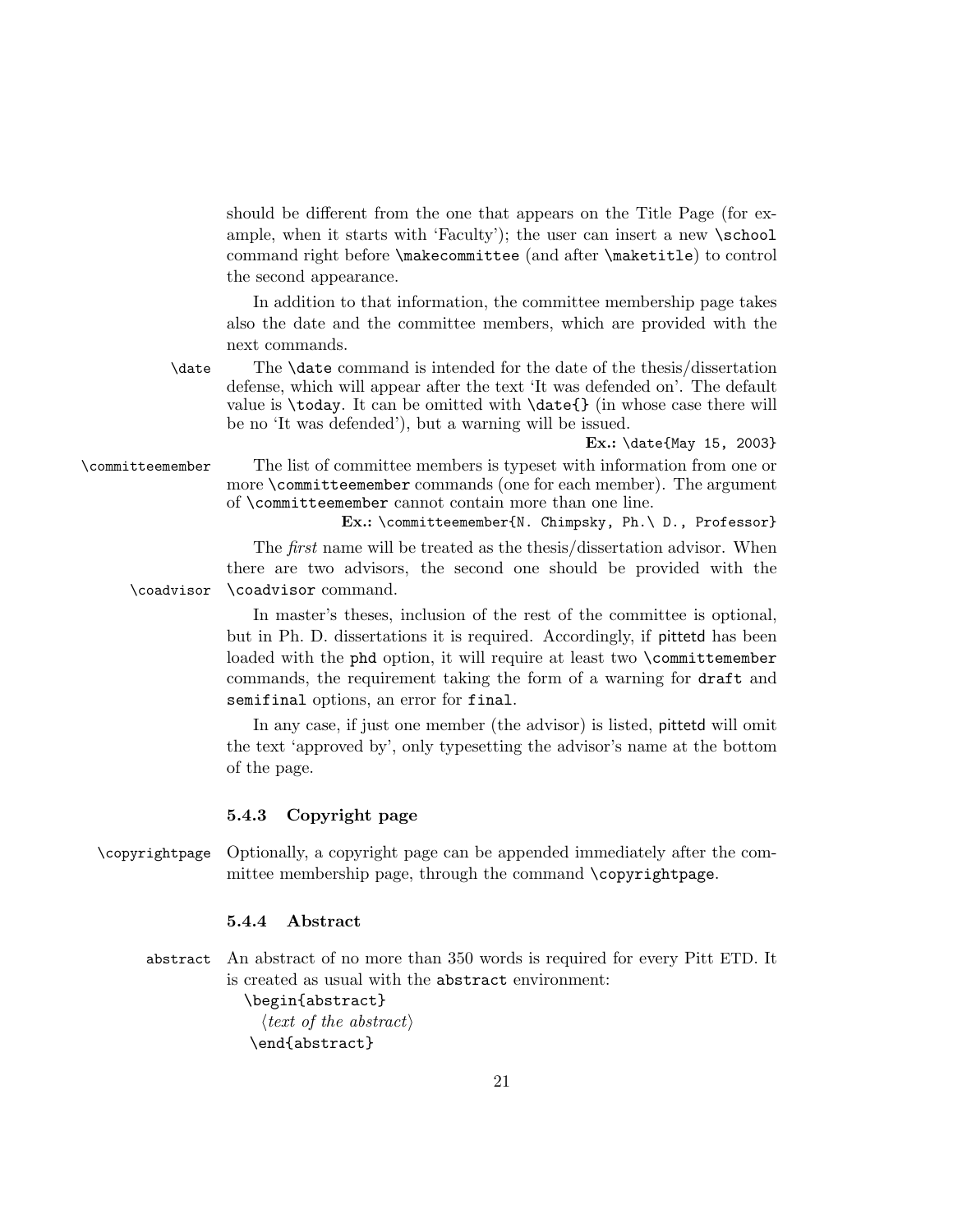The page will start with the title, the author, and the year of the document, followed by the text of the abstract.

Optionally, a list of keywords or descriptors can be appended at the end of the abstract. The keywords themselves have to be set in the preamble by the command  $\key words$  (section [5.5\)](#page-22-0). Then, an optional argument to the abstract environment sets the title of the list. For example, the command \begin{abstract}[Keywords:] produces, after the text of the abstract, the expression 'Keywords:' followed by the contents of the previous \keywords command.

Some schools (including the School of Engineering) recommend that the word 'ABSTRACT' appears on the abstract page. pittetd provides for that requirement in the form of a starred version for the abstract environment:

\begin{abstract\*}

 $\langle text \space of \space the \space abstract \rangle$ \end{abstract\*}

Keywords can be appended to this kind of abstract in the same way.

### <span id="page-21-0"></span>5.4.5 Table of Contents, and Lists of Figures and Tables

\tableofcontents The table of contents and the lists of figures and tables are created with the \listoffigures \listoftables usual LATEX commands. If hyperref is used, the entries in these lists are links pointing to the corresponding page, and are included as bookmarks.

# <span id="page-21-1"></span>5.4.6 Preface

\preface The preface is optional. If one is desired, the user needs only to type \preface followed by the text itself. Acknowledgements, dedication, etc., should be included in this preliminary. The preface is the only preliminary that is included in the table of contents.

### <span id="page-21-2"></span>5.4.7 Additional preliminaries

\preliminarychapter As has been said, preliminaries in a Pitt ETD are in principle limited to those described above. Just for the sake of completeness, however, a command for additional preliminaries is implemented (and its use is discouraged) in pittetd:

 $\Theta$  \preliminarychapter{ $\{heading\}$ }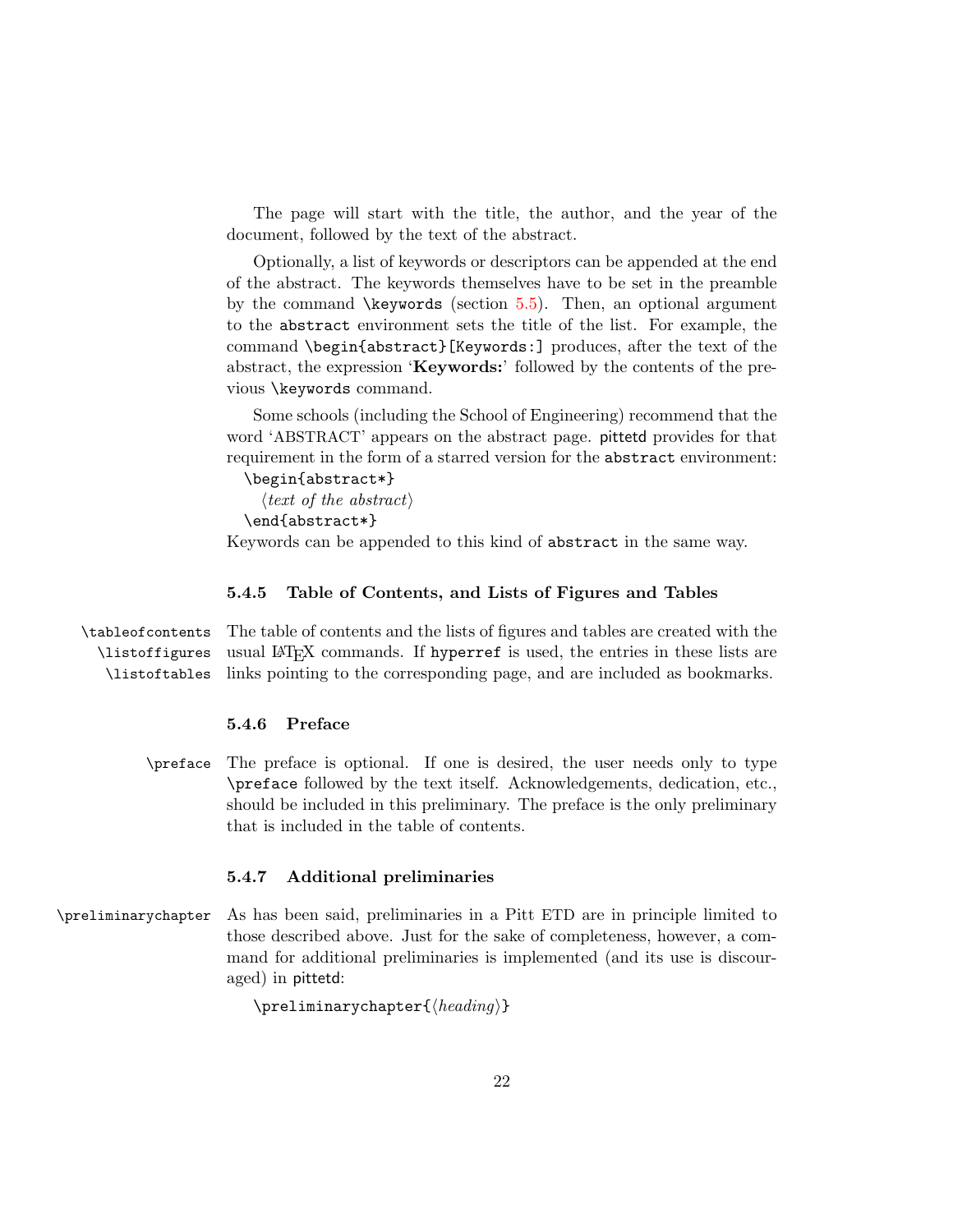The  $\langle heading\rangle$  will be both typeset and bookmarked, but not included in the table of contents). Sections within the additional preliminary will be unnumbered.

# <span id="page-22-0"></span>5.5 PDF Document Info

The 'Document Info' dialog box of Acrobat Reader includes information for title, author, subject, and keywords. pittetd will fill in these fields (if hyperref is used) with, respectively: the optional argument to the command \title; the \author; the \subject command; and the \keywords command. All four commands must be issued in the preamble for the information to go to the Document Info (although there is no error message if any or all are missing).

\subject For example, the commands \subject{Musical Composition} and \keywords \keywords{Music \& Text, John Donne, Vocal Music} define the contents of the 'subject' and 'keywords' fields. The latter will, optionally, also be typeset at the end of the abstract (see section [5.4.4\)](#page-20-1).

### <span id="page-22-1"></span>5.6 Main body

The way the main body of the document is typeset by LATEX is very little modified by pittetd. As has been said, footnotes and quotations appear in a smaller font, and single-spaced. Within the table and figure environments, moreover, \singlespace is declared, so their contents appears single-spaced. To resort to one-half spacing, the declaration \normalsize is enough.

### <span id="page-22-2"></span>5.6.1 Numbering and captions for tables and figures

By default, figures and tables are numbered consecutively (1, 2, etc.), inde- \chapterfloats pendently from the chapter. This can be changed with the \chapterfloats command, that has to appear before \begin{document}. In that case, figures and tables will be numbered within chapters (1.4, 2.5, etc., or I.4, II.5, etc.); pittetd reserves enough space for the figure or table number in the list of figures or tables (that might be something long like 'VIII.14') , but this requires several runs.

As has been mentioned, captions are subject to the limitations of book- \caption marking: they must be short and contain only ASCII text. In case this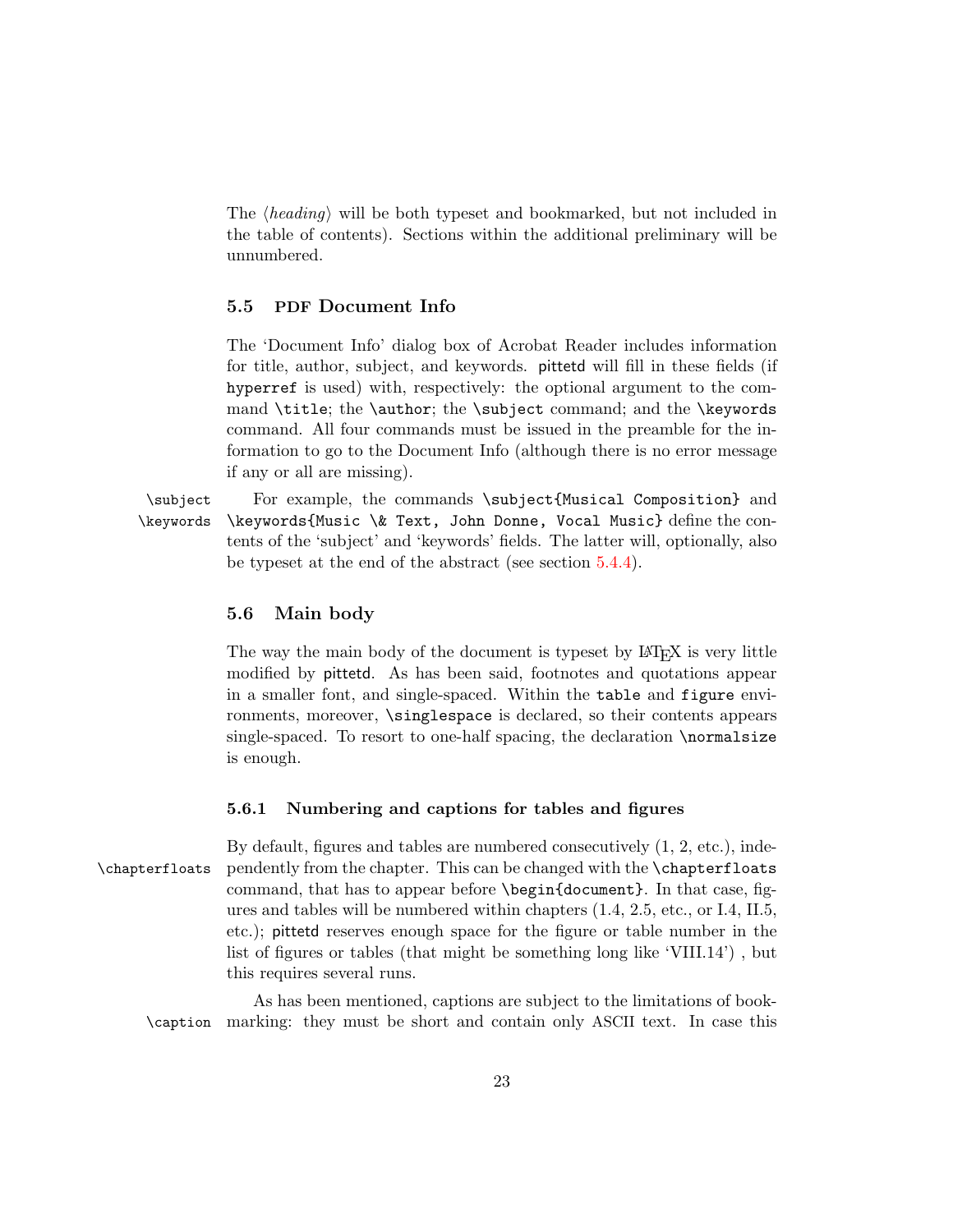poses problems, the optional argument to the \caption command is the best tool to deal with them:

 $\c{a}$  \caption[ $\langle$ alternate caption)]{ $\langle$ caption}}

When present, it is  $\langle$ *alternate caption* $\rangle$ , instead  $\langle$ *caption* $\rangle$ , what is actually typeset in the list of tables or figures, and into the corresponding bookmark. So, if a long caption is necessary, it can be handled as in the following example (note the avoidance of \cite in the optional argument):

```
\caption[A modern 'wave model' of the Indo-European
languages according to Raimo<sup>~</sup>Antilla<sup>~</sup>(1972).]{A
modern 'wave model' of the Indo-European languages
according to \c{ite\r-a}. The numbers indicate 24
isogglosses (similarities) shared among different
Indo-European languages. Isogloss 1 indicates the
centum:satem split...
}
```
Refer also to section [6.1](#page-26-2) for more details on hyperref conversion of TEX into ASCII text.

### <span id="page-23-0"></span>5.6.2 Cross references

When using hyperref, cross references created with the \ref and \pageref commands are interactive links. The package offers, as an alternative, the command **\nameref**, that is used exactly as **\ref**, but typesets the *name* of the chapter or section, instead of its number.<sup>[14](#page-23-2)</sup> This kind of reference seems to be more consistent with interactivity (for, when a click is enough, the main motivation for an ordered numbering is called into question).

In any case, with pittetd, the **\nameref** command is slightly modified when it refers to an appendix: it does not produce the appendix's title, but its label ('APPENDIX', or 'APPENDIX A', etc.).

### <span id="page-23-1"></span>5.7 Appendices

\appendix The \appendix command tells pittetd that the following chapters (i.e., the following \chapter commands) are appendices. If there is only one appendix, its heading will be 'APPENDIX'; if there are more, they will be numbered with capital letters, 'APPENDIX A', etc. pittetd needs a second run to know which way to follow.

<span id="page-23-2"></span> $14$ hyperref achieves this by means of invoking the nameref package.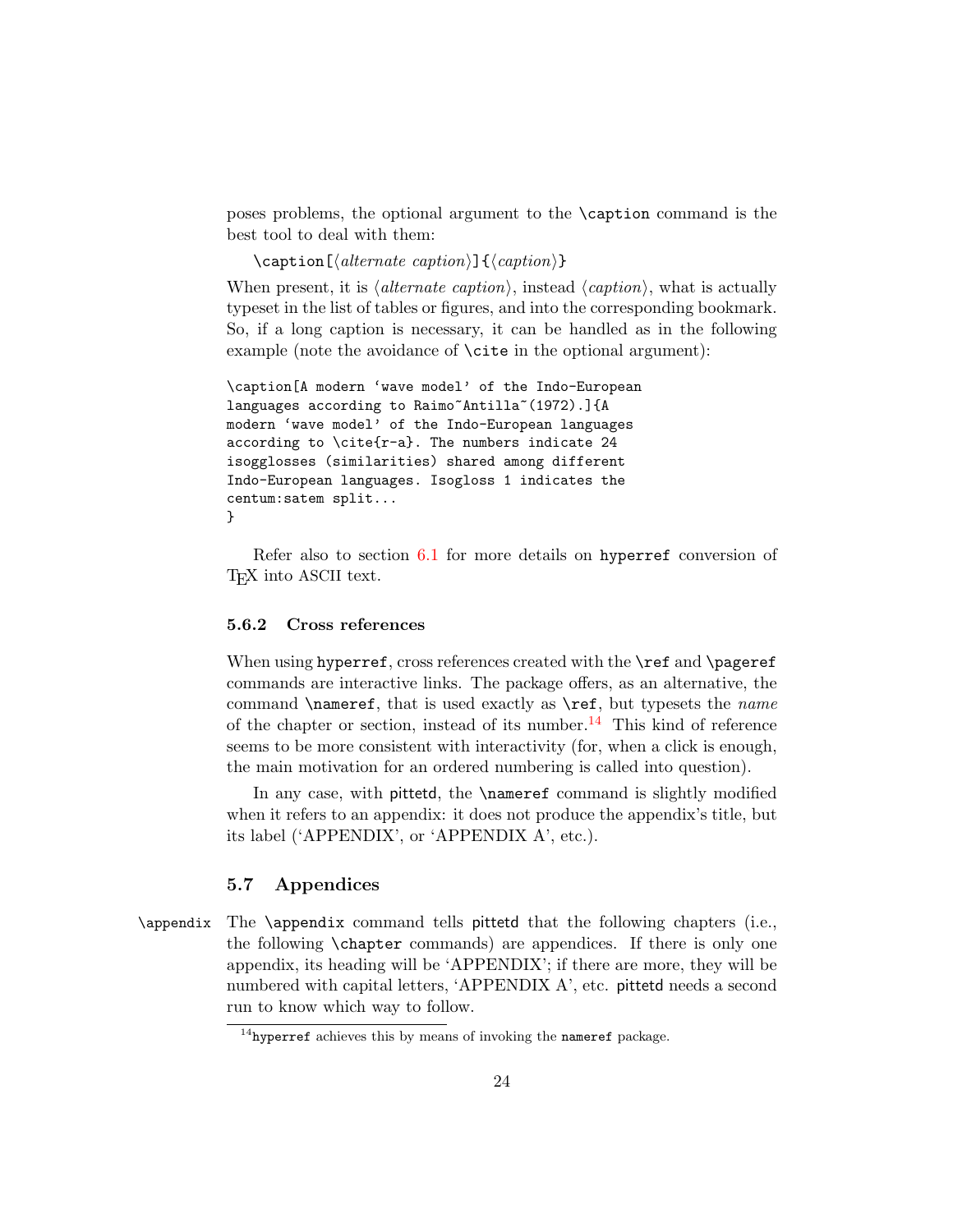### <span id="page-24-0"></span>5.8 Bibliography

# <span id="page-24-1"></span>5.8.1 BIBT<sub>E</sub>X styles

This section applies only to documents whose bibliography is generated through  $BIBT<sub>F</sub>X$ . Manually-created bibliographies (i.e., produced with the thebibliography environment) need no special warning to work properly with **pittetd**, which handles spacing after the FG (single space within entries; entries separated by one-half space).

As far as pittetd is concerned, there are three kinds of BIBTEX styles (.bst files). The first kind includes the styles that limit themselves to ordering and formatting the different pieces of information within the bibliography entries (without modifying the appearance of the list as a whole). The vast majority of BIBT<sub>E</sub>X styles, including the standard ones (plain, unsrt, alpha, abbrv), fall in this category. These styles pose no problem to pittetd, and nothing special is needed to fulfill the requirements of the FG.

The second group comprises those styles that, in addition to the individual entries, format the list as well. In general, styles that do not use bracketed labels ('[1]' or '[Cas44]') are part of this group, for they need to redefine the thebibliography environment to conform to the absence of such labels. They usually come with an associated package (.sty file) that takes care of this task. To ensure proper behavior when using these pack- \safebibliography ages, pittetd offers the command \safebibliography. Its use is identical to that of \bibliography, and it tries to make a compromise between the style's conventions and the FG. [15](#page-24-2)

> The last kind of bibliography styles is that of systems that modify aspects of formatting other than the final list of bibliographical references. All these systems have not only .bst files, but also substantial packages (.sty). harvard, natbib and achicago are common instances. When pittetd has a close encounter with packages of the third kind, there can be erratic behavior. It is recommended that \safebibliography is used instead of \bibliography, but this will probably not be enough. Since there is no general solution, the problems have to be treated individually, with patches, as explained in  $4.3$  above.

> The three mentioned systems have already been tackled: natbib is an extremely well-written program, so that conciliating it with pittetd is easy

<span id="page-24-2"></span> $15$ It of course is not guaranteed that it will always succeed in doing so. If it does not, it is possible that the bibliography style is actually of the third kind.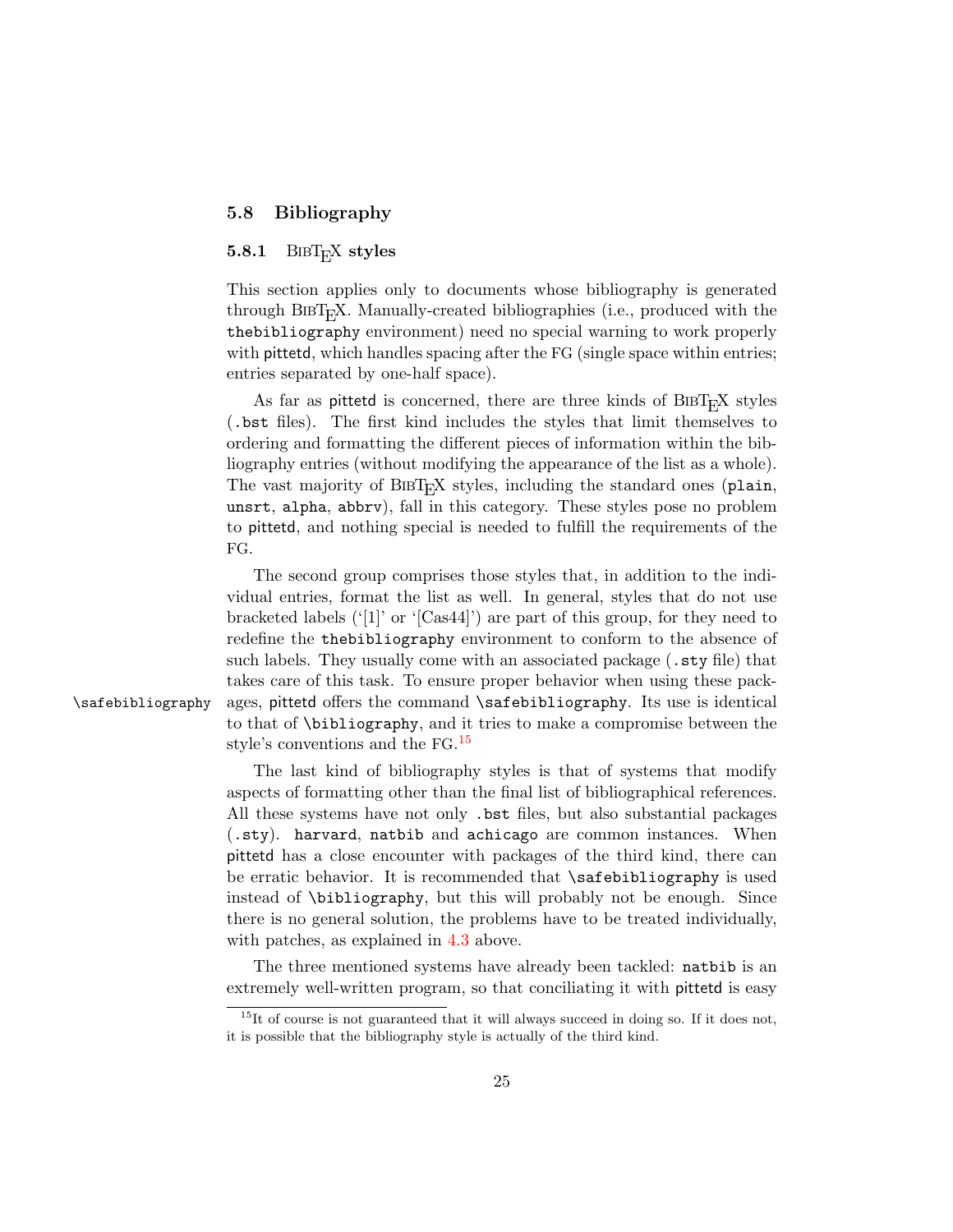and does not merit a separate patch file. No special treatment (other than using \safebibliography) will normally be needed.

On the other hand, harvard is a more complicated case, for the package creates interactive links. The hyperref package has support for harvard, but there is no way to foresee potential problems. It is strongly recommended if possible not to use this package, replacing it with natbib.

achicago poses other kinds of problems. It is an ambitious package that modifies things other than bibliography-related functions. For example, using this package, the effect of  $\epsilon$  will not be *italic*, but *slanted* shape; the quote and quotation environments are also modified, so that pittetd cannot set single spacing within them. Again, it is recommended to avoid this package, but in any case there is a patch available at pittetd's webpage, the file achicago.pit. It should be loaded saying \patch{achicago}.

Thus, through the means just explained, a broad range of bibliographical usages is supported by pittetd. Bracketed-labels referencing, being what LAT<sub>EX</sub> is designed for, can generally be used without restriction; for author-year referencing, natbib and achicago are supported; and for footnote referencing, the package opcit (available from CTAN) works fine if \safebibliography is used.

### <span id="page-25-0"></span>5.8.2 Citation packages

There are some packages that handle the way bibliographical references are handled within the text, rather than the way the entries of the final list are typeset. It is unfortunate that the package cite, that sorts the numbers of a multiple  $\text{cite}$ , creates deep and quite un-traceable conflicts with hyperref. The package can be loaded, but it will have no effect. As a result, the overcite package will not sort the numbers either, although it will typeset them as superscripts (which, in addition, will be interactive links). achemso also causes problems, and it is recommended not to use it at all.[16](#page-25-1) chapterbib, going against FG, is not supposed to be loaded.

<span id="page-25-1"></span> $16$ In hyperref's documentation, Sebastian Rahtz admits not having been able to make hyper-bibliography robust, "since many styles redefine these things... Any or all of achemso, chapterbib, and drftcite may break." For the case of cite, I tried to make a compromise, sacrificing the interactivity of the bibliographical references to keep the effects of the package. But I got completely lost in the attempt. . . As Rahtz says, "life is too short," and I am not going to understand all the workings of  $\Set{\text{Ccite}, \@cite}$ , \@citen, . . . Sigh.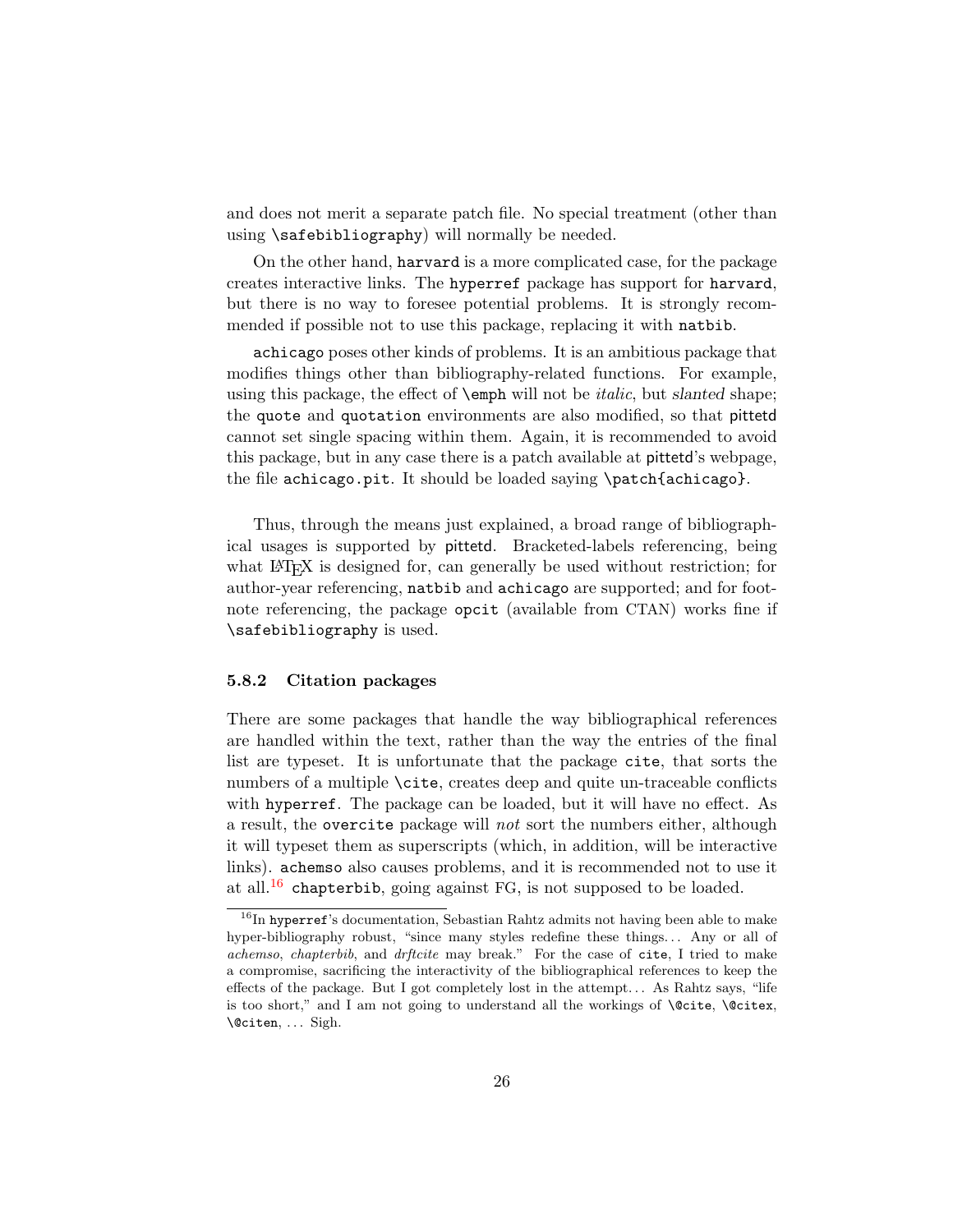On the other hand, support for the multibib package, that allows multiple lists of references in the same document, is in progress. For the time being, the recommendation is to plan on writing one general bibliography if possible. In any case, several reference lists can be manually created (i.e., without using  $BIBT<sub>E</sub>X$ ).

### <span id="page-26-0"></span>5.9 The index

The code of pittetd defines the environment theindex to suit the FG, but otherwise exactly as standard classes define it. This means that the production of the index, be it manually or through  $\textit{MakeIndex}$ , remains the same. hyperref offers an option to create a 'hyper-index,' whose page numbers are interactive links. However, the option is not very robust, and therefore pittetd uses hyperref but turns hyper-indexing off.

At the moment there is no support for multiple indexes to be generated automatically by *MakeIndex*, although several indexes can be manually created.

# <span id="page-26-1"></span>6 Using the hyperref package

This section is a very brief and incomplete guide to some extra features of the hyperref package that have not been explained before. Unfortunately, if something is missing to hyperref, it is documentation. Useful information is to be found in [\[2\]](#page-30-4) and [\[3\]](#page-30-5), but those documents are not intended for the average user. The present section is a translated adaptation of the relevant section in [\[4\]](#page-30-6), to my knowledge the most complete (but still not comprehensive) user's guide on the package.

Section [6.2](#page-27-0) provides a starting point to use hyperref in a way different of pittetd's default.

### <span id="page-26-2"></span>6.1 New user's commands

Certain character strings (notably the text of the bookmarks) are converted by hyperref into ASCII text, ignoring most LATEX commands. In general, macros that expand into a piece of text (such as the \LaTeX command itself, the italic correction  $\setminus$ , or things like ' and ') are appropriately handled. But math mode, for example, is completely ignored. The process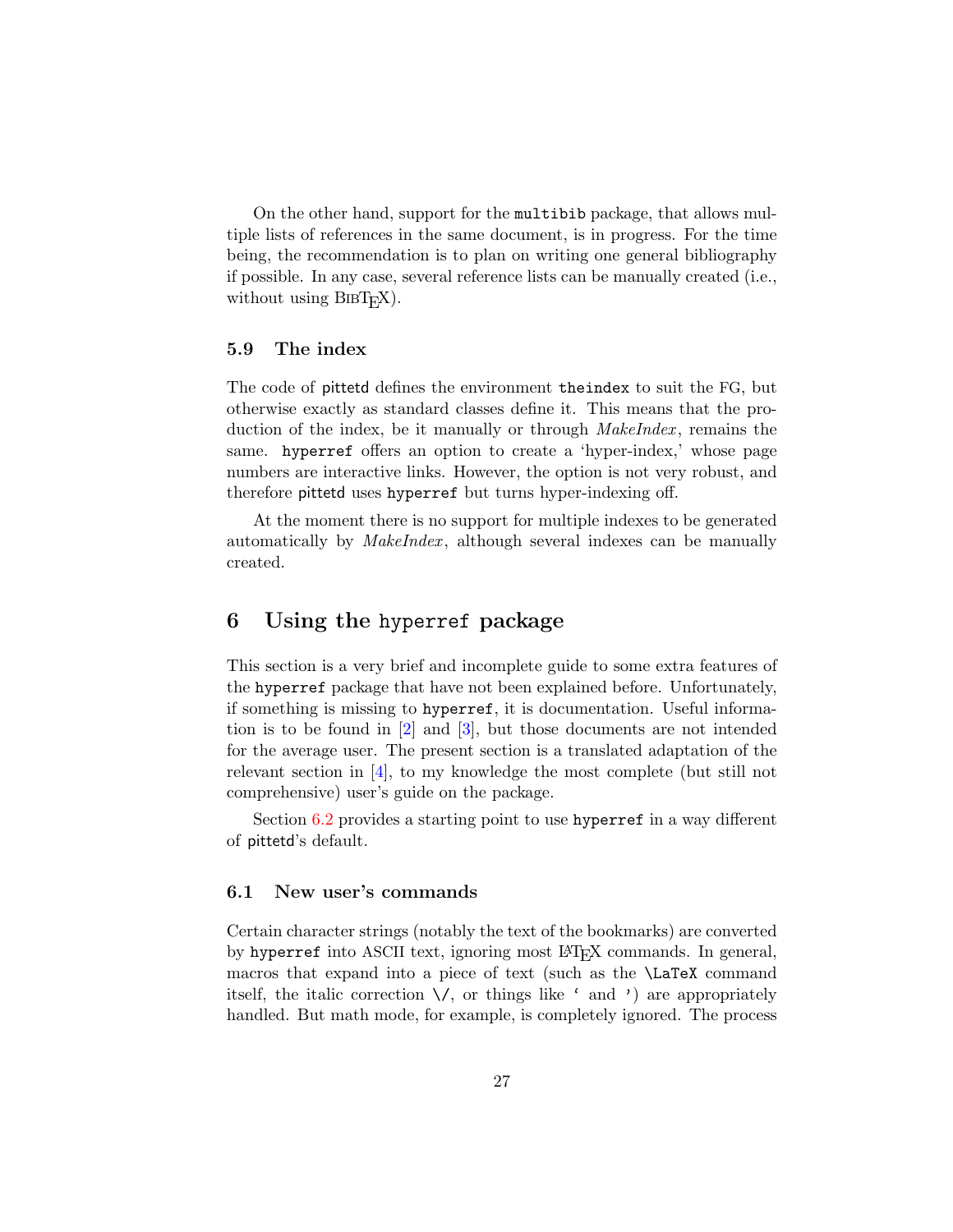leads virtually never to an error message; warnings, however, are issued for every ignored token.

\texorpdfstring In any case, the user has a way to 'help' hyperref in the conversion, namely the command

\texorpdfstring{ $\langle TEX \text{ text} \rangle$ }{ $\langle PDF \text{ text} \rangle$ }

that can be used in sectioning commands or captions for figures and tables. For example, a caption with the text 'An  $H_2O$  molecule,' that would produce a bad bookmark entry, can be fixed by typing

\caption{\texorpdfstring{An H\$\_2\$O molecule}{A water molecule}}

After this, the caption for the figure will feature ' $H_2O'$ ' (both in the figure and the list of figures), but its bookmark will substitute 'water'.

To create links other than those produced by the  $\LaTeX{}$  commands \ref, \pageref, and \cite, hyperref makes available other commands. Only some of them will be mentioned here. See [\[2\]](#page-30-4) for the rest.

- \nameref The \nameref command works like ref, but creates a link with the chapter or section name. It is only applicable to sectioning commands.
	- \url The command \url{ $\langle URL \ address\rangle$ } prints the  $\langle URL \ address\rangle$  as a link that launches the local Internet surfer and leads to the corresponding page.
- \hypertarget Analogous to \label, the command \hypertarget{ $\langle key \rangle$ }{ $\langle text \rangle$ } makes the  $\langle text \rangle$  to be the target of a cross reference.
- \hyperlink Analogous to \ref, the command \hyperlink{ $\{key\}$ { $\{expression\}$ } sets up an internal link whose target has been previously defined with \hypertarget.
- \Acrobatmenu Through the command \Acrobatmenu $\{$ menu functioni)}{\textianabilities is typeset as a link that activates the  $\langle menu\ function \rangle$  of Acrobat Reader (or Exchange). For a list of the available functions, see section 4 of  $[2]$ .

### <span id="page-27-0"></span>6.2 Overriding pittetd's preferences

As has been said, pittetd loads hyperref with a fixed set of options. In order to access the package keeping control of it, it is needed to specify the nohyperref option for pittetd and then load hyperref:

\documentclass[nohyperref]{pittetd}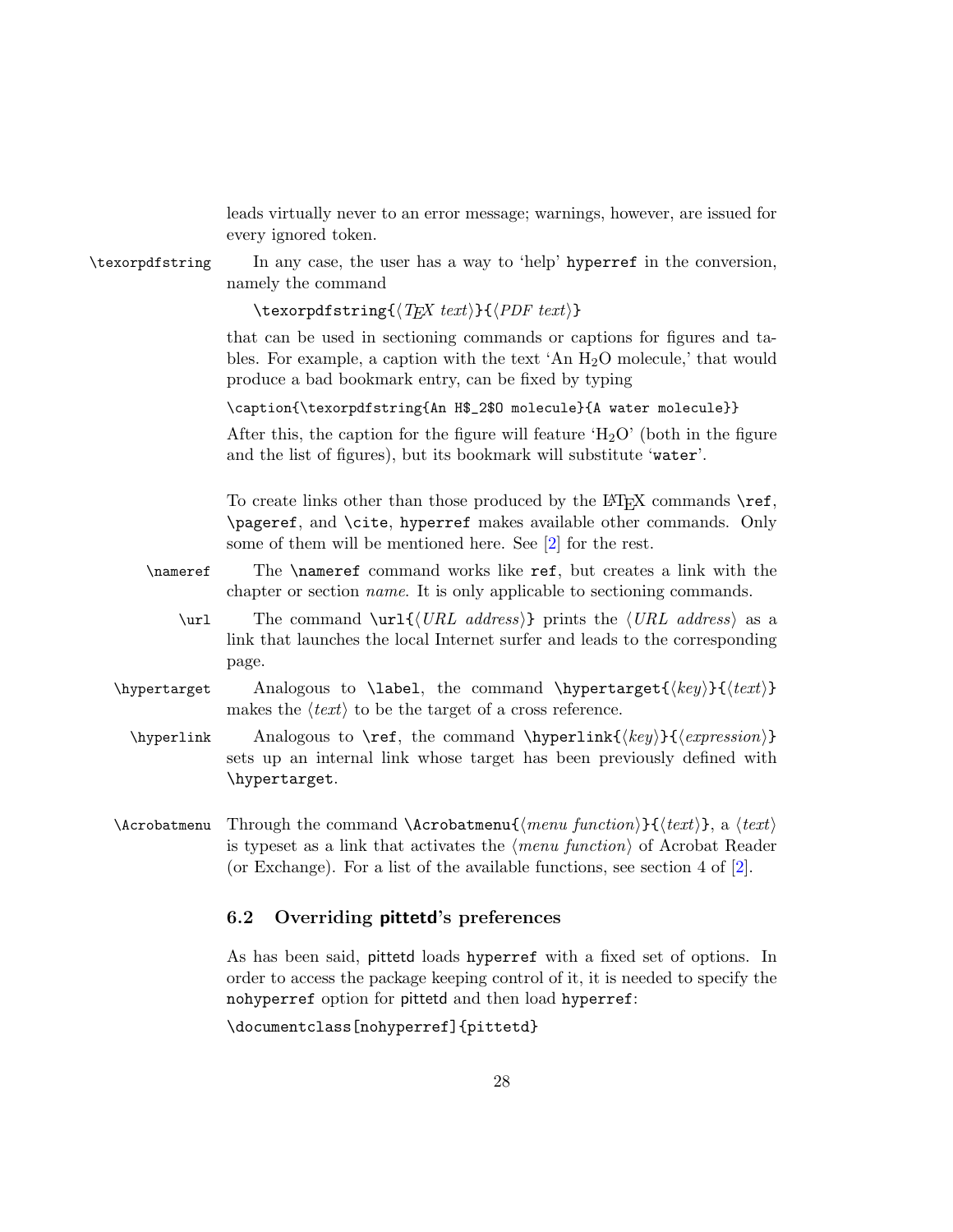### $\{\text{v} \$  (personal options)] {hyperref}

This procedure is of course recommended only to users experienced with hyperref. A comprehensive list of hyperref's options is given in [\[5\]](#page-30-7). Here is the list of options that pittetd uses by default (when allowed to):

```
letterpaper, colorlinks,
hyperindex=false
bookmarks, bookmarksnumbered, bookmarksopen,
citecolor=blue, urlcolor=blue
```
An option not used by pittetd that might be relevant is backref, that makes the bibliographical entries produce links to the sections in which the corresponding \cite appear (there is also the alternative pagebackref, with links leading to the page of the  $\text{cite's)}.$ 

In any case, it is always good to indicate the driver for hyperref, for example pdftex or dvipdfm, as an option to this package. In fact, when such an option is given to pittetd, all that is done by the latter is to pass it on to packages that need it, including hyperref, graphicx and color.

By loading hyperref manually, some automatic features of pittetd are lost: the bookmarks for the bibliography, the index, and the appendices; and the filling in of the 'Document Info' dialog box of Acrobat Reader. Figures and tables, however, will still create bookmarks. To get those bookmarks created was the thorniest issue in the writing of pittetd, and we have decided to keep this working even if the user has chosen to override pittetd's preferences about hyperref (see the code for \listoffigures and \listoftables).

\pdfbookmark To create bookmarks additional to those that come from sections in the table of contents (or from the lists of figures and tables), hyperref provides the \pdfbookmark command:

 $\Phi{\boldsymbol{\delta}}({\boldsymbol{\delta}})$  \pdfbookmark  $[\langle{\boldsymbol{\delta}}({\boldsymbol{\delta}}) {\boldsymbol{\delta}}({\boldsymbol{\delta}})$ 

where  $\langle level \rangle$  is 0 for chapters, 1 for sections, and so on. The  $\langle key \rangle$  is a unique name chosen by the user. The bookmark will be appended to the panel in the current position, and will point to the page of the text, in which \pdfbookmark appears. For more complicated instances (bookmarks that lead to a different location in the document, or that lead to different documents), see sections 5.2.4 and 7.2 of [\[3\]](#page-30-5).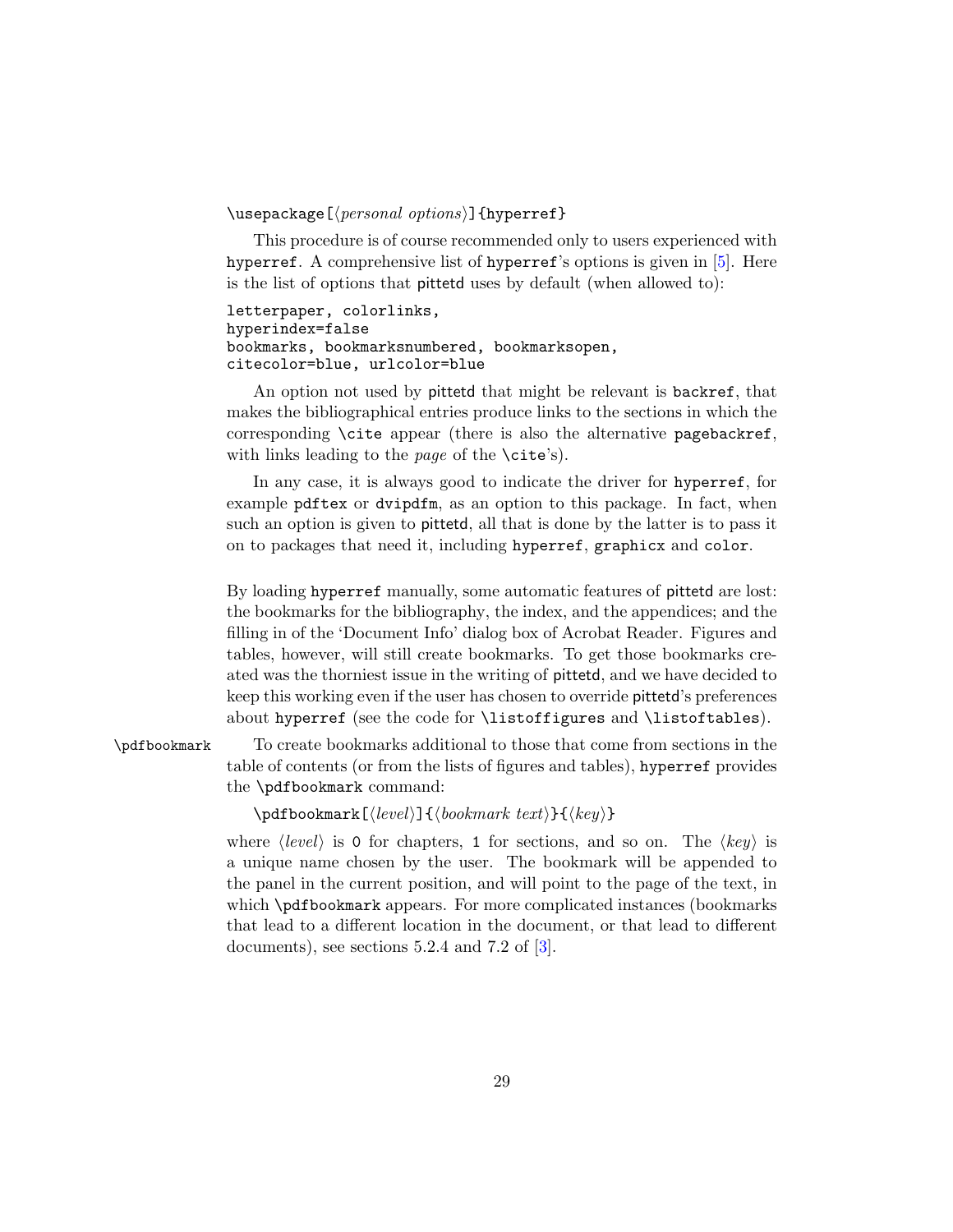# <span id="page-29-0"></span>7 Before submitting

The pittetd LATFX class is programmed to follow closely and consistently the FG. In general, the author of a thesis or dissertation needs not to be concerned about most of the formatting requirements (for example, checking the bookmarks and links one by one is unnecessary). However, this creates the danger of implying that nothing can go wrong. There are in fact some things beyond pittetd's control, and those things must be checked by the authors themselves (and will probably be checked closely by format reviewers). This section highlights the most common and likely problems.

- Captions of tables and figures. Captions for tables should appear at the top of the table, while those for figures go at the bottom. pittetd does not force nor check this requirement.
- Captions as bookmarks. Very long captions for tables and figures tend to be truncated when converted to bookmarks. Also, LAT<sub>EX</sub> constructions (like formulas, cite commands, etc.) are lost. Sections [5.6.1](#page-22-2) and [6.1](#page-26-2) show two ways of dealing with these limitations.
- Capitalization of sections. The section titles are capitalized by pittetd in the text, but not in the bookmarks. The best thing is to provide \section with an already-all-capitals argument.
- The final option. Before submitting it is always very important to run the document with final option (i.e., adding 'final' to the list of options to \documentclass). This will catch and make evident any problems in the preliminary pages. See section [4.5.](#page-12-1)
- Bad line breaks. Sometimes LATEX cannot break a paragraph into lines satisfactorily. The result is one (or more) 'overfull' lines, that stick to the right of the margin. LAT<sub>EX</sub> always gives a warning about each and every overfull, and these can be seen in the .log file. This file, a plain-text file, can (and should) be read for overfull and other kinds of warnings. Overfull warnings start with the text 'Overfull \hbox in paragraph'.
- Bad page breaks. Similarly, LATEX issues an 'underfull' warning for bad page breaking—when it is able to recognize it. But sometimes LATEX will break a page just after a heading, which is wrong. The best way to check page breaking is to make the pages fit the screen and go scanning quickly page by page (PgDn).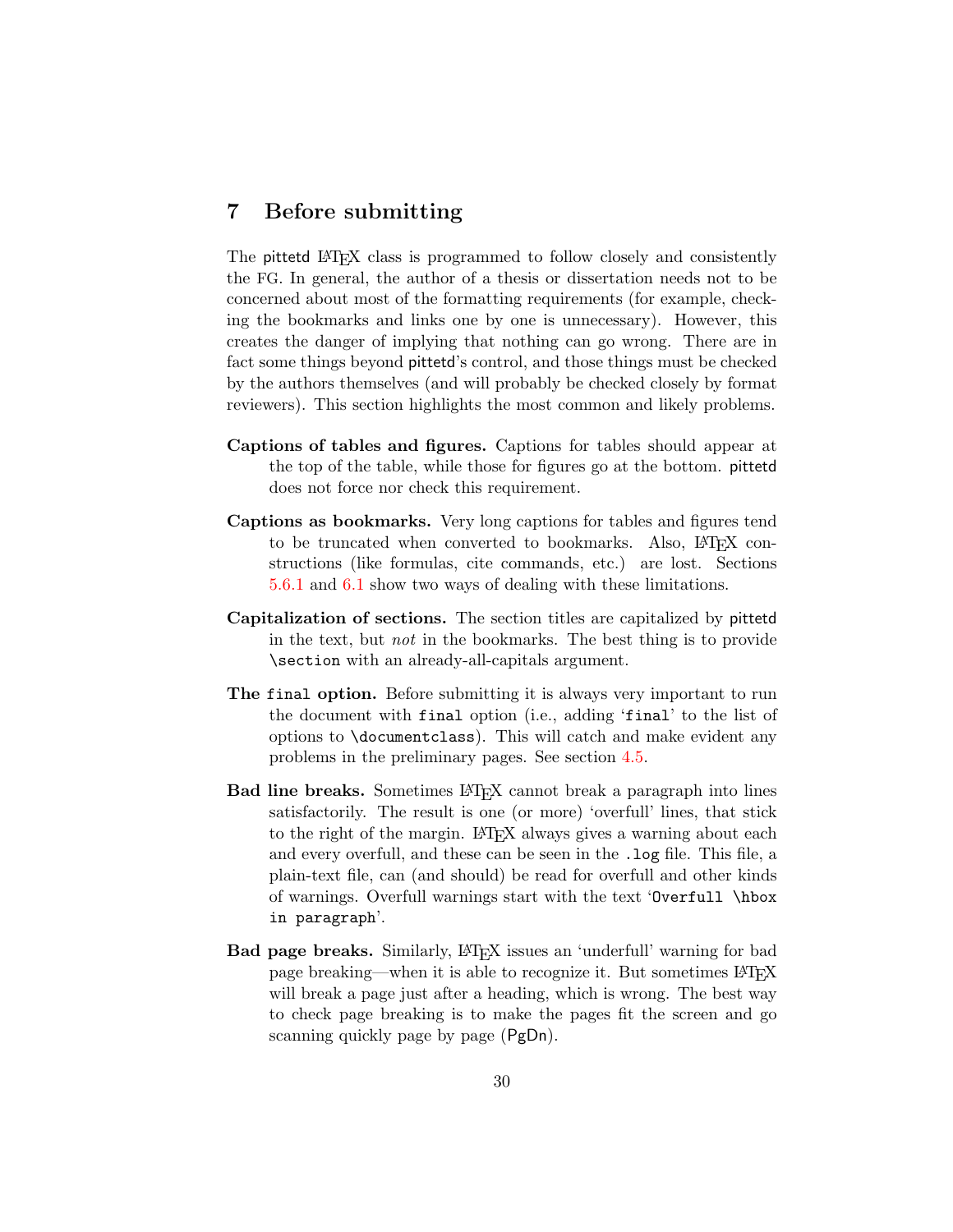Warnings. There are also warnings about other things, such as incomplete cross references, undefined \cite's, etc., which are important to fix. The warnings are all collected in the .log file, and usually reveal at least one problem that had not been noticed before. It is not good to neglect reading this file; getting it to report no problems should be the crowning, final step in the thesis/dissertation production.

# References

- <span id="page-30-3"></span><span id="page-30-0"></span>[1] Federico Garcia, *Comments on using*  $\cancel{B}T\cancel{F}X$  *for theses*, July 2003, file comments.dvi or comments.pdf, available at pittetd's webpage.
- <span id="page-30-4"></span>[2] Sebastian Rahtz, *Hypertext marks in*  $\cancel{B}T_F X$ *: the hyperref package*, June 1998, file manual.pdf, part of the hyperref package distribution. Available at pittetd's webpage.
- <span id="page-30-5"></span>[3] Heiko Oberdiek, *PDF information and navigation elements with hyper*ref, pdfT<sub>E</sub>X, and thumbpdf, paper at EuroT<sub>E</sub>X'99. File paper.pdf, part of the hyperref package distribution. Available at pittetd's webpage.
- <span id="page-30-6"></span>[4] Rodrigo De Castro, El Universo  $\cancel{B}TEX$ , 2nd. edition, Bogotá, Universidad Nacional de Colombia, 2003.
- <span id="page-30-7"></span>[5] Sebastian Rahtz, hyperref package options, October 1999, file options.pdf, part of the hyperref package distribution. Available at pittetd's webpage.

# <span id="page-30-1"></span>8 The program

docstrip modules: class, 10pt, 11pt, 12pt, pittdiss, pitthesis, achicago

# <span id="page-30-2"></span>8.1 Identification

```
1 \langle *class \rangle2 \NeedsTeXFormat{LaTeX2e}[1995/12/01]
3 \ProvidesClass{pittetd}[2004/08/17 v1.618
4 University of Pittsburgh ETD
5 (Electronic Thesis & Dissertations) class]
```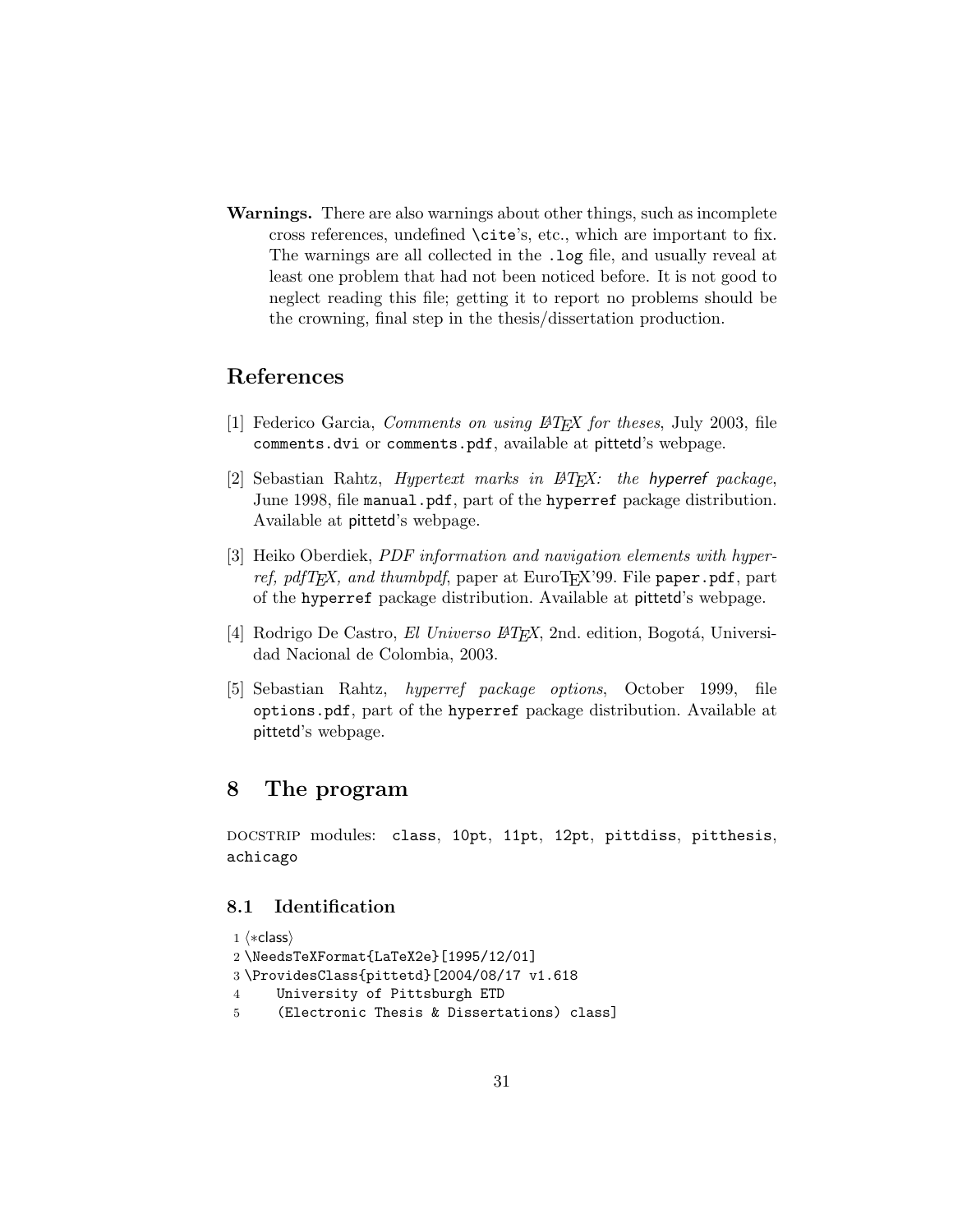### <span id="page-31-0"></span>8.2 Declarations

```
6 \newwrite\@etdaux
7 \newif\if@errors
8 \newif\if@keywords
9 \newif\if@tables
10 \newif\if@figures
11 \newif\if@mainmatter\@mainmattertrue
12 \newif\if@hyper@ref\@hyper@reftrue
13 \newif\if@secletters
14 \newif\if@yeargiven\@yeargivenfalse
15 \newif\if@dategiven\@dategiventrue
16 \newlength\@chapterl
17 \newlength\@sectionl
18 \newlength\@subsectionl
19 \newlength\@subsubsectionl
20 \newlength\@singleline
21 \newlength\@presubs
22 \newlength\@presubsub
23 \newlength\@floatl
24 \newdimen\bibindent
25 \newlength\abovecaptionskip
26 \newlength\belowcaptionskip
27 \newcounter{@members}\setcounter{@members}{0}
28 \newcounter{@addprel}\setcounter{@addprel}{8}
29 \newcounter{@appno}\setcounter{@appno}{0}
30 \newcounter{chapter}
31 \newcounter{section}[chapter]
32 \newcounter{subsection}[section]
33 \newcounter{subsubsection}[subsection]
34 \newcounter{paragraph}
35 \newcounter{subparagraph}
36 \newcounter{figure}
37 \newcounter{table}
38 \newtoks\@expectedprelim
39 \newtoks\@committee
40 \newtoks\@coadv
```
### <span id="page-31-1"></span>8.3 Options

These come pretty unchanged from the standard classes:

```
41 \newcommand\@ptsize{}
42 \DeclareOption{10pt}{\renewcommand\@ptsize{0}}
43 \DeclareOption{11pt}{\renewcommand\@ptsize{1}}
44 \DeclareOption{12pt}{\renewcommand\@ptsize{2}}
```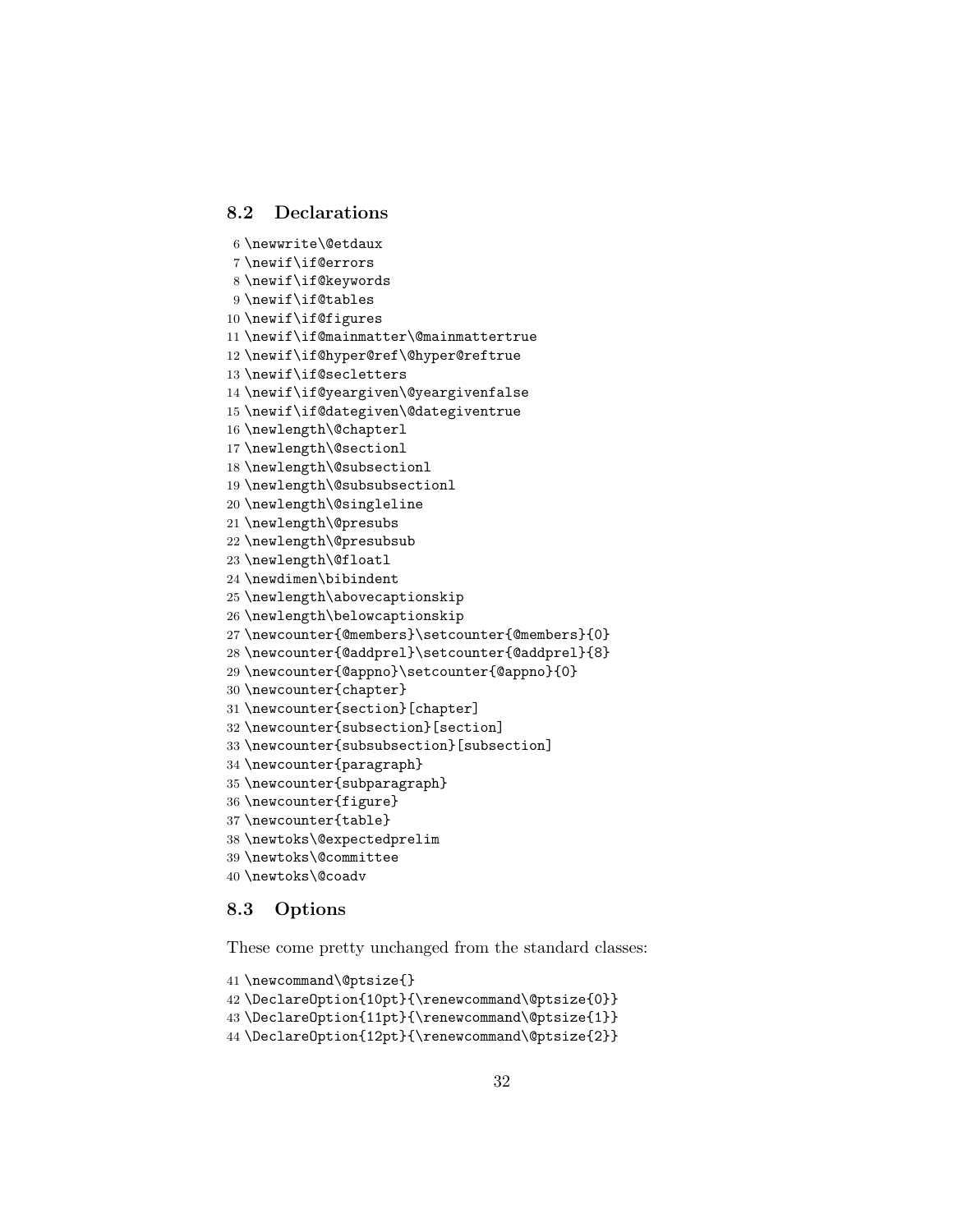```
45 \DeclareOption{leqno}{\input{leqno.clo}}
46 \DeclareOption{fleqn}{\input{fleqn.clo}}
47 \DeclareOption{openbib}{%
48 \AtEndOfPackage{%
49 \renewcommand\@openbib@code{%
50 \advance\leftmargin\bibindent
51 \temindent -\bibindent
52 \listparindent \itemindent
53 \parsep \z@
54 } }55 \renewcommand\newblock{\par}}}
```
Now for pittetd's own options.

```
56 \newcommand\t@or@d{}
57 \newcommand\@this{}
58 \newcommand\@@@degree{}
59 \DeclareOption{phd}{\renewcommand{\t@or@d}{phd}%
60 \renewcommand\@this{Dissertation}%
61 \renewcommand\@@@degree{PhD}%
62 \def\@degreesought{\textbf{Doctor of Philosophy}}%
63 \def\@advisor{Director}}
64 \DeclareOption{ma}{\renewcommand{\t@or@d}{ma}%
65 \renewcommand\@this{Thesis}%
66 \renewcommand\@@@degree{M.A.}%
67 \def\@degreesought{\textbf{Master of Arts}}%
68 \def\@advisor{Advisor}}
69 \DeclareOption{ms}{\renewcommand{\t@or@d}{ms}%
70 \renewcommand\@this{Thesis}%
71 \renewcommand\@@@degree{M.S.}%
72 \def\@degreesought{\textbf{Master of Sciences}}%
73 \def\@advisor{Advisor}}
74 \DeclareOption{sectionnumbers}{\@seclettersfalse}
75 \DeclareOption{sectionletters}{\@secletterstrue}
```
The next are the 'stage' options. By declaration,  $\iota$ **f Cerrors** is false, so only final is required to mention it explicitly. See section [8.4](#page-33-0) for the actual effect of this switch.

```
76 \DeclareOption{draft}{\setlength{\overfullrule}{5pt}}
77 \DeclareOption{semifinal}{\setlength{\overfullrule}{5pt}}
78 \DeclareOption{final}{\setlength{\overfullrule}{0pt}%
79 \@errorstrue}
```
The following  $\let'ting of \nameref to \ref provides for the case that$ a document that has been processed all the time with hyperref is suddenly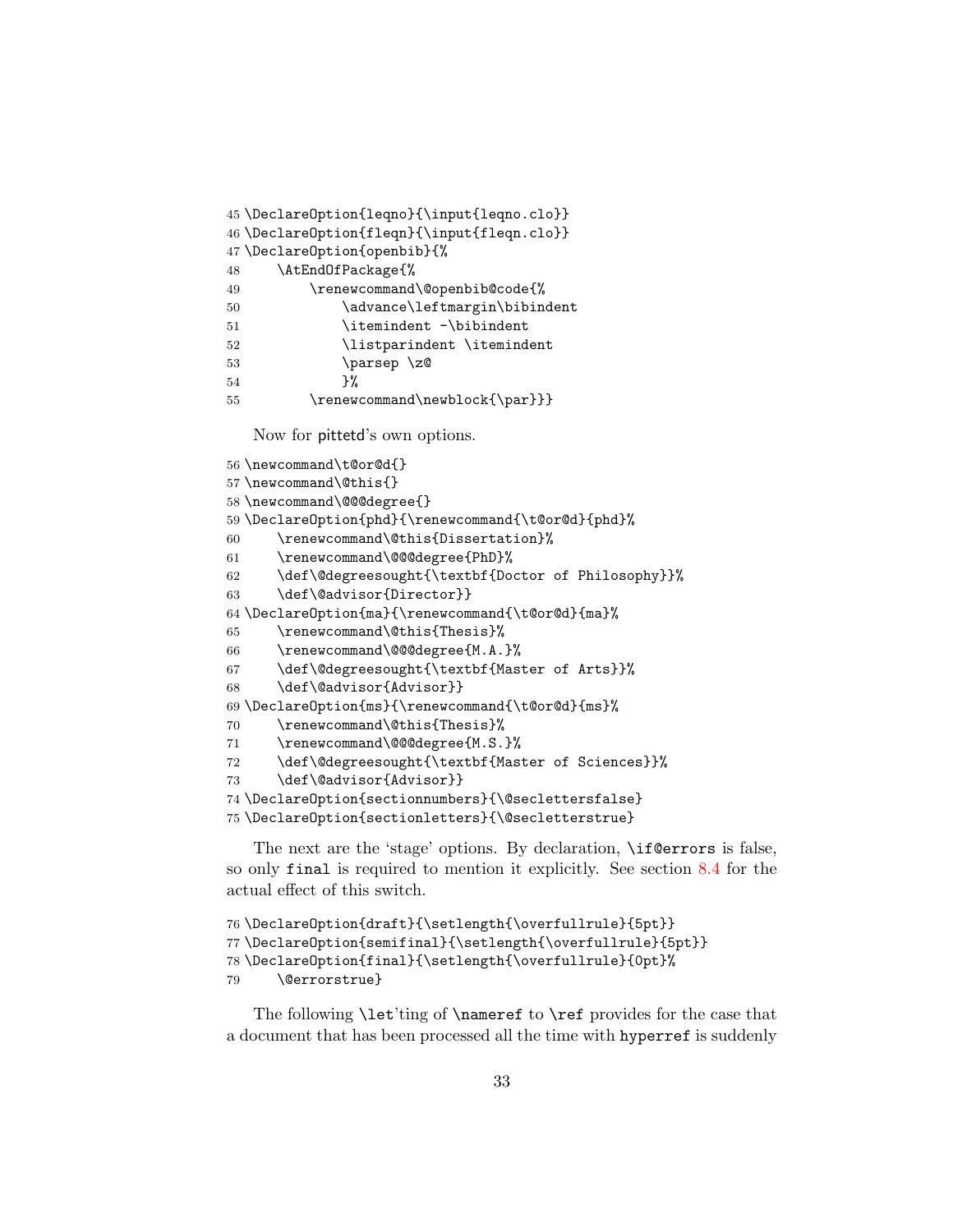changed to nohyperref. If hyperref (the package) is to be loaded, it will redefine the command (fortunately it is defined with **\def** in nameref.sty; for a not-as-lucky case, see the handling of \texorpdfstring below).

80 \DeclareOption{nohyperref}{\let\nameref\ref\@hyper@reffalse}

Note that the 'options' pdftex and dvipdfm, advertised so much in the documentation above, are not actually defined in pittetd.cls. Because of LATEX options mechanism, they will be simply passed on to any package that is loaded.

Okay. Default options, and processing of any non-default:

```
81 \ExecuteOptions{12pt,semifinal,hyperref,phd}
82 \ProcessOptions
```
### <span id="page-33-0"></span>8.4 Stage and error handling

\@linemessage Through \@linemessage and \@nolinemessage, whose actual performance depends on the 'stage' option, most problems will only warn, unless the final option has turned \if@errors true.

|    | 83 \newcommand\@linemessage[2]{% |
|----|----------------------------------|
| 84 | \if@errors                       |
| 85 | \ClassError{pittetd}{#1}{#2}     |
| 86 | \else                            |
| 87 | \ClassWarning{pittetd}{#1}       |
| 88 | \fi}                             |
|    |                                  |

### \@nolinemessage

89 \newcommand\@nolinemessage[2]{\if@errors

- 90 \ClassError{pittetd}{#1}{#2}\else
- 91 \ClassWarningNoLine{pittetd}{#1}\fi}

### <span id="page-33-1"></span>8.5 Initialization

First, let's get the font size done: one file for each of the three available sizes. The length \@singleline is an important one: it is the space between two lines of text, which is exactly 1.5 of the regular spacing in a standard  $\Delta$ E<sup>T</sup>FX class (according to size). \normalsize is the only size that really sets everything up, and the only whose spacing is more than single line. The others modify only the font size itself, and are just a little more than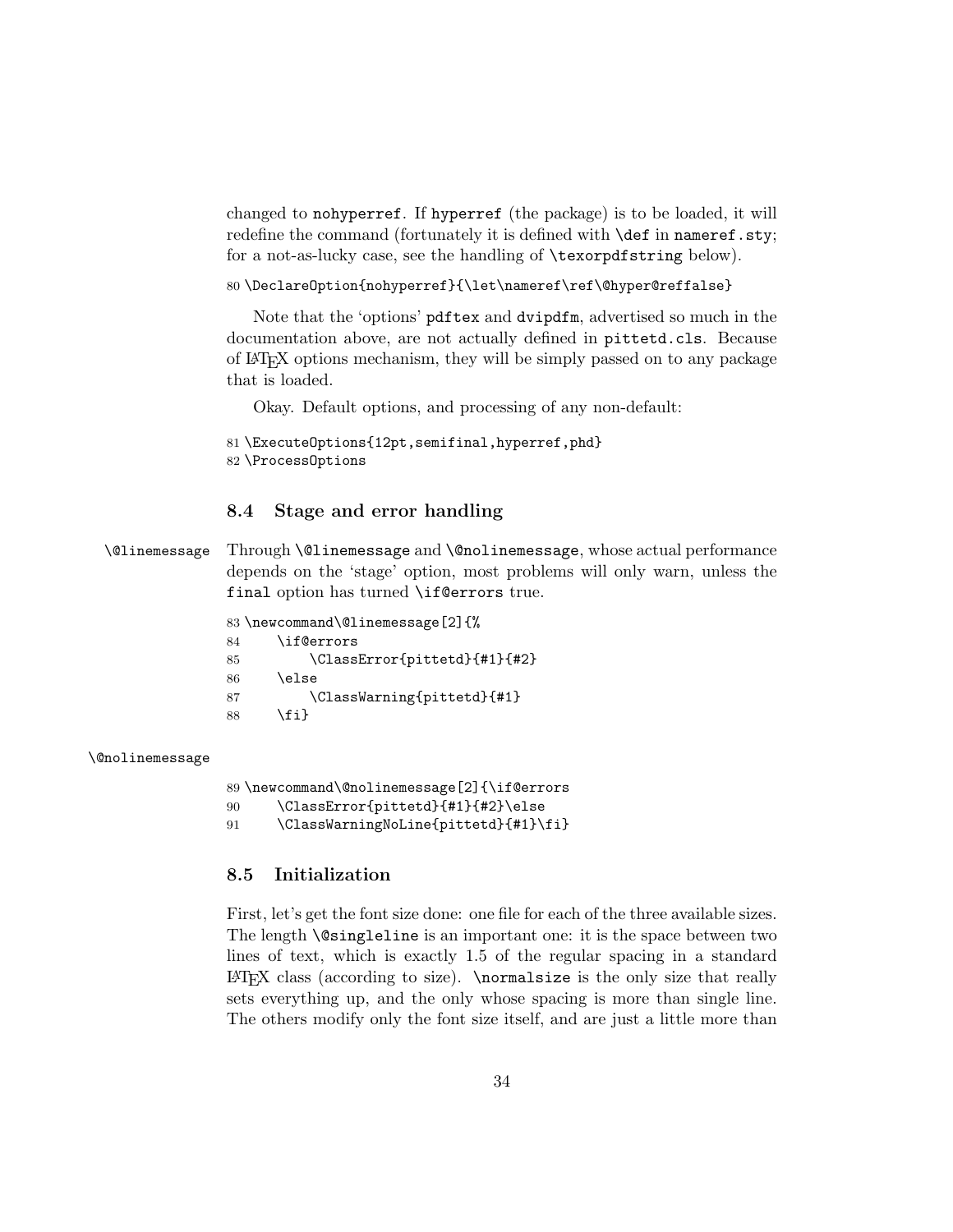single-spaced (as are all sizes in standard classes). Other things that depend on the font size are set in these files.

```
92\langle/class\rangle93 \langle *10pt \rangle94 \setlength{\@singleline}{18\p@}
95 \renewcommand\normalsize{%
96 \@setfontsize\normalsize\@xpt{18}%
97 \abovedisplayskip 10\p@ \@plus2\p@ \@minus5\p@
98 \abovedisplayshortskip \z@ \@plus3\p@
99 \belowdisplayshortskip 6\p@ \@plus3\p@ \@minus3\p@
100 \belowdisplayskip \abovedisplayskip
101 \let\@listi\@listI}
102 \newcommand\small{\@setfontsize\small\@ixpt{11}}
103 \newcommand\footnotesize{\@setfontsize\footnotesize\@viiipt{9.5}}
104 \newcommand\scriptsize{\@setfontsize\scriptsize\@viipt\@viiipt}
105 \newcommand\tiny{\@setfontsize\tiny\@vpt\@vipt}
106 \newcommand\large{\@setfontsize\large\@xiipt{14}}
107 \newcommand\Large{\@setfontsize\Large\@xivpt{18}}
108 \newcommand\LARGE{\@setfontsize\LARGE\@xviipt{22}}
109 \newcommand\huge{\@setfontsize\huge\@xxpt{25}}
110 \newcommand\Huge{\@setfontsize\Huge\@xxvpt{30}}
111 \newcommand\singlespace{\@setfontsize\singlespace\@xpt\@xiipt}
112 \setlength\footnotesep{6.65\p@}
113 \setlength{\skip\footins}{9\p@ \@plus 4\p@ \@minus 2\p@}
114 \setlength\parindent{15\p@}
115 \langle /10pt\rangle116 \langle *11pt \rangle117 \setlength{\@singleline}{20.4\p@}
118 \renewcommand\normalsize{%
119 \@setfontsize\normalsize\@xipt{20.4}%
120 \abovedisplayskip 11\p@ \@plus3\p@ \@minus6\p@
121 \abovedisplayshortskip \z@ \@plus3\p@
122 \belowdisplayshortskip 6.5\p@ \@plus3.5\p@ \@minus3\p@
123 \belowdisplayskip \abovedisplayskip
124 \let\@listi\@listI}
125 \newcommand\small{\@setfontsize\small\@xpt\@xiipt}
126 \newcommand\footnotesize{\@setfontsize\footnotesize\@ixpt{11}}
127 \newcommand\scriptsize{\@setfontsize\scriptsize\@viiipt{9.5}}
128\newcommand\tiny{\@setfontsize\tiny\@vipt\@viipt}
129 \newcommand\large{\@setfontsize\large\@xiipt{14}}
130 \newcommand\Large{\@setfontsize\Large\@xivpt{18}}
131 \newcommand\LARGE{\@setfontsize\LARGE\@xviipt{22}}
132 \newcommand\huge{\@setfontsize\huge\@xxpt{25}}
133 \newcommand\Huge{\@setfontsize\Huge\@xxvpt{30}}
```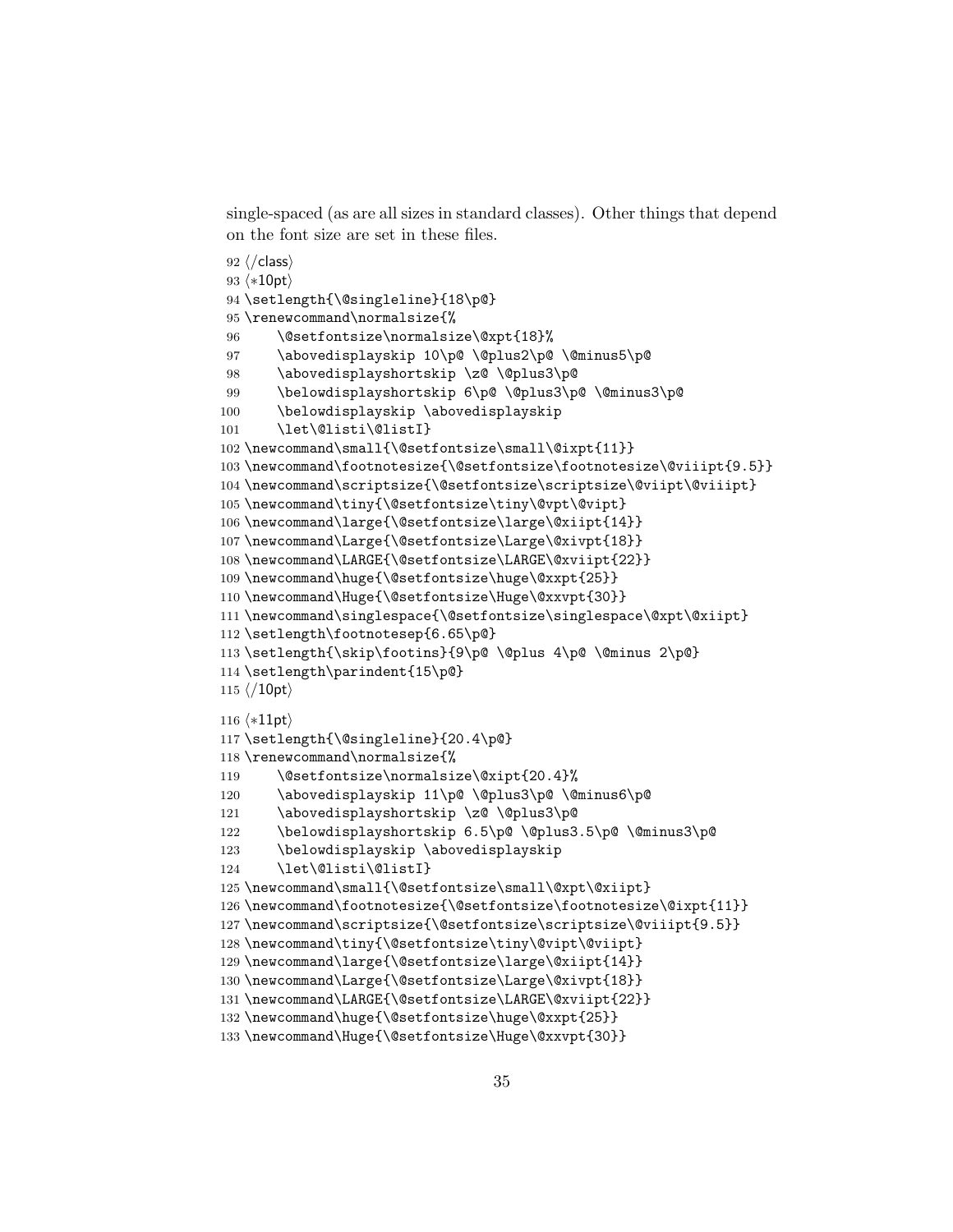```
134 \newcommand\singlespace{\@setfontsize\singlespace\@xipt{13.6}}
135 \setlength\footnotesep{7.7\p@}
136 \setlength{\skip\footins}{10\p@ \@plus 4\p@ \@minus 2\p@}
137 \setlength\parindent{17\p@}
138 \langle /11pt\rangle139 \langle *12pt \rangle140 \setlength{\@singleline}{21.75\p@}
141 \renewcommand\normalsize{%
142 \@setfontsize\normalsize\@xiipt{21.75}%
143 \abovedisplayskip 12\p@ \@plus32\p@ \@minus7\p@
144 \abovedisplayshortskip \z@ \@plus3\p@
145 \belowdisplayshortskip 6.5\p@ \@plus3.5\p@ \@minus3\p@
146 \belowdisplayskip \abovedisplayskip
147 \let\@listi\@listI}
148 \newcommand\small{\@setfontsize\small\@xipt{13.6}}
149 \newcommand\footnotesize{\@setfontsize\footnotesize\@xpt\@xiipt}
150 \newcommand\scriptsize{\@setfontsize\scriptsize\@viiipt{9.5}}
151 \newcommand\tiny{\@setfontsize\tiny\@vipt\@viiipt}
152 \newcommand\large{\@setfontsize\large\@xivpt{18}}
153 \newcommand\Large{\@setfontsize\Large\@xviipt{22}}
154 \newcommand\LARGE{\@setfontsize\LARGE\@xxpt{25}}
155 \newcommand\huge{\@setfontsize\huge\@xxvpt{30}}
156 \let\Huge\huge
157 \newcommand\singlespace{\@setfontsize\singlespace\@xiipt{14.5}}
158 \setlength\footnotesep{8.4\p@}
159 \setlength{\skip\footins}{10.8\p@ \@plus 4\p@ \@minus 2\p@}
160 \setlength{\parindent}{19\p@}
161 \langle /12pt\rangle162 \langle *class \rangle
```
The right file is loaded next. For all sizes, the following  $\let's$  are true.

```
163 \input{pitetd1\@ptsize.clo}
164 \let\Small\footnotesize
165 \let\SMALL\scriptsize
166 \let\bibindent\parindent
```
Now for some initial values. The first five are needed to format the table of contents and the lists of tables and figures, and are to be changed by the \jobname.etd file below. Oh!, \normalfont must come before for em to make sense as a length unit.

```
167 \normalfont
168 \setlength\@chapterl{1.5em}
```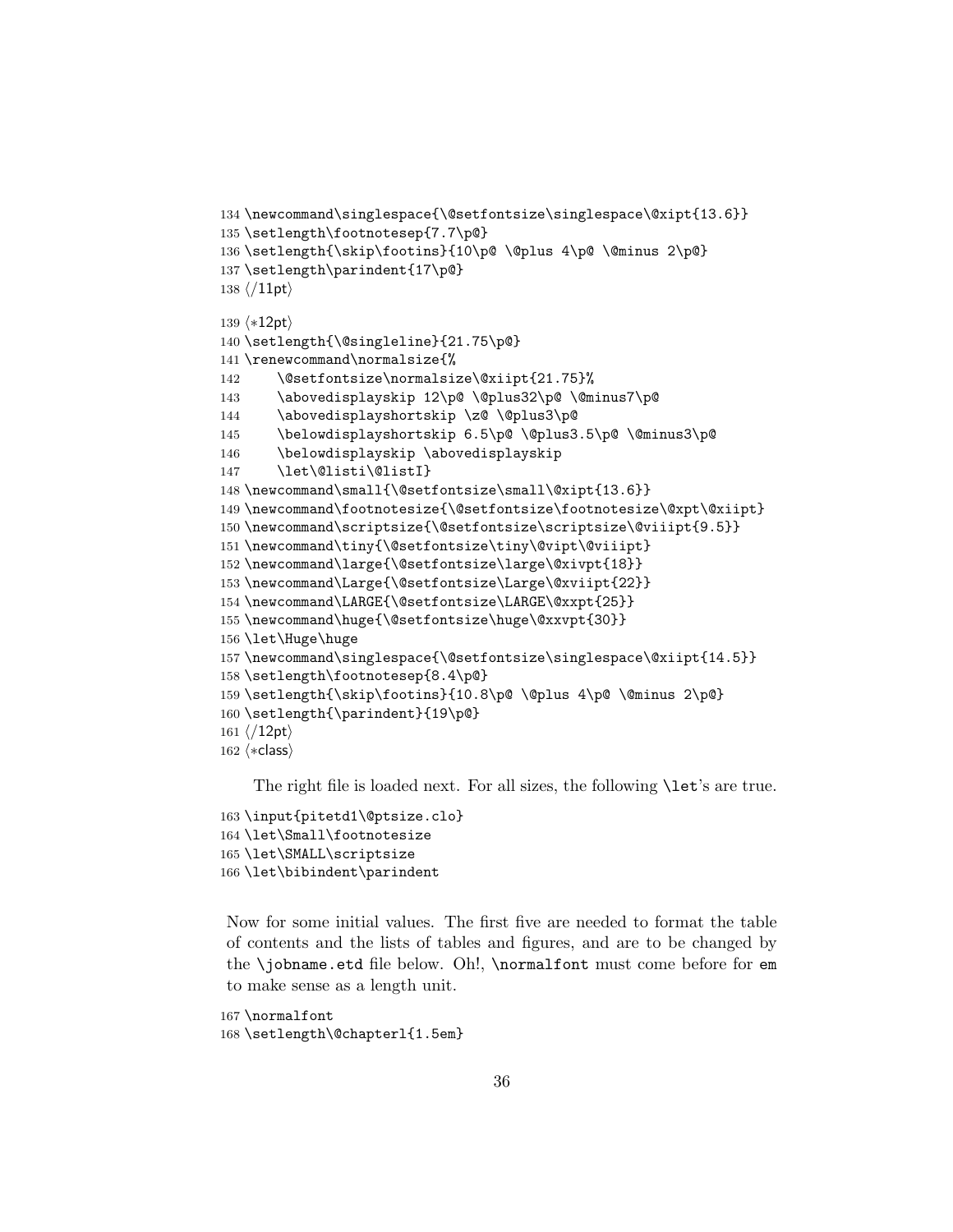```
169 \setlength\@sectionl{1.5em}
170 \setlength\@subsectionl{1em}
171 \setlength\@subsubsectionl{1em}
172 \setlength\@floatl{2.3em}
173 \newcommand\@phd{phd}
174 \newcommand\contentsname{CONTENTS}
175 \newcommand\listfigurename{LIST OF FIGURES}
176 \newcommand\listtablename{LIST OF TABLES}
177 \newcommand\bibname{BIBLIOGRAPHY}
178 \newcommand\indexname{INDEX}
179 \newcommand\figurename{Figure}
180 \newcommand\tablename{Table}
181 \newcommand\chaptername{Chapter}
182 \newcommand\appendixname{APPENDIX}
183 \newcommand\abstractname{}
184 \newcommand\convname{CONVENTIONS}
```
For the table of contents and related:

```
185 \setcounter{secnumdepth}{3}
186 \setcounter{tocdepth}{3}
187 \newcommand\@pnumwidth{1.55em}
188 \newcommand\@tocrmarg{2.55em}
189 \newcommand\@dotsep{4.5}
```
And here we go with the  $\lambda$ jobname.etd file. It will tell pittetd whether there are tables and/or figures—switches \if@figures and \if@tables, both initially false—and the lengths \@chapterl, \@sectionl, etc., which hold the width of the widest label of each sectioning level and the widest float number (plus some extra space). The indentation of the sections in the table of contents is equal to \@chapterl; that of the lesser levels (lengths \@presubs and \@presubsub) is then calculated as the sum of the widths of higher levels.

These calculations are necessary for potentially long Roman numerals of chapters. For example, in pittesis, the number VIII collides with the title of the chapter. And once we have to fix this, why not do it with all the levels, in all the cases? Likewise, if figures and tables are numbered within chapters, it is not that unlikely that expressions like 'VIII.10' have to appear in the corresponding list. The width has to be kept track of.

```
190 \InputIfFileExists{\jobname.etd}{}{%
191 \if@errors
192 \ClassWarningNoLine{pittetd}{%
```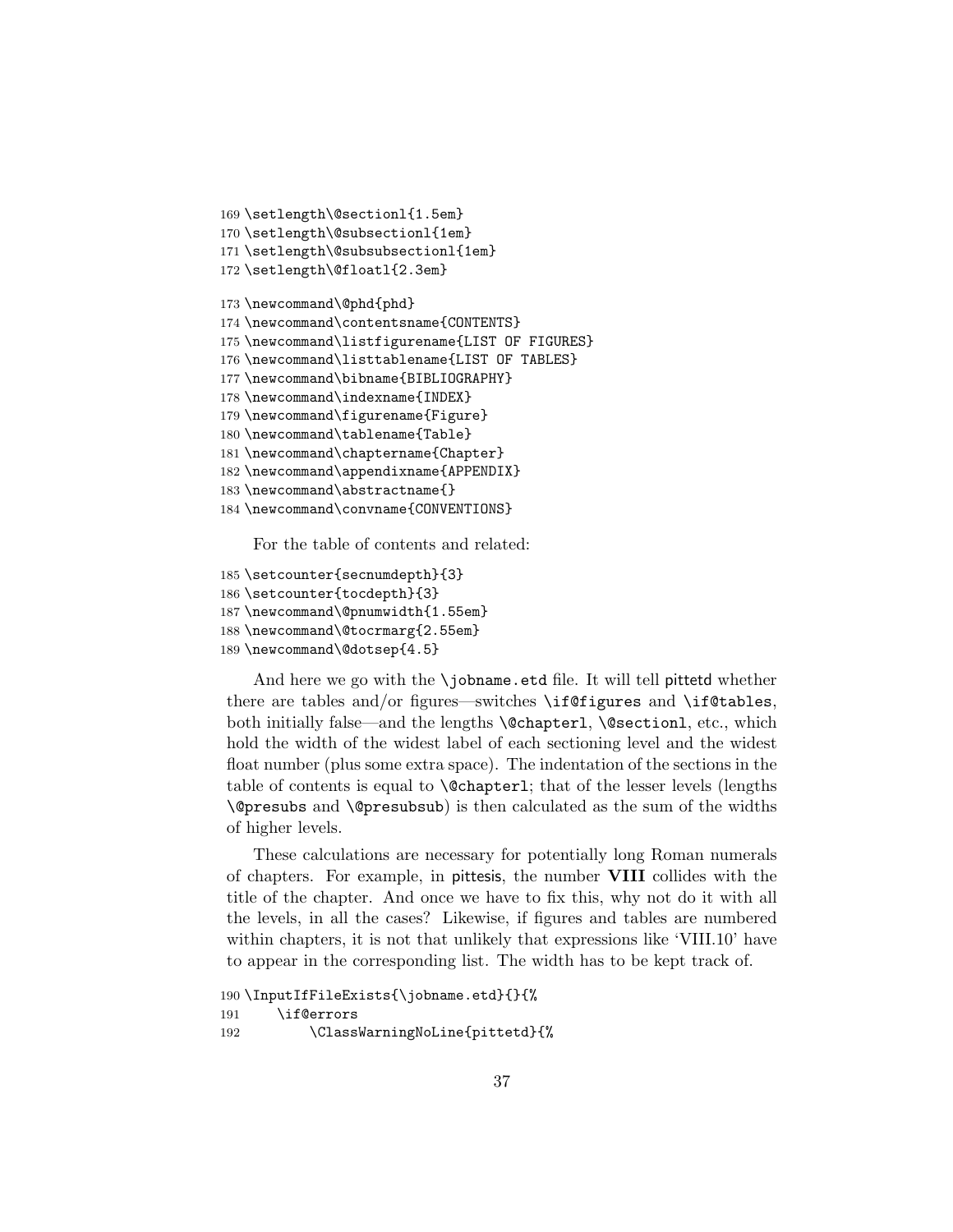```
193 No \jobname.etd file. Entering semifinal mode}%
194 \@errorsfalse
195 \fi}
196 \if@errors\else\AtEndDocument{\ClassWarningNoLine{pittetd}{%
197 Remember to run the document with 'final' option}}\fi
198 \setlength\@presubs{1\@sectionl}
199 \addtolength\@presubs{1\@chapterl}
200 \setlength\@presubsub{1\@presubs}
201 \addtolength\@presubsub{1\@subsectionl}
202 \newcommand*\l@chapter{%
203 \@dottedtocline{0}{\z@}{\@chapterl}}
204 \newcommand*\l@section{%
205 \@dottedtocline{1}{\@chapterl}{\@sectionl}}
206 \newcommand*\l@subsection{%
207 \@dottedtocline{2}{\@presubs}{\@subsectionl}}
208 \newcommand*\l@subsubsection{%
209 \@dottedtocline{3}{\@presubsub}{\@subsubsectionl}}
```
Other parameters:

```
210 \setlength\arraycolsep{5\p@}
211 \setlength\tabcolsep{6\p@}
212 \setlength\arrayrulewidth{.4\p@}
213 \setlength\doublerulesep{2\p@}
214 \setlength\tabbingsep{\labelsep}
215 \skip\@mpfootins=\skip\footins
216 \setlength\fboxsep{3\p@}
217 \setlength\fboxrule{.4\p@}
218 \@addtoreset{equation}{chapter}
219 \renewcommand\theequation{\ifnum \c@chapter>\z@
220 \thechapter.\fi\@arabic\c@equation}
```
Page style and initialization:

```
221 \pagestyle{plain}
222 \pagenumbering{roman}
223 \setcounter{footnote}{0}
224 \let\@openbib@code\@empty
```
And just in case some LAT<sub>EX</sub> commands need to know this:

```
225 \@twosidefalse
226 \@mparswitchfalse
227 \@twocolumnfalse
```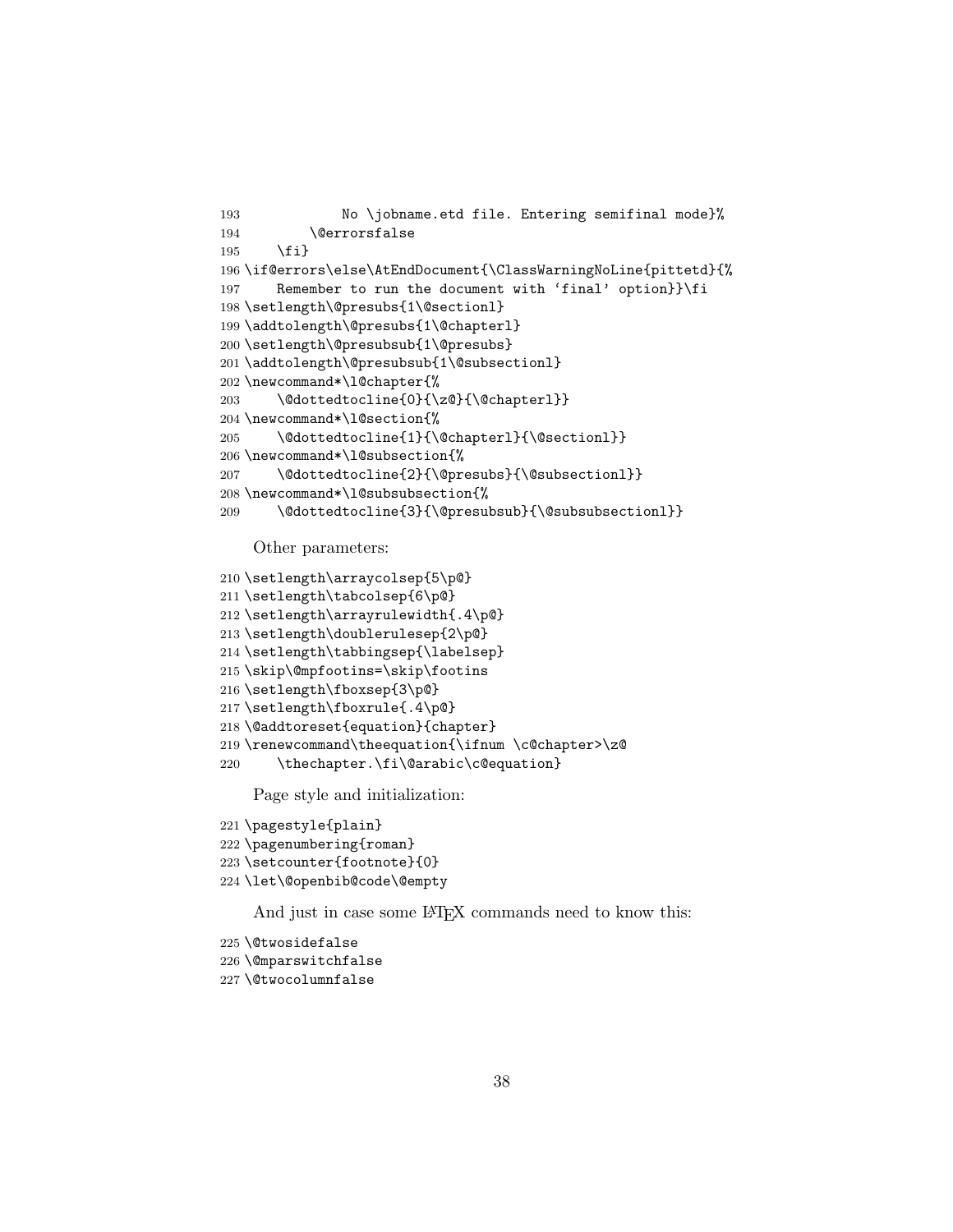### <span id="page-38-0"></span>8.6 Counters and numbers

The issue here is the two kinds of section numbering, 1.1.1.1 or I.A.1.a. In the second case, the headings for each section is not to include the 'number' of the previous (I. First Chapter; but A. First section). This involves two subtleties concerning cross references in the text: firstly, a reference to 'section B' would mean nothing without the chapter 'number;' secondly, the 'number' bears a final period in headings, but we do not want the period to appear within the text.

\period@or@not \gobble@or@not This is handled with the \period@or@not and \gobble@or@not mechanisms. In principle, both commands expand to nothing, but when \@withperiod or \@withgobble are declared (always locally in a group), they expand to period or to gobble.

> \let\period@or@not\relax \def\@withperiod{\def\period@or@not{.}} \let\gobble@or@not\relax \def\@withgobble{\let\gobble@or@not\@gobble}

\thechapter \thesection \thesubsection Now section numbers have to be defined accordingly. A regular call to \thesubsection, such as that done by a \ref command, for example, will not produce a period nor gobble the previous stuff.

### \thesubsubsection 232 \renewcommand\thechapter{\if@secletters 233 \expandafter\@Roman\c@chapter\period@or@not 234 \else\@arabic\c@chapter\fi} 235 \renewcommand\thesection{\if@secletters 236 \gobble@or@not{\thechapter.}\expandafter\@Alph 237 \c@section\period@or@not 238 \else\thechapter.\@arabic\c@section\fi} 239 \renewcommand\thesubsection{\if@secletters 240 \gobble@or@not{\thesection.}\@arabic 241 \c@subsection\period@or@not 242 \else\thesection.\@arabic\c@subsection\fi} 243 \renewcommand\thesubsubsection{\if@secletters 244 \gobble@or@not{\thesubsection.}\@alph 245 \c@subsubsection\period@or@not 246 \else\thesubsection.\@arabic\c@subsubsection\fi}

\pdfstringdefPreHook We also have to instruct hyperref how to handle these commands when building a PDF string. We take the chance to avoid a series of warnings for \ignorespace, and also tell about \acro, which is defined below.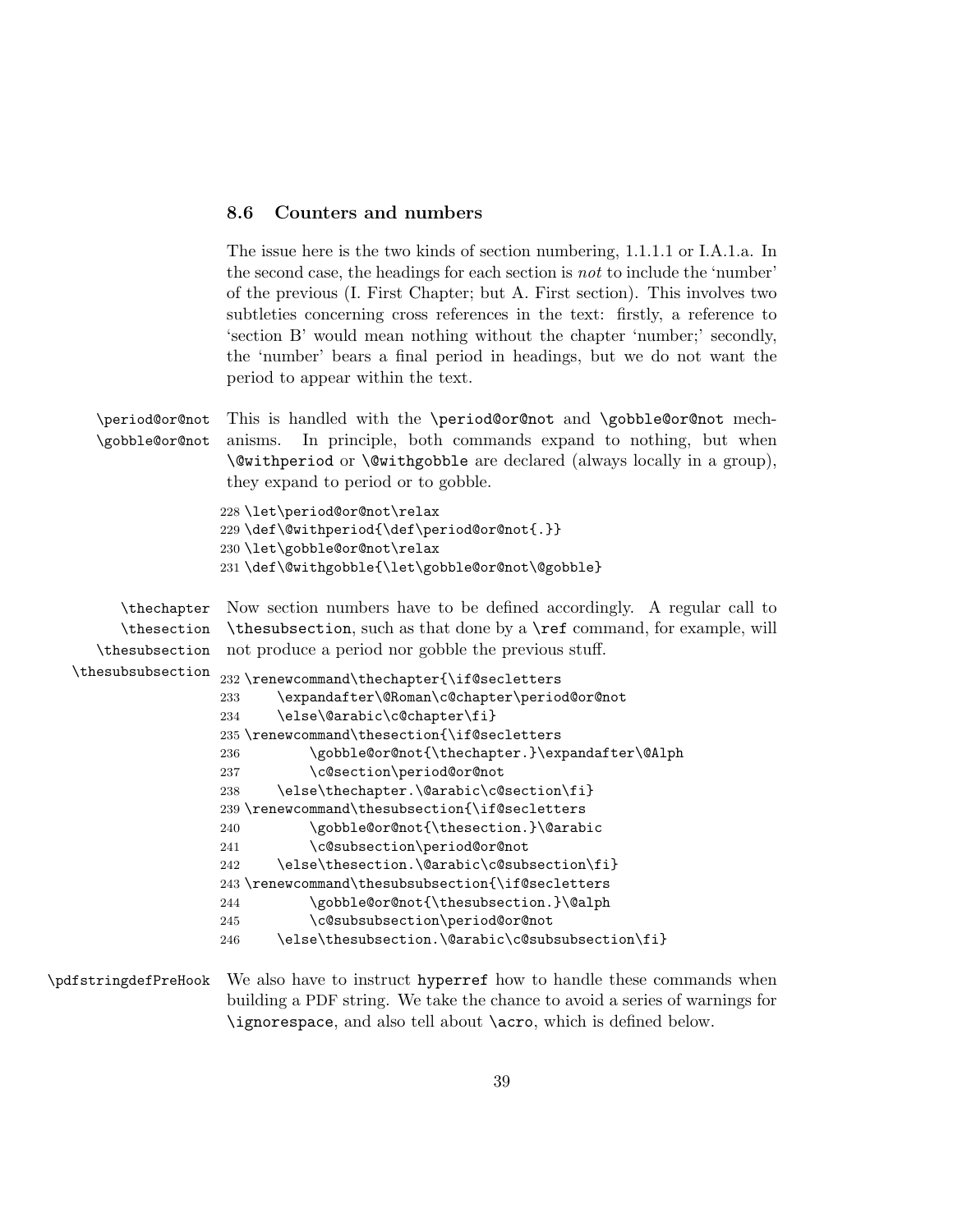247 \newcommand\pdfstringdefPreHook{%

- 248 \let\acro\relax
- 249 \let\ignorespaces\relax
- 250 \let\gobble@or@not\@gobble
- 251 \def\period@or@not{.}}

\thefigure \thetable \chapterfloats Next, floating-objects numbering. In principle it is consecutive, but the user might want to make it chapter-dependent. In implementing that option (as \chapterfloats), \thechapter cannot be used, since the \period@or@not would wrongly expand into a period in the bookmarks, creating double periods. And there is no way around it, so we have to use \c@chapter directly.

> On the other hand, with \chapterfloats, floats in the appendices should be numbered 'A1,' not 'A.1.' This is achieved by using \if@mainmatter, since only \appendix sets \@mainmatterfalse.

```
252 \renewcommand\thefigure{\@arabic\c@figure}
253 \renewcommand\thetable{\@arabic\c@table}
254 \newcommand\chapterfloats{\@addtoreset{figure}{chapter}%
255 \@addtoreset{table}{chapter}%
256 \renewcommand\thefigure{%
257 \if@mainmatter
258 \if@secletters
259 \expandafter\@Roman\c@chapter
260 \else\@arabic\c@chapter
261 \forallfi.%
262 \else\expandafter\@Alph\c@chapter\fi
263 \@arabic\c@figure}%
264 \renewcommand\thetable{%
265 \if@mainmatter
266 \if@secletters
267 \expandafter\@Roman\c@chapter
268 \else\@arabic\c@chapter
269 \forallfi. %
270 \else\expandafter\@Alph\c@chapter\fi
271 \@arabic\c@table}}
272 \@onlypreamble\chapterfloats
```
\regularenum Finally, the labels for the four levels of the enumerate environment are set. In case the second numbering is used for sections, these labels are set to Roman, Alpha, arabic, alpha.

> 273 \newcommand\regularenum{% 274 \renewcommand\theenumi{\@arabic\c@enumi}%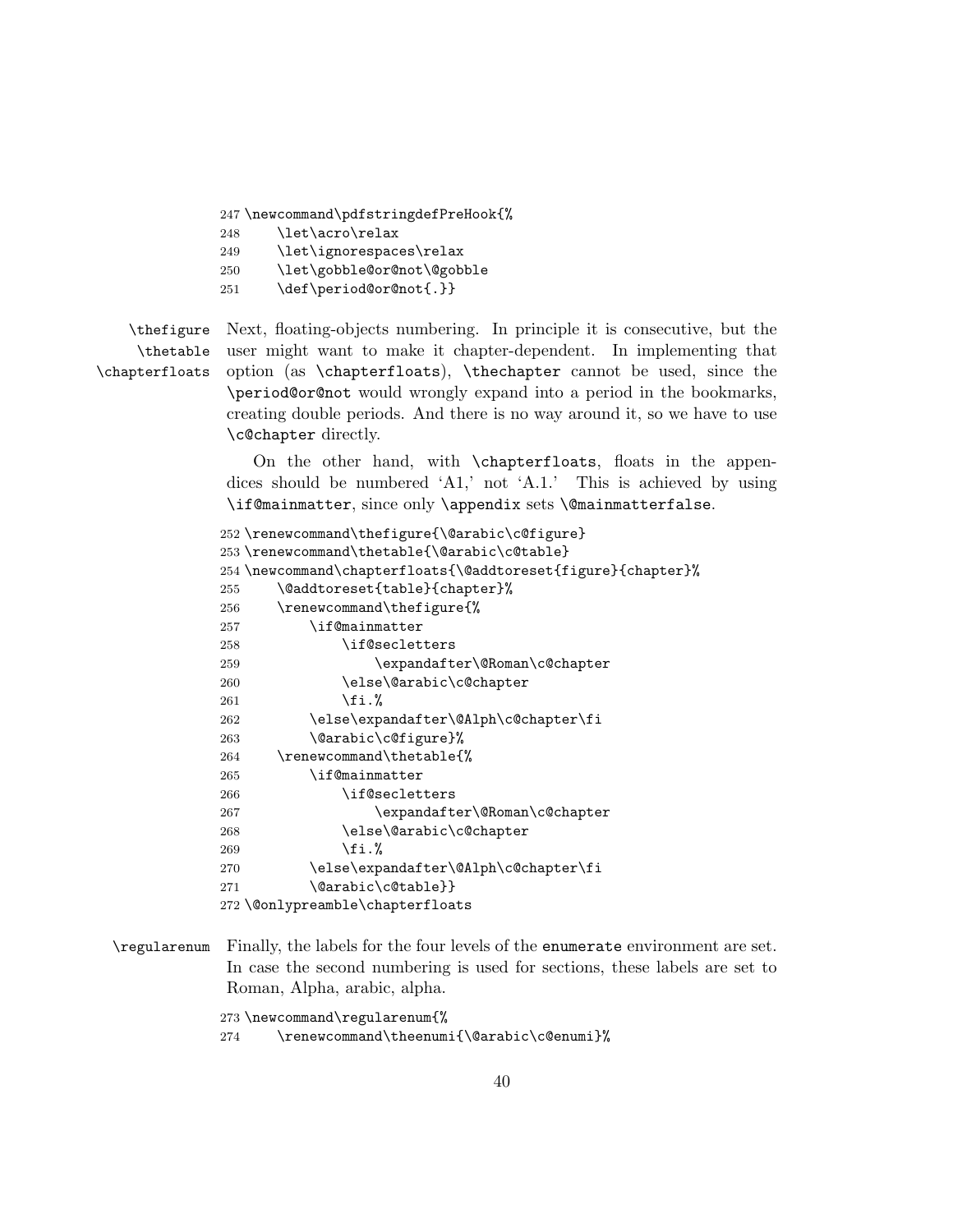```
275 \renewcommand\theenumii{\@alph\c@enumii}%
276 \renewcommand\theenumiii{\@roman\c@enumiii}%
277 \renewcommand\theenumiv{\@Alph\c@enumiv}}
278 \if@secletters
279 \renewcommand\theenumi{\@Roman\c@enumi}
280 \renewcommand\theenumii{\@Alph\c@enumii}
281 \renewcommand\theenumiii{\@arabic\c@enumiii}
282 \renewcommand\theenumiv{\@alph\c@enumiv}
283 \else\regularenum\fi
```
### <span id="page-40-0"></span>8.7 Layout parameters

This follows closely the standard classes.

```
284 \setlength\lineskip{1\p@}
285 \setlength\normallineskip{1\p@}
286 \setlength\parskip{0\p@ \@plus \p@}
287 \setlength{\smallskipamount}{%
288 .25\@singleline \@plus 1\p@ \@minus 1\p@}
289 \setlength{\medskipamount}{%
290 .5\@singleline \@plus 2\p@ \@minus 2\p@}
291 \setlength{\bigskipamount}{%
292 1\@singleline \@plus 4\p@ \@minus 4\p@}
293 \@lowpenalty 51
294 \@medpenalty 151
295 \@highpenalty 301
296 \clubpenalty 250
297 \widowpenalty 250
```
But page layout, being fixed here, is set directly and not through options.

```
298 \setlength\paperwidth{8.5in}
299 \setlength\textwidth{6.5in}
300 \setlength\oddsidemargin{\z@}
301 \setlength\paperheight{11in}
302 \setlength\textheight{9in}
303 \setlength\topskip{1\@ptsize \p@}
304 \setlength\maxdepth{.5\topskip}
305 \setlength\footskip{.5in}
306 \setlength\topmargin{\z@}
307 \setlength\headheight{\z@}
308 \setlength\headsep{\z@}
309 \setlength\marginparwidth{\z@}
310 \setlength\marginparsep{\z@}
```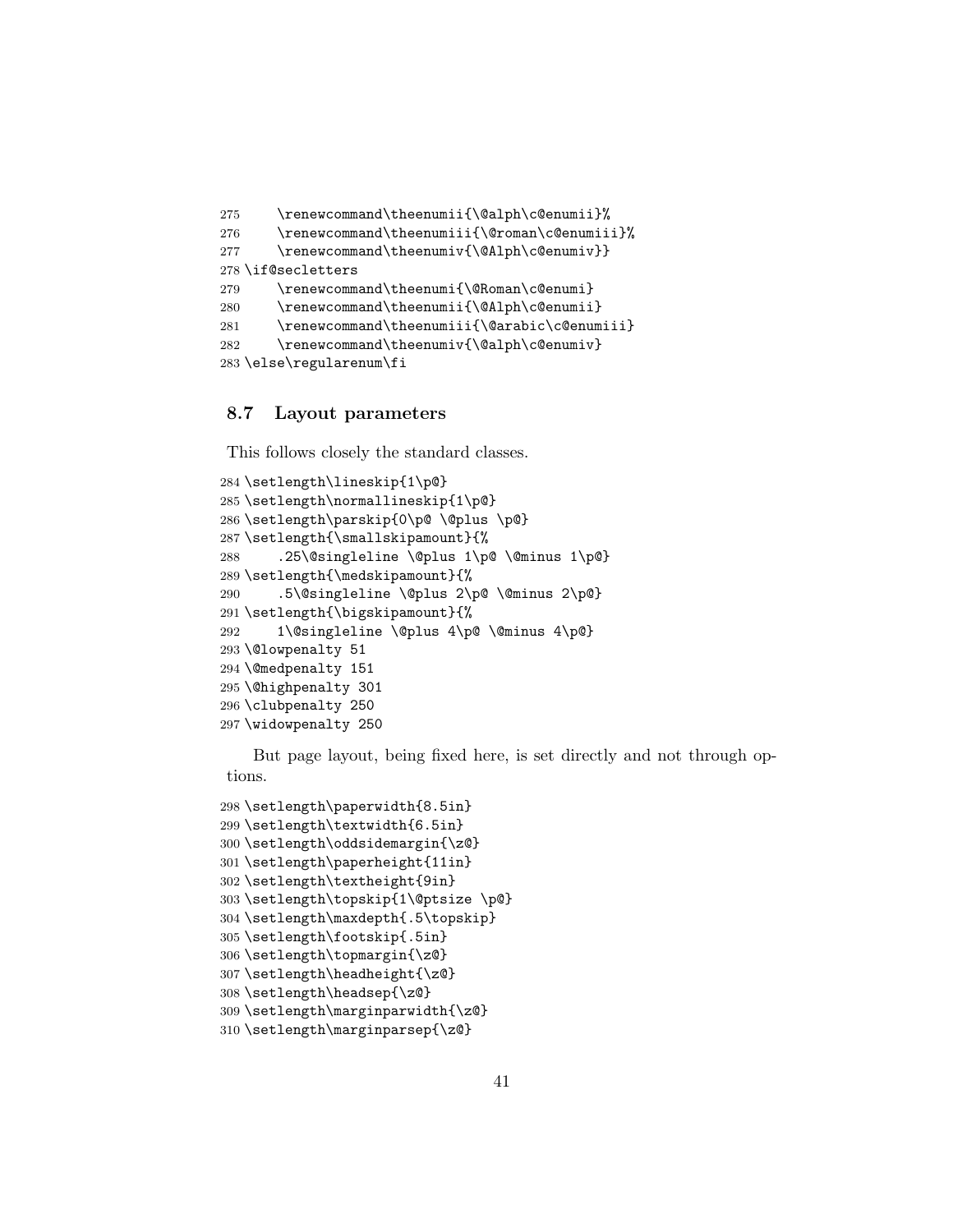By the way, if the showidx package is loaded, we should allow room for \marginpar's (lest a forest of overfull messages populates the .log file).

```
311 \AtBeginDocument{\@ifpackageloaded{showidx}{%
312 \setlength\marginparwidth{1in}
313 \setlength\marginparsep{2pt}}{}}
```
More layout: this follows the standard classes, with adapted values, and omitting the double-column parameters.

```
314 \setcounter{topnumber}{2}
315 \renewcommand{\topfraction}{.5}
316 \setcounter{bottomnumber}{1}
317 \renewcommand\bottomfraction{.3}
318 \setcounter{totalnumber}{3}
319 \renewcommand\textfraction{.2}
320 \renewcommand\floatpagefraction{.5}
321 \setlength{\@fptop}{0\p@ \@plus 1fill}
322 \setlength{\@fpsep}{8\p@ \@plus 1fill}
323 \setlength{\@fpbot}{0\p@ \@plus 1fill}
324 \setlength{\floatsep}{.5\@singleline \@plus \z@ \@minus 10.2\p@}
325 \setlength{\textfloatsep}%
326 {1.5\@singleline \@plus \z@ \@minus 10.2\p@}
327 \setlength{\intextsep}{.5\@singleline \@plus \z@ \@minus 10.2\p@}
328 \setlength\abovecaptionskip{\@singleline}
329 \setlength\belowcaptionskip{\@singleline}
```
### <span id="page-41-0"></span>8.8 Font commands

```
330\DeclareOldFontCommand{\rm}{\normalfont\rmfamily}{\mathrm}
331\DeclareOldFontCommand{\sf}{\normalfont\sffamily}{\mathsf}
332 \DeclareOldFontCommand{\tt}{\normalfont\ttfamily}{\mathtt}
333 \DeclareOldFontCommand{\bf}{\normalfont\bfseries}{\mathbf}
334 \DeclareOldFontCommand{\it}{\normalfont\itshape}{\mathit}
335 \DeclareOldFontCommand{\sl}{\normalfont\slshape}{\@nomath\sl}
336 \DeclareOldFontCommand{\sc}{\normalfont\scshape}{\@nomath\sc}
337 \DeclareRobustCommand*\cal{\@fontswitch\relax\mathcal}
338 \DeclareRobustCommand*\mit{\@fontswitch\relax\mathnormal}
```
Here comes the first thing we have to deal with for the achicago package, that makes \emph behave as \textsl, rather than \textit. For the use of patches, see section [8.10.](#page-43-0)

```
339 \sqrt{class\rangle340 (*achicago)
341 \makeatletter
```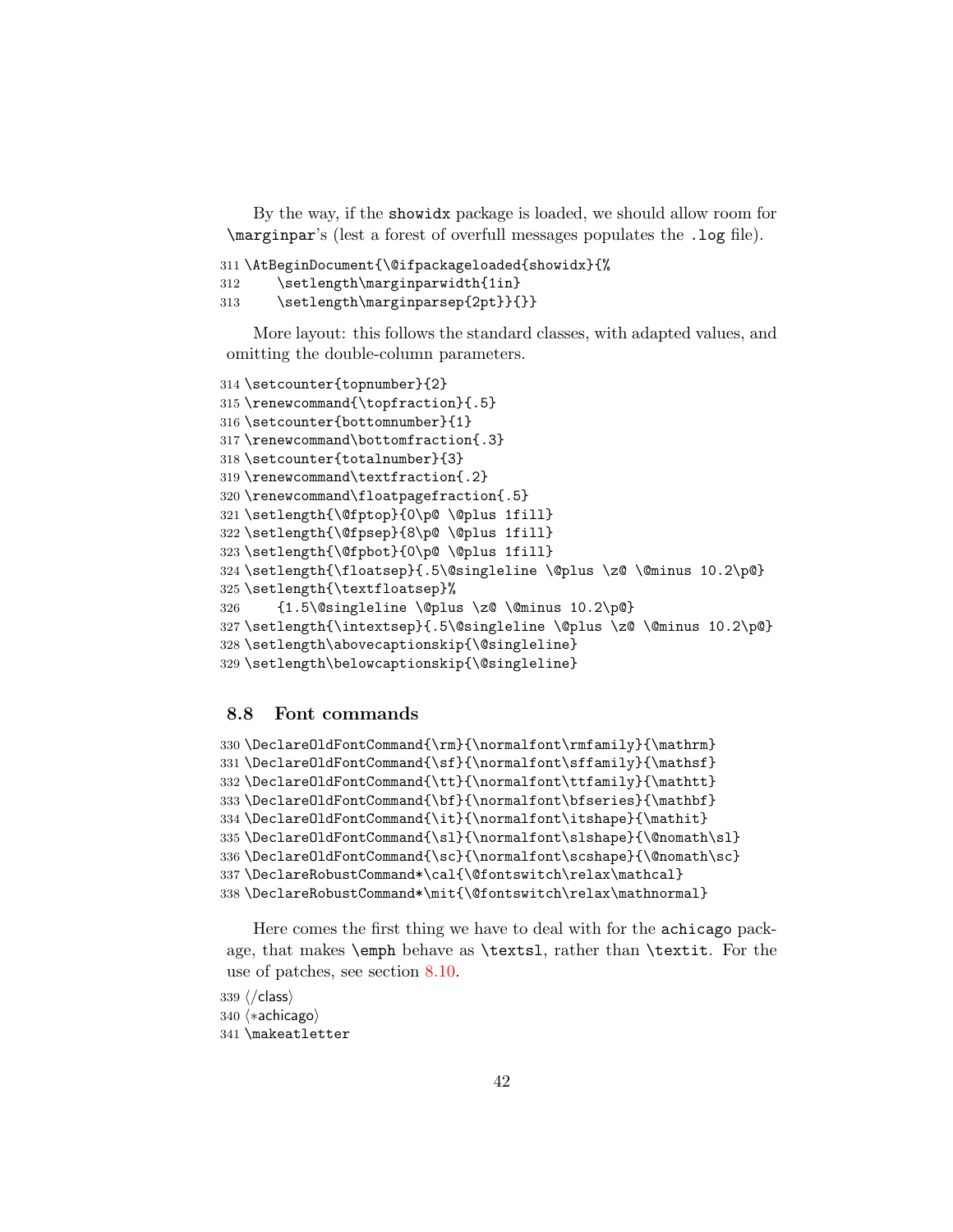```
342 \@ifundefined{achicago@patch}\relax\endinput
343 \renewcommand{\emph}[1]{{\itswitch #1}}%
344 \langle / achicago\rangle345 \langle *class \rangle
```

```
\acro The \acro command is an adaptation from the one in the ltugboat class:
```

```
346 \@ifundefined{acro}{%
347 \DeclareRobustCommand\SMC{%
348 \ifx\@currsize\normalsize\small\else
349 \ifx\@currsize\singlesize\small\else
350 \ifx\@currsize\small\footnotesize\else
351 \ifx\@currsize\footnotesize\scriptsize\else
352 \ifx\@currsize\large\normalsize\else
353 \ifx\@currsize\Large\large\else
354 \ifx\@currsize\LARGE\Large\else
355 \ifx\@currsize\scriptsize\tiny\else
356 \ifx\@currsize\tiny\tiny\else
357 \ifx\@currsize\huge\LARGE\else
358 \ifx\@currsize\Huge\huge\else
359 \small\SMC@unknown@warning
360 \fi\fi\fi\fi\fi\fi\fi\fi\fi\fi\fi\fi
361 }
362 \newcommand\SMC@unknown@warning{\ClassWarning{pittetd}{%
363 \string\SMC: unrecognized text font size
364 command---using \string\small}}
365 \newcommand\textSMC[1]{{\SMC #1}}
366 \newcommand\acro[1]{\textSMC{#1}\@}}{}
```
# <span id="page-42-0"></span>8.9 Hyperref

We begin by loading hyperref; at the end of the preamble, the proper options are set. Here, the user will already have provided the information for the 'Document Info' dialog box (\@pdftitle, \@author, etc.). We take pride on pittetd having created the PDF file, too.

|     | 367 \if@hyper@ref                                         |
|-----|-----------------------------------------------------------|
| 368 | \AtEndOfClass{%                                           |
| 369 | \usepackage[bookmarks,hyperindex=false]{hyperref}%        |
| 370 | \def\@pdfcreator{LaTeX, pittetd class, hyperref package}} |
| 371 | \AtBeginDocument{%                                        |
| 372 | \hypersetup{letterpaper,bookmarksnumbered,%               |
| 373 | colorlinks, bookmarksopen,%                               |
| 374 | linkcolor=blue,citecolor=blue,urlcolor=blue,%             |
| 375 | pdftitle=\@pdftitle,pdfauthor=\@author,%                  |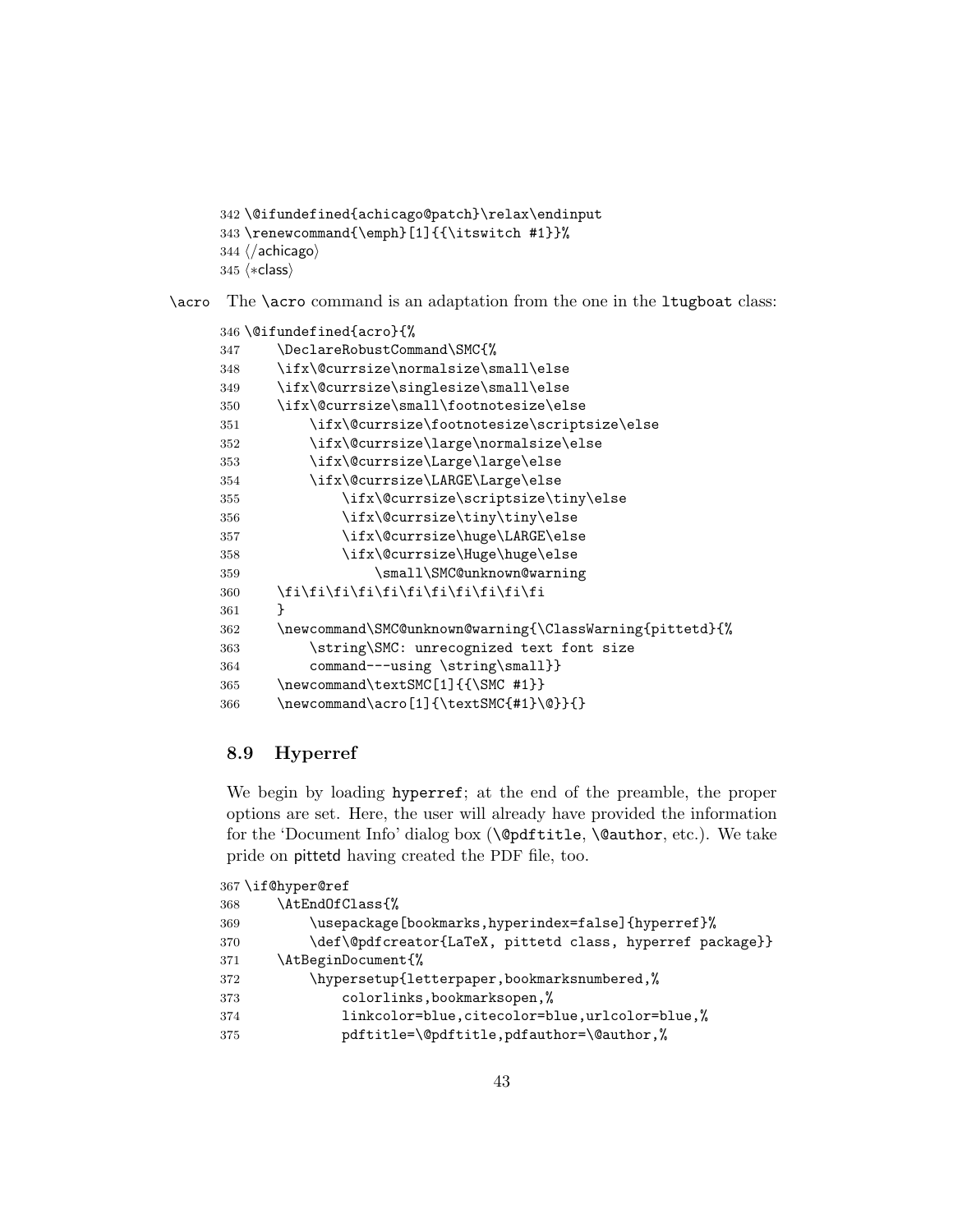| -376    | pdfkeywords=\@keywords,%  |
|---------|---------------------------|
| 377     | pdfsubject=\the\subject}} |
| 378 \fi |                           |

hyperref redefines \maketitle to implement the special footnotes for \author and so on. This is disabled here. Also, the switch \@hyper@ref is set to true \AtBeginDocument, in case the user has loaded it manually. If hyperref is not loaded, \texorpdfstring is not defined. Since it could be still used in the document (if it was ever typeset with hyperref in mind), we provide a definition it here.

```
379 \AtBeginDocument{\@ifpackageloaded{hyperref}{%
380 \let\maketitle\HyOrg@maketitle
381 \@hyper@reftrue}{%
382 \@hyper@reffalse
383 \let\texorpdfstring\@firstoftwo}}
```
### <span id="page-43-0"></span>8.10 Packages and patches

\patch \usewithpatch A difficult decision about the file extension for the patches. For one thing, an automatic search mechanism required the file name to be the same as the package's. But then extensions like .clo or .def, already in use by LATEX, could very well confuse pittetd, for it is possible that files called that way, but not designed for the class, are already installed in the system.

```
384 \newcommand*\patch[1]{\InputIfFileExists{#1.pit}{%
385 \ClassInfo{pittetd}{Patch for #1 loaded}}{%
386 \ClassInfo{pittetd}{No patch found for #1}}}
387 \newcommand*\usewithpatch[2][\@empty]{%
388 \ifx\@empty#1\usepackage{#2}\else\usepackage[#1]{#2}\fi%
389 \patch{#2}}
390 \@onlypreamble\patch
```
The patches for the pitthesis and pittdiss classes are given below (section [8.11.14\)](#page-55-1), and serve as illustration.

# <span id="page-43-1"></span>8.11 Preliminaries

### <span id="page-43-2"></span>8.11.1 Commands for the information

\title First of all, \title has to be redefined for the optional argument, but \author remains the same (it \gdef's \@author to its argument). How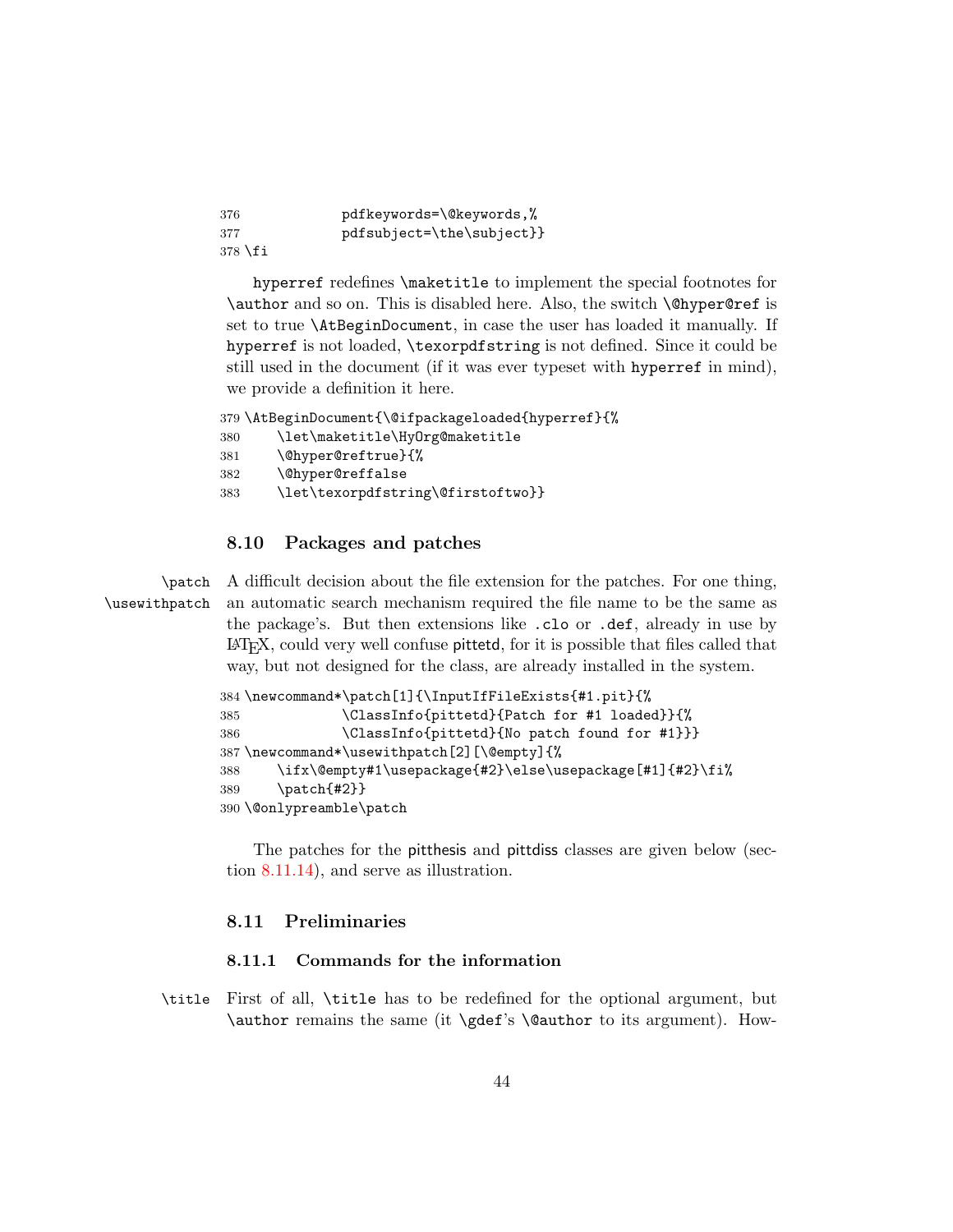ever, standard-classes command \thanks is disabled here: it gobbles its argument and issues a warning.

```
391 \renewcommand*{\title}[2][\@empty]{%
392 \gdef\@title{#2}\ifx\@empty#1%
393 \gdef\@pdftitle{#2}%
394 \else\gdef\@pdftitle{#1}\fi}
395 \renewcommand{\thanks}[1]{\ClassWarning{pittetd}{%
396 The argument of \string\thanks\space has been ignored.}}
```
\date For master's theses the committee may be omitted. I conclude that everything concerning the defense may be omitted too. So, pittetd needs a way to know whether it should typeset the text 'It was approved' or not, which means scanning the \date to see if it is void. In any case, default value is \today.

```
397 \renewcommand*{\date}[1]{%
398 \sbox\@tempboxa{\normalfont #1}
399 \ifnum\wd\@tempboxa>0\global\@dategiventrue
400 \else\global\@dategivenfalse\fi
401 \gdef\@date{\ #1\ }}
402 \edef\today{\ifcase\month\or
403 January\or February\or March\or April\or May\or June\or
404 July\or August\or September\or October\or November\or
405 December\fi\space\number\day, \number\year}
406 \date{\today}
```
 $\gamma$  The year, on the contrary, must be present. Since it is not a standard LATEX requirement, we provide for the user not having thought of it: it assumes the current year and makes sure to remember that it was not provided.

```
407 \edef\@year{\number\year}
408 \renewcommand{\year}[1]{%
409 \gdef\@year{#1}\@yeargiventrue}
```
\@degree And there are many other commands that regular LATEX never defined. \@school They have to be kept from stopping the run, so we initialize some of values to produce a warning (or error, according to stage).

```
410 \newcommand\@degree{\@nolinemessage{No \string\degree\space
411 command}{It is required to list the author's previous
412 degree(s). Use the \string\degree\space (or \string\previousdegree\space command.}}
413 \newcommand\@school{\@nolinemessage{No \string\school\space
414 command}{It is required to name the school (and
415 optionally the department). Use the \string\school\space
```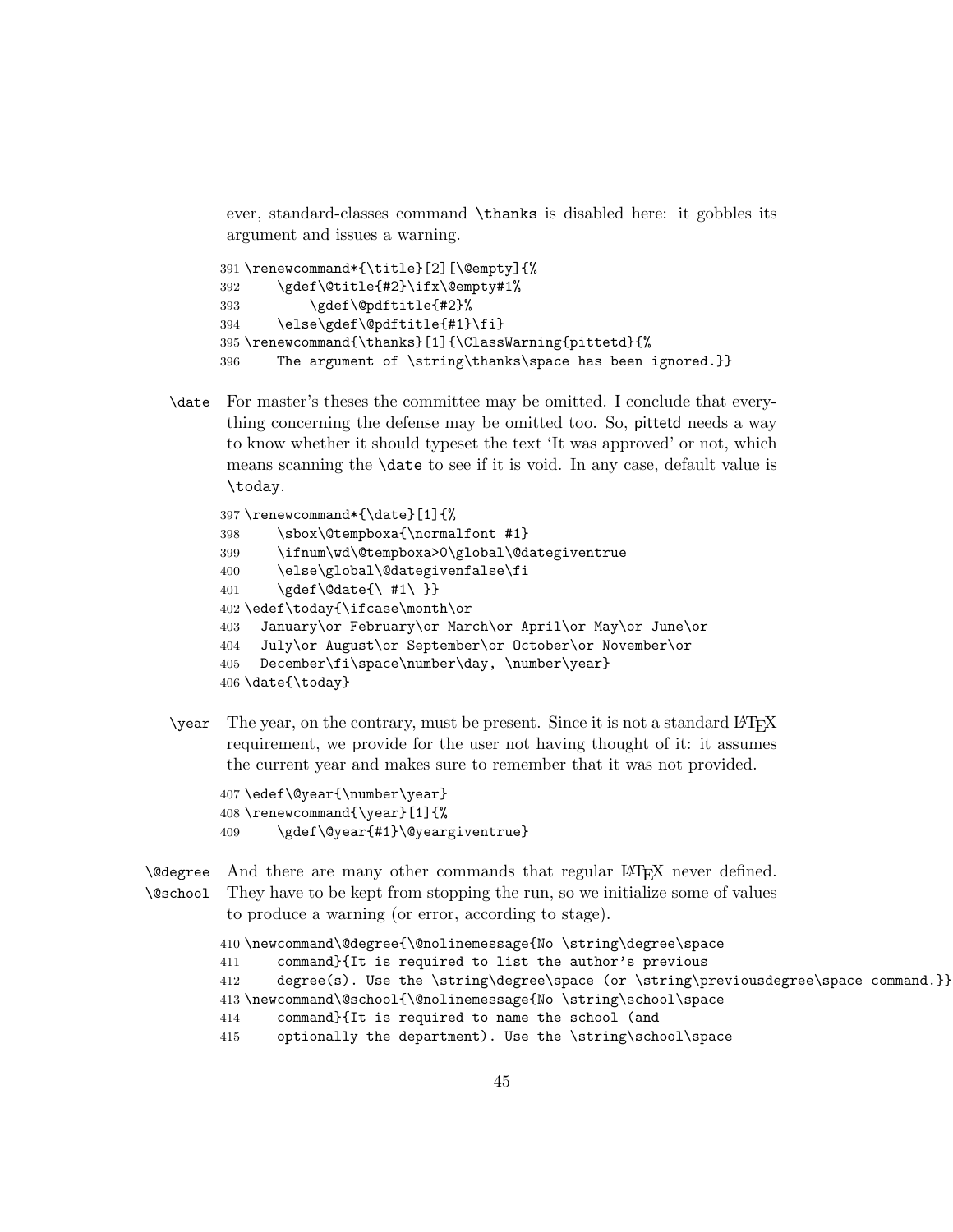416 command.}} 417 \newcommand\@@school{\relax}

\degree User's commands, if any, will override the previous definitions. \previousdegree \previousdegree is useful in case \degree is assigned other meaning by a package.

```
418 \newcommand{\degree}[1]{\gdef\@degree{#1}}
419 \let\previousdegree\degree
```
\school \school defines one thing for the title page, another one for the committee page.

```
420 \newcommand\school[2][the]{\gdef\@school{#1\ #2}%
421 \gdef\@@school{\uppercase{#2}}}
```
\degreesought Now the only information missing is the degree sought, already initial-\subject ized, and 'Subject' and 'Keywords' for the Document Info dialog box. \keywords The former is best implemented as a token register (the user fills it in if types  $\setminus \text{subject} \{... \}$ . Both commands should be in the preamble, before hyperref builds up the Document Info.

```
422 \newcommand\degreesought[1]{\def\@degreesought{#1}}
423 \newtoks\subject
424 \def\@keywords{}
425 \newcommand\keywords[1]{\gdef\@keywords{#1}}
426 \@onlypreamble\subject
427 \@onlypreamble\keywords
```
### <span id="page-45-0"></span>8.11.2 The order

\@enable The mechanism by which pittetd checks that the preliminaries are in the \@disable right order is the next: each preliminary 'disables' those that cannot be placed afterwards, and 'enables' the one or more than can follow. 'Disable' and 'enable' mean 'create the right warning/error:'

|     | 428 \newcommand\@enable [2] {%                            |
|-----|-----------------------------------------------------------|
| 429 | \global\expandafter\let\csname @#1message\endcsname\relax |
| 430 | \global\@expectedprelim{#2}}                              |
|     | 431 \newcommand\@disable[1]{%                             |
| 432 | \global\expandafter\def\csname @#1message\endcsname{%     |
| 433 | \@linemessage{Something is missing or misplaced.          |
| 434 | I was expecting \the\@expectedprelim}{%                   |
| 435 | The preliminaries should be placed in the next order:     |
| 436 | \MessageBreak title, committee, [copyright],              |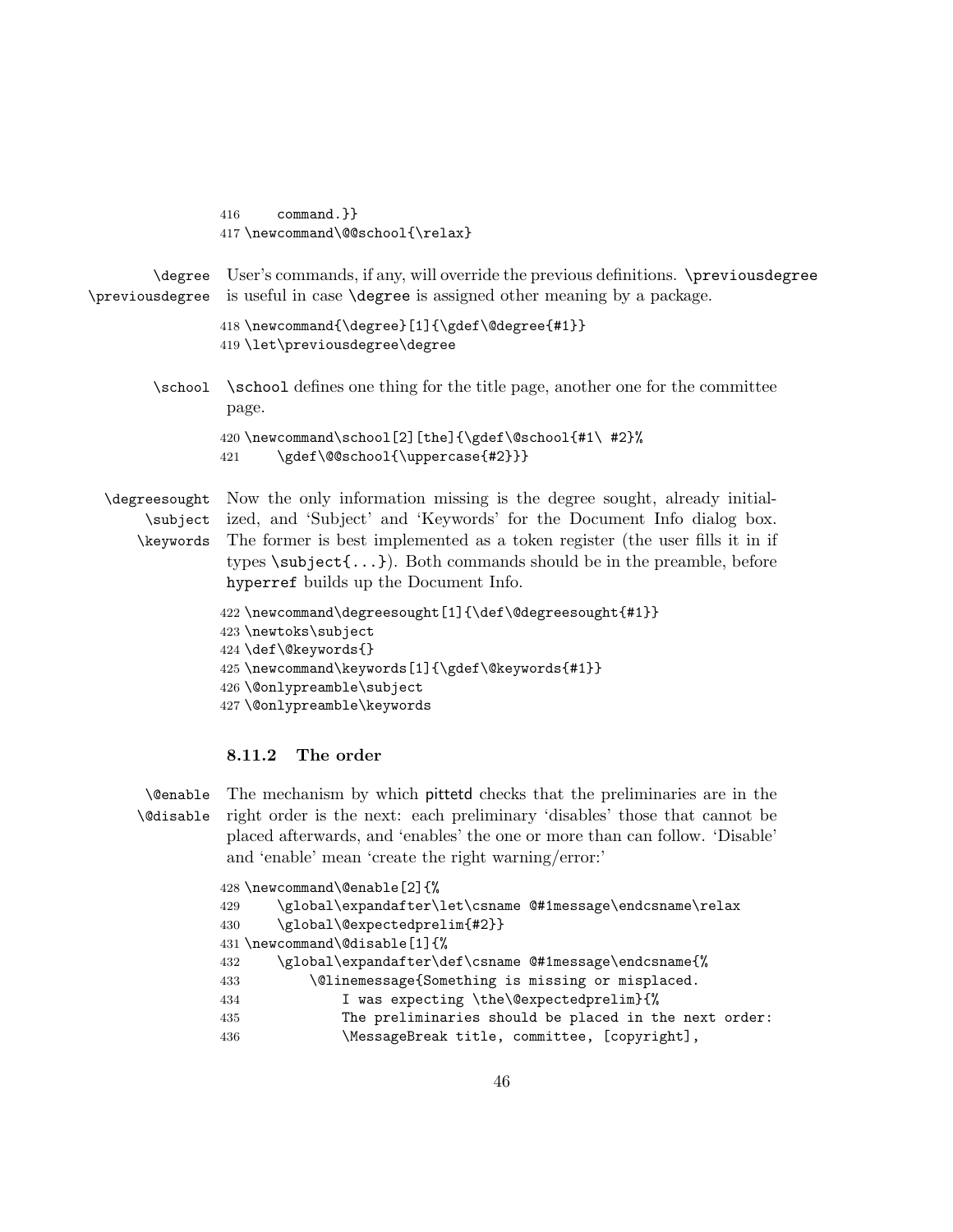| 437 | abstract, [preface/foreword], tableofcontents,       |
|-----|------------------------------------------------------|
| 438 | [listoftables], [listoffigures].\MessageBreak        |
| 439 | \MessageBreak I think something is either missing or |
| 440 | misplaced in your document. I will typeset things in |
| 441 | the given order, but you should double-check.}}}     |

When something is 'enabled,' the 'expected preliminary' (used by pittetd when complaining) is changed (it's the second argument to  $\text{Qenable}$ ). Note that the enabled preliminaries and expected ones are not necessarily the same, because there are optional preliminaries.

\@@disable A second kind of 'disable' (\@@disable) is for lists of tables or figures with no tables or figures in it:

|     | 442 \newcommand\@@disable[2]{%                          |
|-----|---------------------------------------------------------|
| 443 | \global\expandafter\def\csname @#1message\endcsname{%   |
| 444 | \@linemessage{There is no #2}{I have found no #2, so it |
| 445 | makes no sense to me to include a list of them.         |
| 446 | Proceed, but expect an ugly heading followed by         |
| 447 | $nothing$ }}}                                           |

So, each preliminary has (and executes) its own \@...message command, which is a complaint or a relaxation, according to the enable-status. To initialize these commands, we need to:

```
448 \@enable{title}{\maketitle}
449 \@disable{committee}
450 \@disable{copyright}
451 \@disable{abstract}
452 \@disable{preface}
453 \@disable{table}
454 \@disable{lof}
455 \@disable{lot}
456 \@disable{conv}
```
### <span id="page-46-0"></span>8.11.3 Bookmarking the preliminaries

Every preliminary is bookmarked by default. This is done by placing an \hypertarget and writing directly into the bookmark file, \@outlinefile (the bookmarks of figures and tables are discussed below). Option nohyperref turns this off, but in a round-about way: the test is no \if@hyper@ref, but \@ifundefined{@outlinefile}, because if no driver (pdftex or dvipdfm) is loaded by the user, hyperref will not create bookmarks anyway (it does not know which convention to use).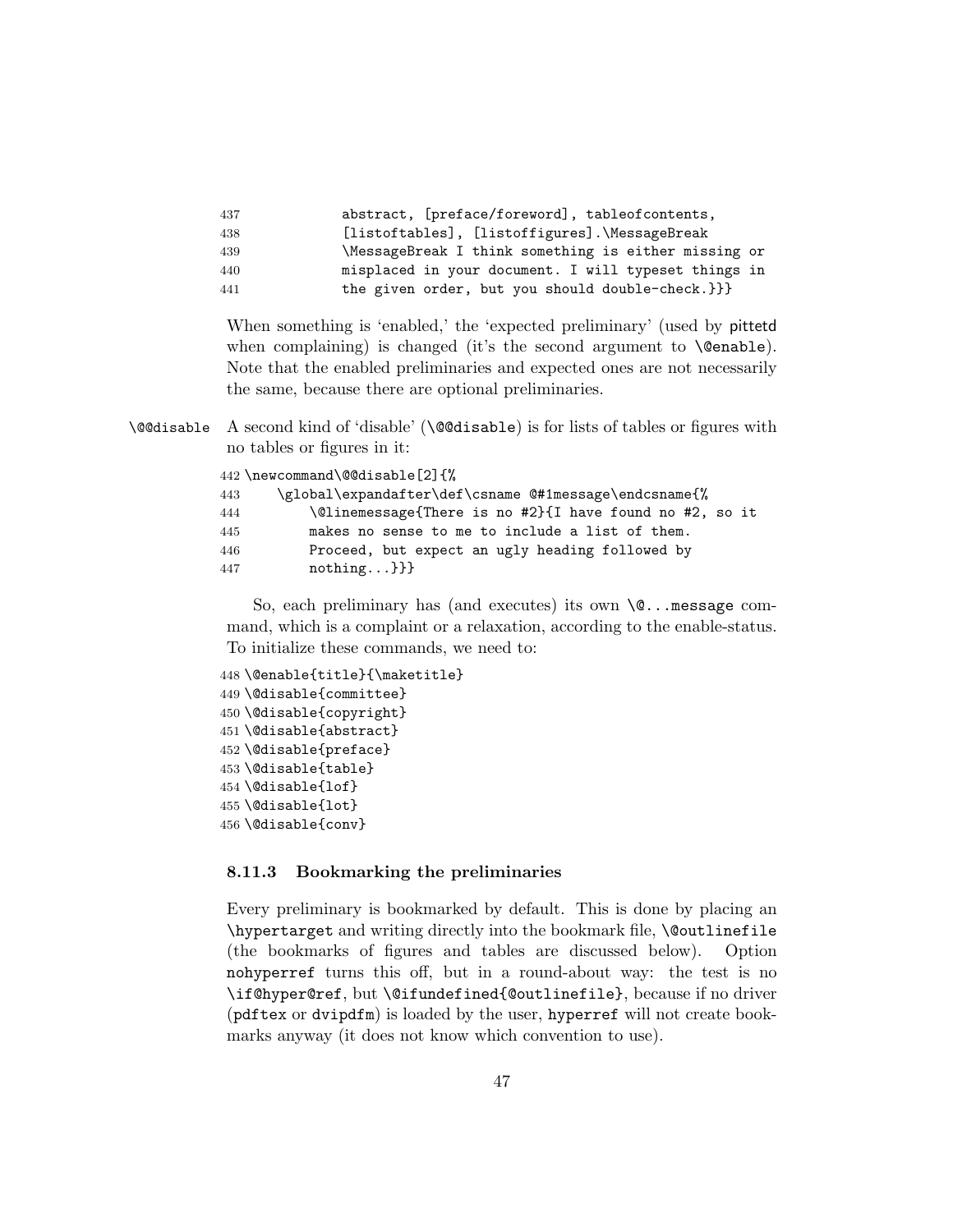<span id="page-47-0"></span>8.11.4 The title

\maketitle

|     | 457 \newcommand\maketitle{\@titlemessage      |
|-----|-----------------------------------------------|
| 458 | \if@dategiven                                 |
| 459 | \if@yeargiven\else                            |
| 460 | \ClassWarningNoLine{pittetd}{%                |
| 461 | I assumed '\@year' for the year.              |
| 462 | You can use \string\year\space to change it}% |
| 463 | \fi                                           |
| 464 | \fi                                           |
| 465 | \@ifundefined{@outlinefile}{}{%               |
| 466 | \hypertarget{prelim.0}{}%                     |
| 467 | \protected@write\@outlinefile{}{%             |
| 468 | \protect\BOOKMARK                             |
| 469 | $[0]$ [] {prelim.0} {TITLE PAGE} {}}}         |
| 470 | \thispagestyle{empty}%                        |
|     |                                               |

I chose to ignore the '8 spaces' kind of stuff. That is more suited for typewriters than for TEX, and far less robust, for multiple-line things could cause the information to overflow the page if the directions are followed at face value. A large font is used, with an interline spacing of around '2 spaces,' which is what the FG ask the most for in the title page. But for the '2 spaces' from the the top, a \vskip is needed, and 1.3\@singleline is about right (\@singleline  $\simeq 3s/2 \Rightarrow 4/3\text{ \textdegree}$  discretes  $\simeq 2s$ )!

| 471 | {\centering                                    |
|-----|------------------------------------------------|
| 472 | \fontsize\@xviipt{1.5\@singleline}\selectfont  |
| 473 | \null\vskip 1.3\@singleline                    |
| 474 | {\bfseries\uppercase\expandafter{\@title}}\par |
| 475 | $\forall$ ill                                  |
| 476 | by\par                                         |
| 477 | {\bfseries\@author}\par                        |
| 478 | {\let\noexpand\relax\@degree}\par              |
| 479 | \vfill                                         |
| 480 | Submitted to the Graduate Faculty of \par      |
| 481 | \@school\ in partial fulfillment\par           |
| 482 | of the requirements for the degree of \par     |
| 483 | \@degreesought\par                             |
| 484 | \vfill                                         |
| 485 | University of Pittsburgh\par                   |
| 486 | \@year\par}                                    |
| 487 | \@enable{committee}{\makecommittee}            |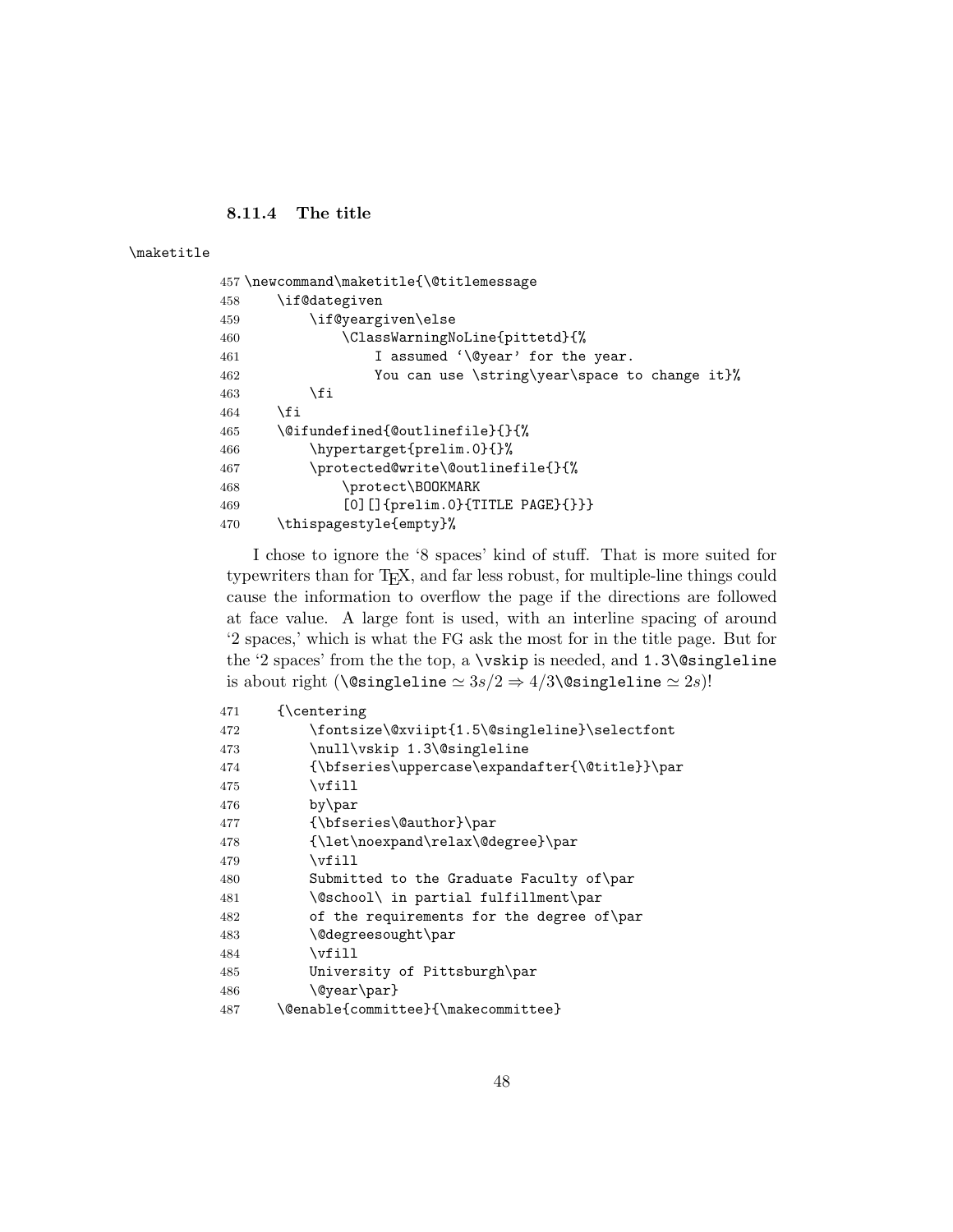And, to save memory:

| \global\let\thanks\relax    |
|-----------------------------|
| \global\let\maketitle\relax |
| \global\let\title\relax     |
| \global\let\author\relax    |
| \global\let\and\relax}      |
|                             |

### <span id="page-48-0"></span>8.11.5 The committee page

\@commline \@committee The interesting thing here is the handling of committee members. First of all, the user shouldn't be asked to count the members—that sounds like a task for LATEX—and, second, the advisor could be just the first member mentioned.

```
493 \def\@commline{\ifhmode\\\else\relax\fi}
494 \def\committeemember#1{%
495 \stepcounter{@members}
496 \@committee\expandafter{\the\@committee#1\@commline}}
```
Thus the register **\@committee** is a list of members separated by \@comline. The latter expands into \\ only when the list is actually typeset.

| \committeepage Now for the actual page (which is typeset only if the user provided at least |
|---------------------------------------------------------------------------------------------|
| one $\mathrm{committememer}).$                                                              |

|     | 497\newcommand\makecommittee{\clearpage\@committeemessage |
|-----|-----------------------------------------------------------|
| 498 | \ifnum\value{@members}>0                                  |
| 499 | \@ifundefined{@outlinefile}{}{%                           |
| 500 | \hypertarget{prelim.1}{}%                                 |
| 501 | \protected@write\@outlinefile{}{%                         |
| 502 | \protect\BOOKMARK                                         |
| 503 | [0] [] {prelim.1} {COMMITTEE MEMBERSHIP PAGE} {}}}        |
| 504 | \@committee\expandafter{\the\@committee\relax}%           |
| 505 | {\centering                                               |
| 506 | \normalsize\fontsize\f@size{1.3\@singleline}\selectfont   |
| 507 | \null\vskip 1.3\@singleline                               |
| 508 | UNIVERSITY OF PITTSBURGH\par                              |
| 509 | \@@school\par                                             |
| 510 | \vfill                                                    |
| 511 | This \lowercase\expandafter{\@this} was presented\\       |
| 512 | by\\[.67\@singleline]\@author\\[.67\@singleline]          |
| 513 | \if@dategiven                                             |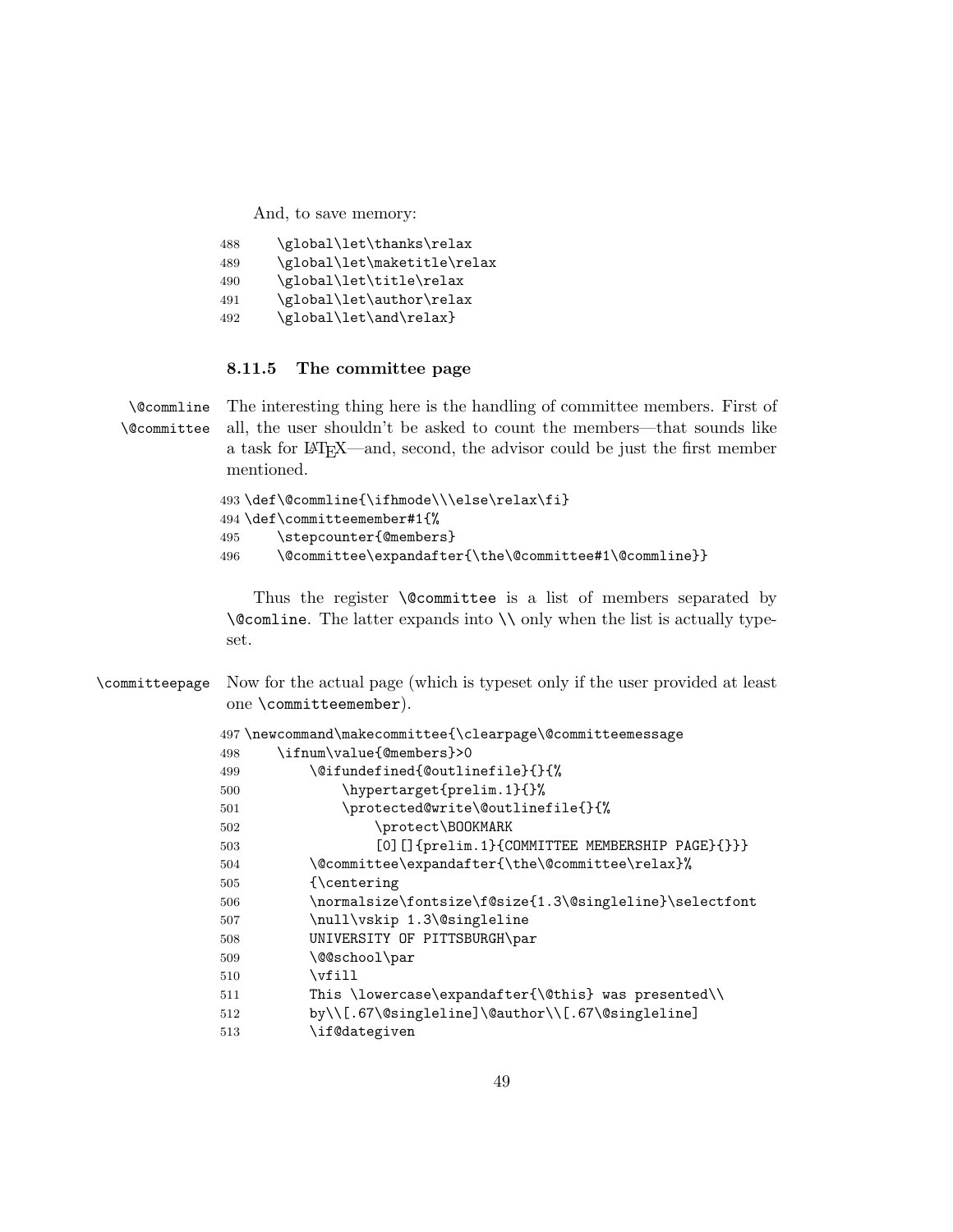| 514 | It was defended on $\setminus$                    |
|-----|---------------------------------------------------|
| 515 | \@date\\\clse\ClassWarningNoLine{pittetd}{%       |
| 516 | You really should provide the date of the defense |
| 517 | (command \string\date)}\fi                        |
| 518 | \ifnum\value{@members}>1                          |
| 519 | \if@dategiven and \else It was \fi                |
| 520 | approved by $\setminus$                           |
| 521 | \the\@committee                                   |
|     |                                                   |

If more than one member is given, the advisor has yet to be found (the trick is done by \@getadvisor, defined below). If not, and the document is a dissertation, pittetd complains.

| 522 | \expandafter\@getadvisor\the\@committee               |
|-----|-------------------------------------------------------|
| 523 | \else                                                 |
| 524 | \ifx\t@or@d\@phd\@linemessage{Just one committee      |
| 525 | member}{For Ph. D. dissertations, the whole committee |
| 526 | must be included. For the moment, I will typeset only |
| 527 | the advisor. Nfi                                      |
| 528 | \vfill\fi                                             |

However, support for two advisors has to be given.

| 529 | \@this\\@advisor:\the\@committee\the\@coadv                            |
|-----|------------------------------------------------------------------------|
| 530 | \vfill                                                                 |
| 531 | \newpage}                                                              |
| 532 | $\verb \renewcommand\command\committer[1]{\ClassError\rm{pitted}}{\%}$ |
| 533 | Command \string\committeemember\space after                            |
| 534 | \string\makecommittee}{The new name will just be                       |
| 535 | ignored.}}                                                             |
| 536 | \let\makecommittee\relax                                               |
| 537 | \else\@linemessage{No members for the committee}{%                     |
| 538 | I will ignore the \string\makecommittee\space command                  |
| 539 | until you give me some names.}                                         |
| 540 | \fi                                                                    |
| 541 | \@enable{copyright}{\begin{abstract}}%                                 |
| 542 | \@enable{abstract}{\begin{abstract}}}                                  |
|     |                                                                        |

\@getadvisor When \@getadvisor is called, it is followed by the whole committee, names separated by **\@commline**, and all followed by **\relax**. Thus this command can take only the first name. Note that by the moment **\@getadvisor** is called, the whole list of the committee has been typeset already, and that is why it can be redefined.

\def\@getadvisor#1\@commline#2\relax{\@committee{#1}}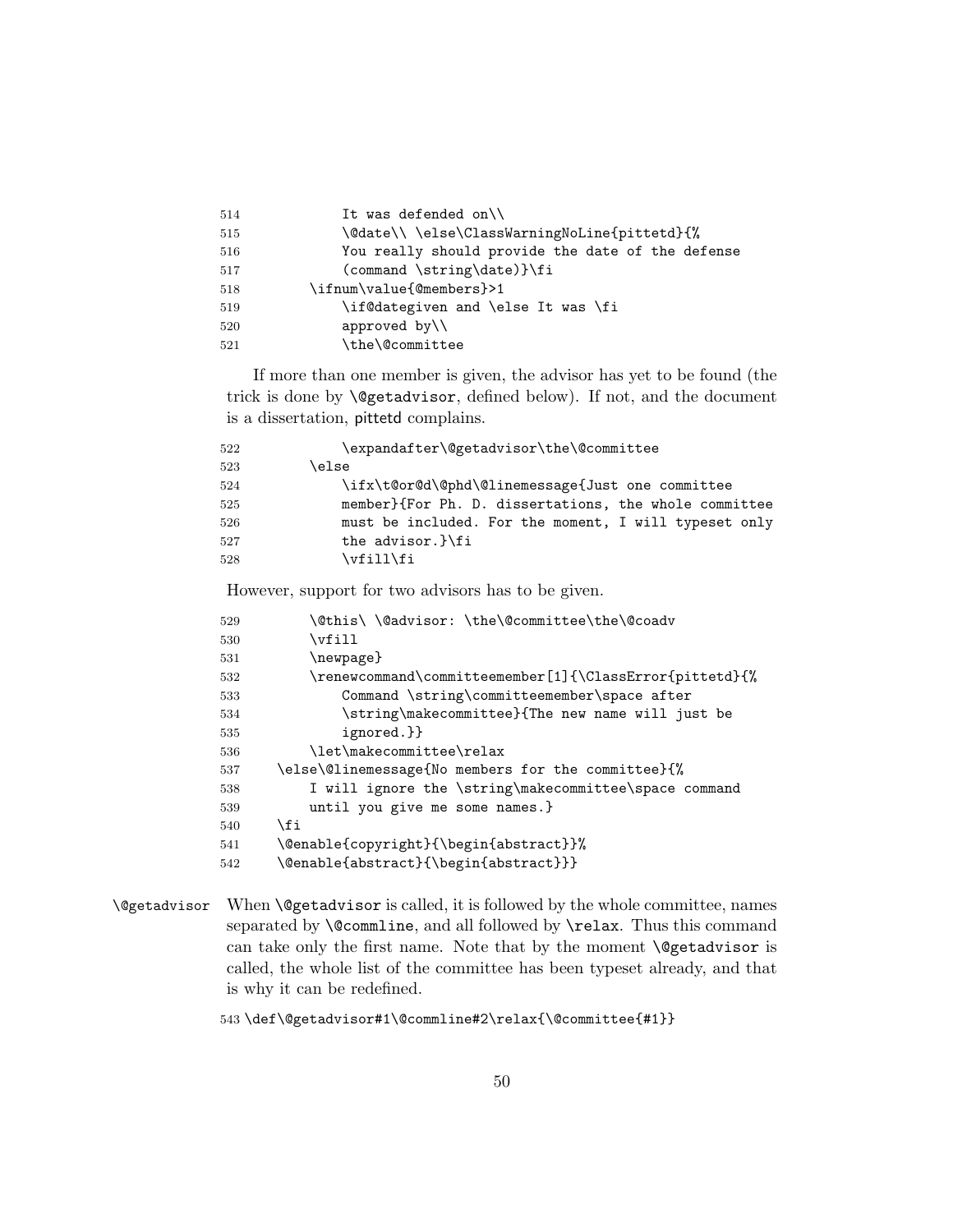\coadvisor The \coadvisor command simply redefines \@coadv (initially void) and \@advisor.

> \newcommand\coadvisor[1]{% \renewcommand\@advisor{Advisors}% \@coadv{,\\#1}}

## <span id="page-50-0"></span>8.11.6 Copyright page

### \copyrightpage

```
547 \newcommand\copyrightpage{\clearpage\@copyrightmessage
548 \null\vfill
549 {\centering\normalsize Copyright
550 \textcopyright\ by \@author\\\@year\\}%
551 \vfill\newpage
552 \@enable{abstract}{\begin{abstract}}}
```
# <span id="page-50-1"></span>8.11.7 The abstract

The optional argument is the title for the list of Keywords. The construction has to be done through a switch \@keywordstrue because environment arguments can only be used for the opening part. pittetd appends a period to the list, if it is not already there.

|     | 553 \newenvironment{abstract}[1][\@empty]             |
|-----|-------------------------------------------------------|
| 554 | {\ifx\@empty#1\else\@keywordstrue\def\@tempcsa{#1}\fi |
| 555 | \clearpage\@abstractmessage                           |
| 556 | <i><b>\@afterindentfalse</b></i>                      |
| 557 | \typeout{Abstract}%                                   |
| 558 | \@ifundefined{@outlinefile}{}{%                       |
| 559 | \hypertarget{prelim.2}{}%                             |
| 560 | \protected@write\@outlinefile{}{%                     |
| 561 | \protect\BOOKMARK                                     |
| 562 | [0] $[]{prelim.2}{ABSTRACT}{})$                       |
| 563 | \null\nobreak\vskip 1in                               |
| 564 | {\centering\normalfont                                |
| 565 | {\bfseries\uppercase                                  |
| 566 | \expandafter{\@title}}\\[.3\@singleline]              |
| 567 | \@author, \@@@degree\\[.3\@singleline]                |
| 568 | University of Pittsburgh, \@year\par}                 |
| 569 | \par\vspace{1\@singleline}\@afterheading}%            |
| 570 | {\if@keywords                                         |
| 571 | \medskip\begin{description}\item[\@tempcsa]\@keywords |
|     |                                                       |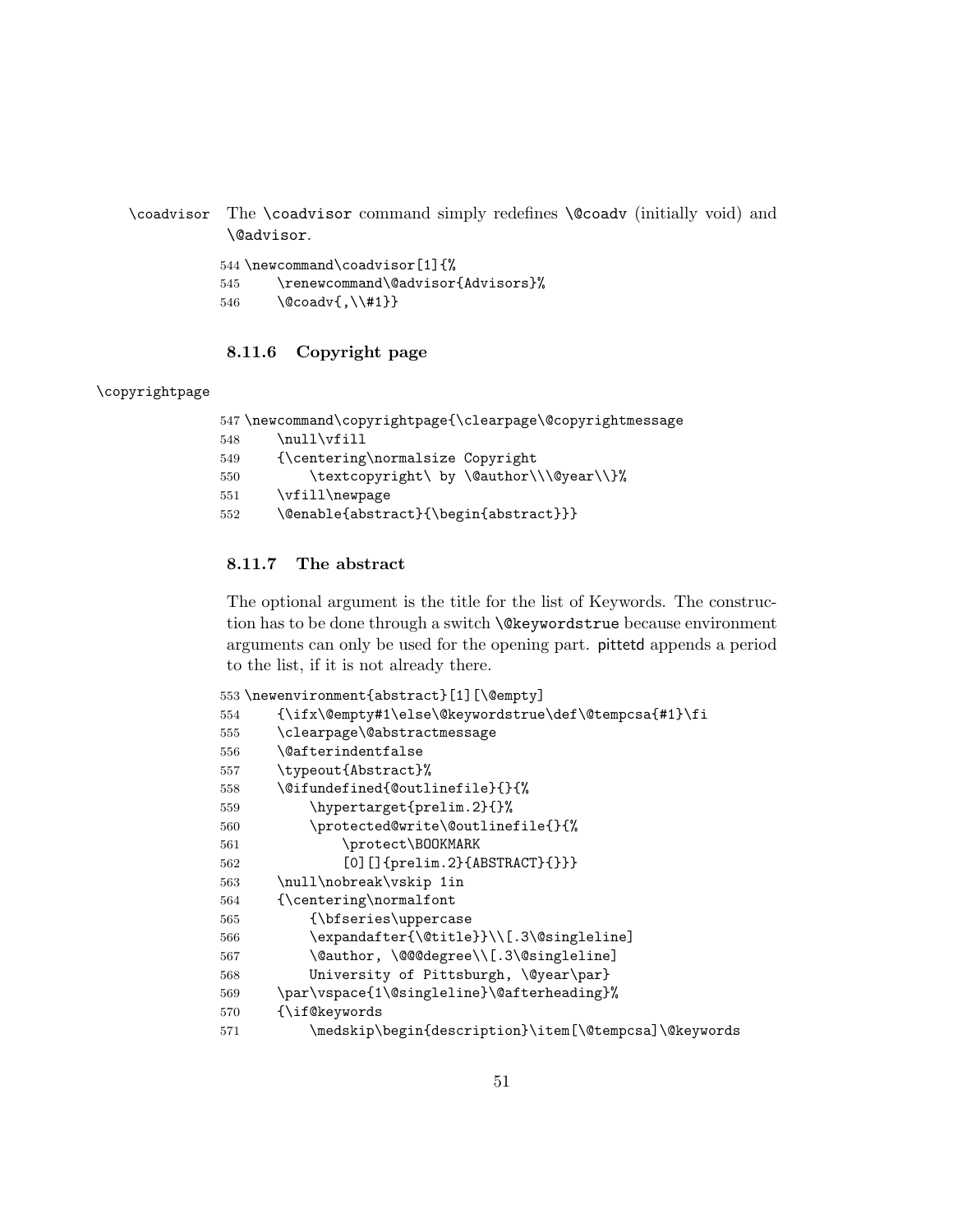```
572 {\normalsfcodes\ifnum\spacefactor=\sfcode'.\else.\fi}
573 \end{description}\fi
574 \@disable{copyright}%
575 \newpage\@enable{table}{\tableofcontents}}
576 \newenvironment{abstract*}[1][\@empty]
577 {\ifx\@empty#1\else\@keywordstrue\def\@tempcsa{#1}\fi
578 \clearpage\@abstractmessage
579 \@afterindentfalse
580 \typeout{Abstract}%
581 \@ifundefined{@outlinefile}{}{%
582 \hypertarget{prelim.2}{}%
583 \protected@write\@outlinefile{}{%
584 \protect\BOOKMARK
585 [0] [] {prelim.2} {ABSTRACT} {}}}
586 \null\nobreak\vskip 1in
587 {\centering\normalfont
588 {\bfseries ABSTRACT\\[.3\@singleline]
589 \uppercase\expandafter{\@title}}\\[.3\@singleline]
590 \@author, \@@@degree\\[.3\@singleline]
591 University of Pittsburgh, \@year\par}
592 \par\vspace{1\@singleline}\@afterheading}%
593 {\if@keywords
594 \medskip\begin{description}\item[\@tempcsa]\@keywords
595 {\normalsfcodes\ifnum\spacefactor=\sfcode'.\else.\fi}
596 \end{description}\fi
597 \@disable{copyright}%
598 \newpage\@enable{table}{\tableofcontents}}
```
## <span id="page-51-0"></span>8.11.8 The table of contents

### \tableofcontents

|     | 599 \newcommand\tableofcontents{\clearpage\@tablemessage |
|-----|----------------------------------------------------------|
| 600 | \typeout{Table of Contents}%                             |
| 601 | \@ifundefined{@outlinefile}{}{%                          |
| 602 | \hypertarget{prelim.4}{}%                                |
| 603 | \protected@write\@outlinefile{}{%                        |
| 604 | \protect\BOOKMARK                                        |
| 605 | [0] [] {prelim.4} {TABLE OF CONTENTS} {}}                |
| 606 | ł                                                        |
| 607 | \null\vskip 1in                                          |
| 608 | {\normalfont\bfseries\centering                          |
| 609 | TABLE OF CONTENTS\par}                                   |
| 610 | \par\vspace{54\p@}%                                      |
| 611 | {\@withperiod\@withgobble\@starttoc{toc}}%               |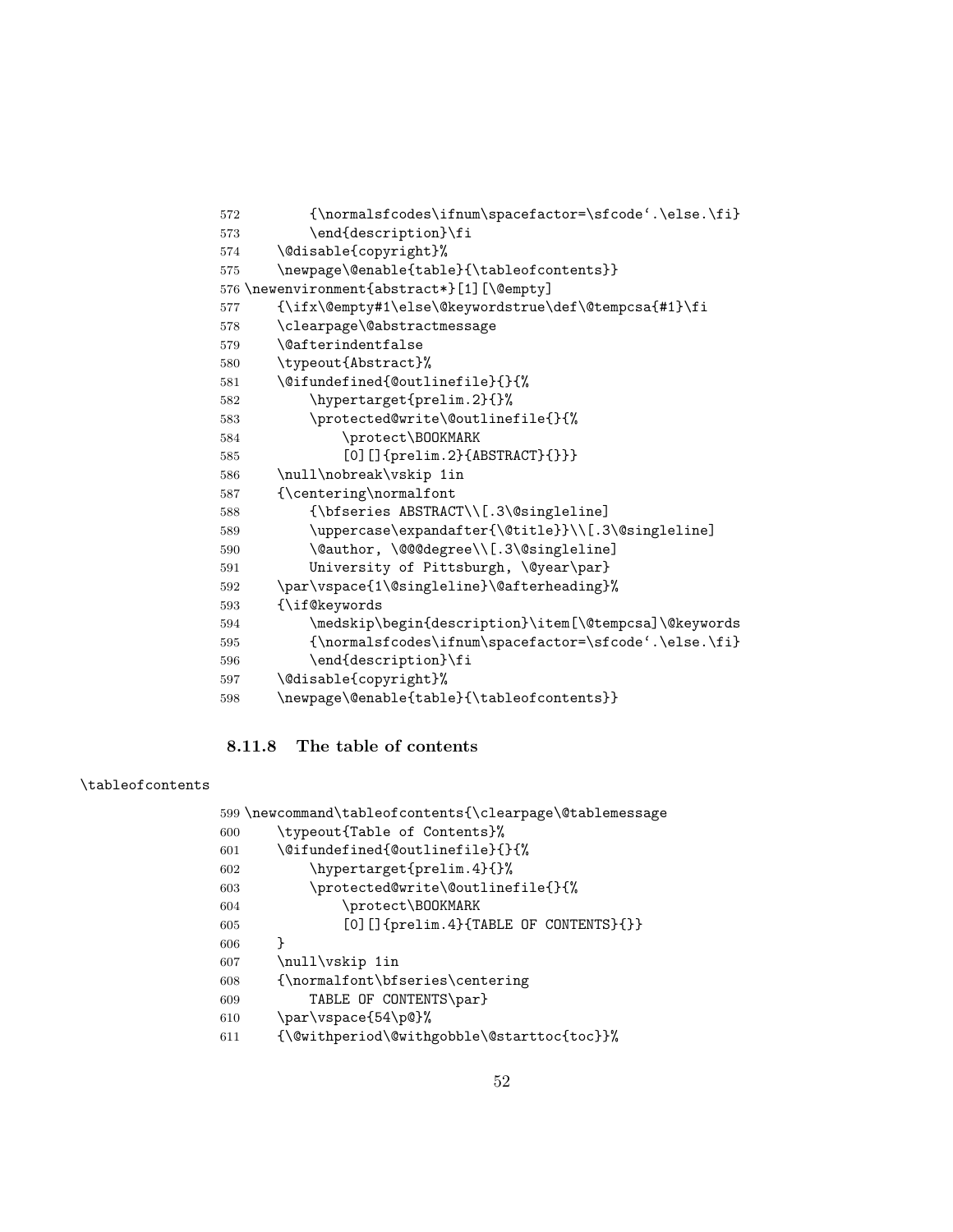```
612 \if@tables
613 \@enable{lot}{\listoftables}%
614 \else
615 \@@disable{lot}{tables}
616 \if@figures
617 \@enable{lof}{\listoffigures}%
618 \else
619 \@@disable{lof}{figures}%
620 \@enable{preface}{the first chapter}%
621 \@enable{conv}{the first chapter}%
622 \quad \text{If}623 \fi\@disable{preface}}
```
### <span id="page-52-0"></span>8.11.9 Bookmarking tables and figures

So far things have been at most challenging. But when it came to bookmarking the tables and figures, research and hard thinking had to be done. The main problem is that the location (within the bookmarks panel) of the bookmarks for tables and figures does not reflect their location in the document. So the immediate approach, modifying the figure and table environments to make them append a bookmark, does not work (the bookmarks would be appended in the current position of the panel). On the other hand, modifying those environments clearly invites incompatibilities, so it is only the last resource.

\prepare@bookmarks hyperref builds the bookmarks from information contained in the .out file. Each sectioning command, for example, appends a bookmark command to this file. So, the only way to get the bookmarks for floats in the right place is to make the .out file call another file where the table or figure bookmarks are compiled. At the beginning I thought that the figures and tables (actually, the \caption command) would append lines to these additional files. But that involved changing very basic LAT<sub>EX</sub> commands, and also having to deal with different hyperref drivers. And, after all, the information would be basically the same as that already compiled in the .lot and .lof files. So, the point is to redefine the commands there included to interpret those files in terms of bookmarks. That is what \prepare@bookmarks does:

```
624 \def\prepare@bookmarks#1{%
```

```
625 \def\@prelim{#1}%
```

```
626 \def\numberline##1{##1. }
```
627 \let\\\relax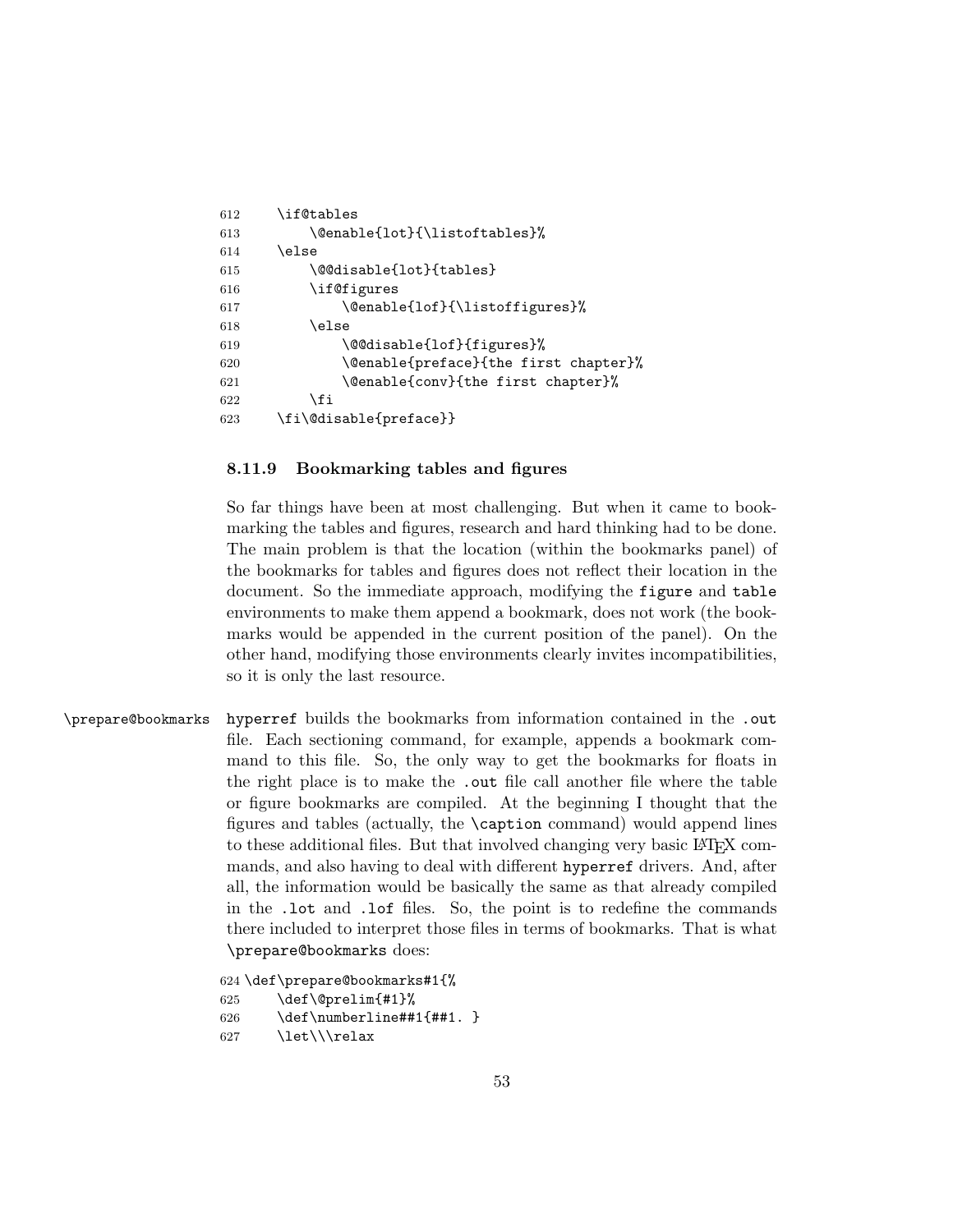```
628 \def\contentsline##1##2##3##4{%
629 \pdfstringdef\@tempcsa{##2}%
630 \@expandedBOOKMARK{##4}{\@tempcsa}{prelim.\@prelim}}}
631 \def\@expandedBOOKMARK#1#2{\edef\reserved@a{%
632 \noexpand\BOOKMARK[1][-]{#1}{#2}}\reserved@a}
```
The  $\let'ting of \\\ to \relax$  is a due to a subtlety with strong bug flavor. When hyperref is converting T<sub>E</sub>X strings into PDF ones, \escapechar is defined to be the  $\setminus$  character, by means of  $\text{escapechar'}\$ . But then, just before reading the bookmarks, \escapechar is \let to \@gobble. So \escapechar'\\ expands into \@gobble'\\, which ultimately renders \\. LATEX then complains that "there is no line here to end." On the other hand, \@expandedBOOKMARK is needed because otherwise #2 (\@tempcsa) is not expanded.

But, after this tricky preparation (which of course has to take place within a group), the out line can be instructed to read and interpret the .lot and .lof files.

# <span id="page-53-0"></span>8.11.10 The list of tables

### \listoftables

|     | 633\newcommand\listoftables{\clearpage\@lotmessage |
|-----|----------------------------------------------------|
| 634 | \typeout{List of Tables}%                          |
| 635 | \@ifundefined{@outlinefile}{}{%                    |
| 636 | \hypertarget{prelim.5}{}%                          |
| 637 | \protected@write\@outlinefile{}{%                  |
| 638 | \protect\BOOKMARK                                  |
| 639 | [0] [] {prelim.5} {LIST OF TABLES} {}%             |

### Here:

| 640 | \protect\begingroup\protect\makeatletter      |
|-----|-----------------------------------------------|
| 641 | \protect\prepare@bookmarks5                   |
| 642 | \protect\@input{\jobname.lot}                 |
| 643 | \protect\endgroup}}                           |
| 644 | \null\vskip 1in                               |
| 645 | {\normalfont\bfseries\centering               |
| 646 | LIST OF TABLES\par}                           |
| 647 | \par\vspace{54\p@}%                           |
| 648 | \@starttoc{lot}%                              |
| 649 | \newpage                                      |
| 650 | \if@figures\@enable{lof}{\listoffigures}\else |
|     |                                               |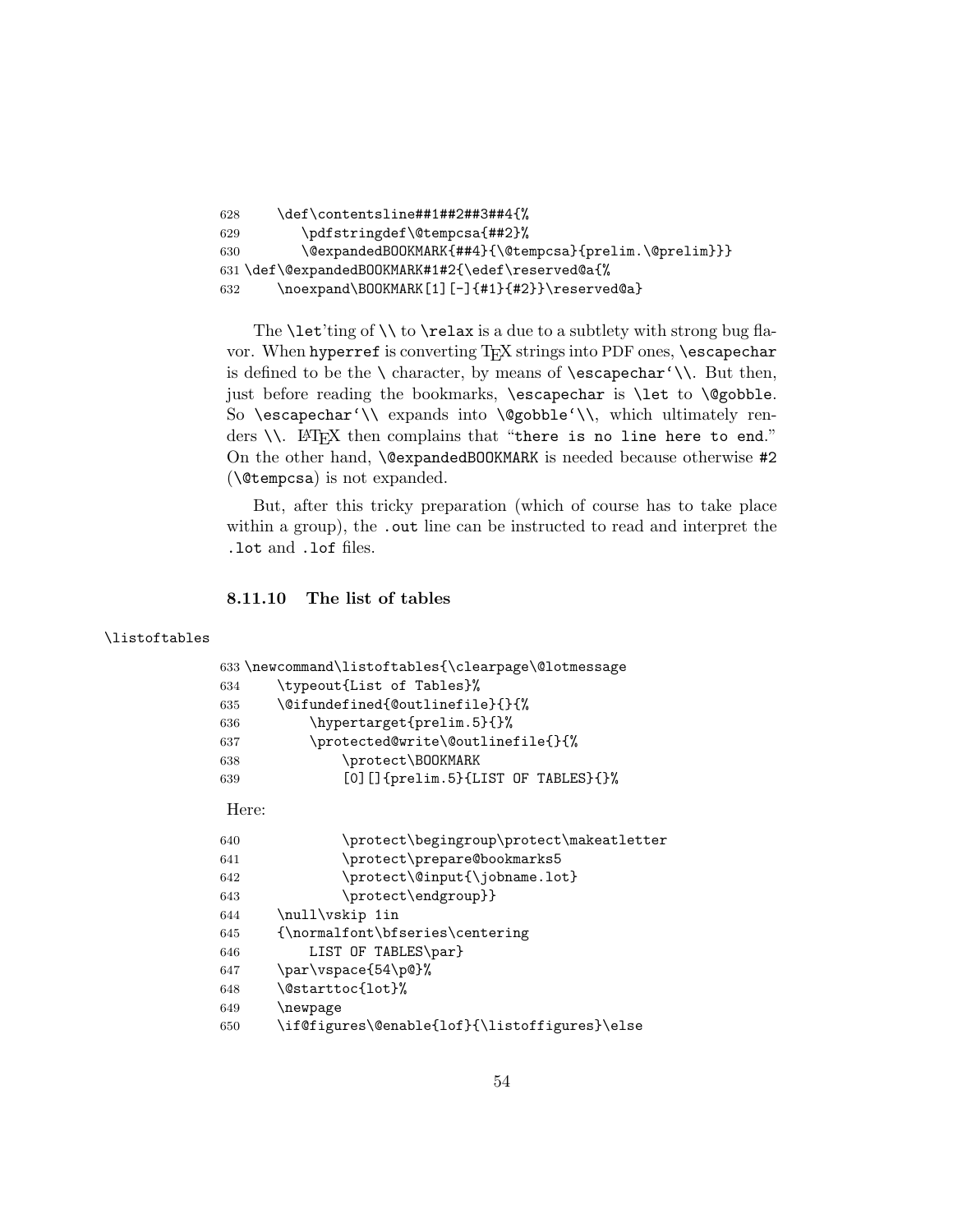\@enable{preface}{the first chapter}% \@enable{conv}{the first chapter}% \fi}

The width for the table numbers in the list depends on the widest float number  $(\text{Cifload1})$ , which is calculated at the end of the job, and written in the .etd file. Here it is used:

```
654 \newcommand*\l@table{\@dottedtocline{1}{1.5em}{\@floatl}}
```
<span id="page-54-0"></span>8.11.11 The list of figures

\listoffigures This is analogous.

| 655\newcommand\listoffigures{\clearpage\@lofmessage |
|-----------------------------------------------------|
| \typeout{List of Figures}%<br>656                   |
| \@ifundefined{@outlinefile}{}{%<br>657              |
| \hypertarget{prelim.6}{}%<br>658                    |
| \protected@write\@outlinefile{}{%<br>659            |
| \protect\BOOKMARK<br>660                            |
| [0] [] {prelim.6} {LIST OF FIGURES} {}%<br>661      |
| \protect\begingroup\protect\makeatletter<br>662     |
| \protect\prepare@bookmarks6<br>663                  |
| \protect\@input{\jobname.lof}<br>664                |
| \protect\endgroup}}<br>665                          |
| \null\vskip 1in<br>666                              |
| {\normalfont\bfseries\centering<br>667              |
| LIST OF FIGURES\par}<br>668                         |
| \par\vspace{54\p@}%<br>669                          |
| \@starttoc{lof}\newpage<br>670                      |
| \@enable{preface}{the first chapter}%<br>671        |
| \@disable{lot}}<br>672                              |
| 673 \let\l@figure\l@table                           |

### <span id="page-54-1"></span>8.11.12 The preface

- \preface The only difference with other preliminaries is that this makes it into the table of contents. \addcontents creates the bookmark automatically.
	- \newcommand\preface{%
	- \clearpage\@prefacemessage
	- \@afterindentfalse
	- \typeout{Preface}%
	- \addcontentsline{toc}{chapter}{\bfseries PREFACE}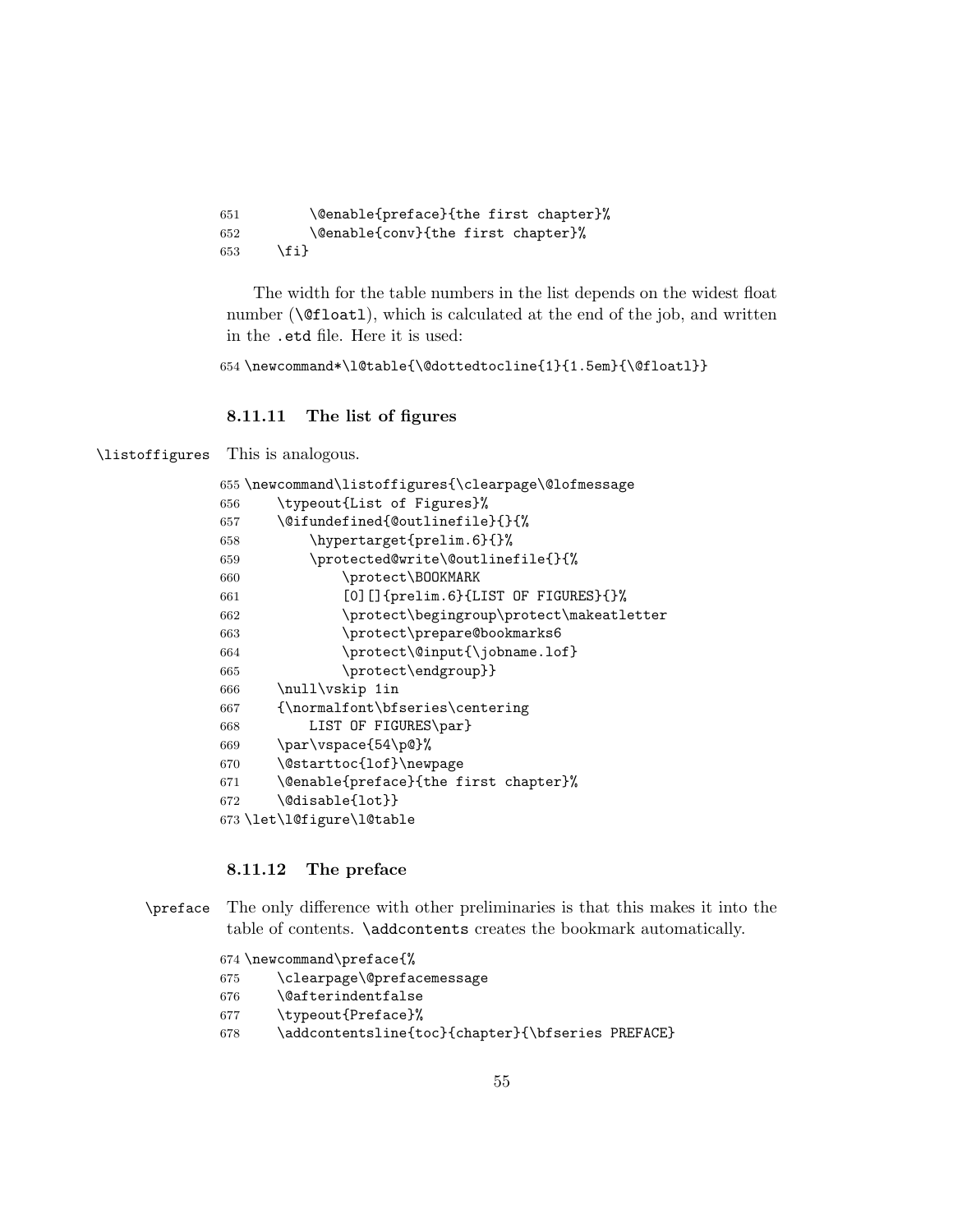```
679 \null\vskip 1in
680 {\normalfont\bfseries\centering
681 PREFACE\par}
682 \par\vspace{1.5\@singleline}
683 \@enable{conv}{the first chapter}%
684 \@afterheading}
```
### <span id="page-55-0"></span>8.11.13 Additional preliminaries

### \preliminarychapter

```
685 \newcommand\preliminarychapter[1]{%
686 \clearpage\@afterindentfalse
687 \typeout{#1}
688 \@ifundefined{@outlinefile}{}{%
689 \hypertarget{prelim.\the\c@@addprel}{}%
690 \protected@write\@outlinefile{}{%
691 \protect\BOOKMARK
692 [0] [] {prelim.\the\c@@addprel}{#1}{}}
693 }%
694 \null\vskip 1in
695 {\normalfont\bfseries\centering
696 #1\par}
697 \par\vspace{1.5\@singleline}
698 \@afterheading}
```
### <span id="page-55-1"></span>8.11.14 Support for other Pitt classes

These two patches serve as an illustration of patches in general. The \@ifundefined line makes sure the patch is not loaded twice. Of course, the final \let is companion. \makeatletter and \makeatother are a needed security measure.

For pitthesis:

```
699 \langle/class\rangle700 \langle * \text{pitthesis} \rangle701 \makeatletter
702 \@ifundefined{pittthesis@patch}{\relax}{\endinput}
703 \let\degrees\degree
704 \def\degree#1{\renewcommand\degreesought{#1}}
705 \let\university\@gobble
706 \let\proposal\@gobble
707 \let\advisor\committeemember
```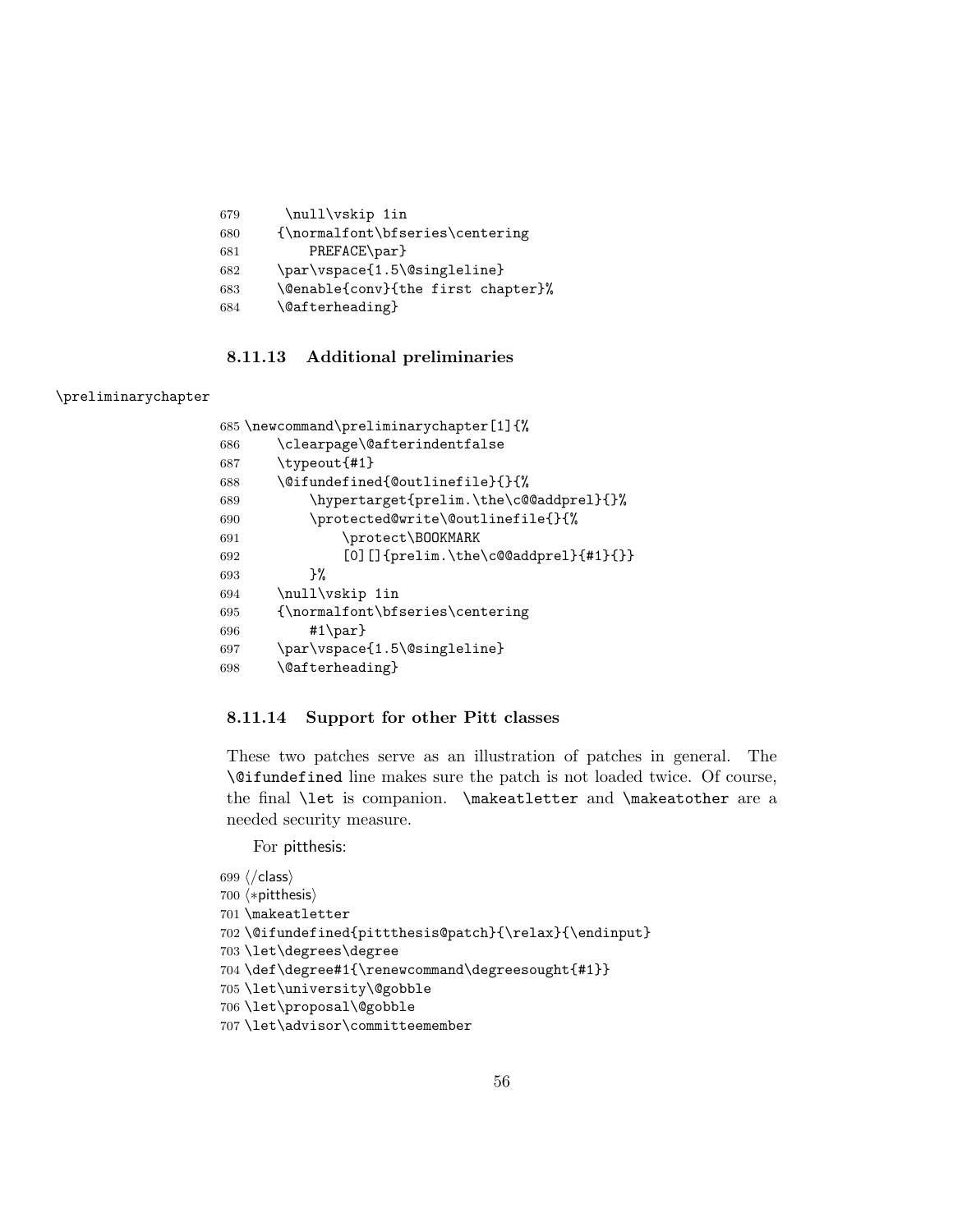```
708 \let\coadvisor\committeemember
709 \newenvironment{acknowledgements}{%
710 \preliminarychapter{ACKNOWLEDGEMENTS}%
711 \@linemessage{Acknowledgments should be included in the
712 preface}{I'm complaining because this comes from the
713 'pittthesis' class. You haven't been reading my
714 warnings.}}{\relax}
715 \newenvironment{committeesignature}[1][5]{\relax}{\makecommittee}
716 \let\advisorname\@gobble
717 \let\chairpersonname\@gobble
718 \let\authortitle\@gobble
719 \newenvironment{appendices}{\appendix}{\relax}
720 \newenvironment{singleappendix}{\appendix}{\relax}
721 \let\pittthesis@patch\@empty
722 \makeatother
723 \langle/pitthesis\rangleFor pittdiss:
724 (*pittdiss)
725 \makeatletter
726 \@ifundefined{pittdiss@patch}\relax\endinput
727 \let\disstitle\title
728 \let\dissauthor\author
729 \newcommand\diplomaone[1]{\gdef\@degree{#1}}
730 \newcommand\diplomatwo[1]{\xdef\@degree{%
731 \@degree\noexpand\noexpand
732 \noexpand\noexpand\noexpand\noexpand\noexpand\\#1}}
733 \newcommand\diplomathree[1]{\xdef\@degree{%
734 \@degree\noexpand\noexpand\noexpand\\#1}}
735 \newcommand\diplomafour[1]{\xdef\@degree{\@degree\noexpand\\#1}}
736 \let\university\@gobble
737 \let\degree\degreesought
738 \let\degreeabr\@gobble
739 \let\dissyear\year
740 \newcommand\dissdate[1]{\date{#1, \@year}}
741 \let\doctype\@gobble
742 \newcommand\chair[1]{\@striptitle#1\relax}
743 \def\@striptitle#1:#2\relax{\committeemember{#2}}
744 \let\committeetwo\committeemember
745 \let\committeethree\committeemember
746 \let\committeefour\committeemember
747 \let\committeefive\committeemember
748 \let\committeesix\committeemember
749 \let\disstitlepage\maketitle
750 \let\committeepage\makecommittee
```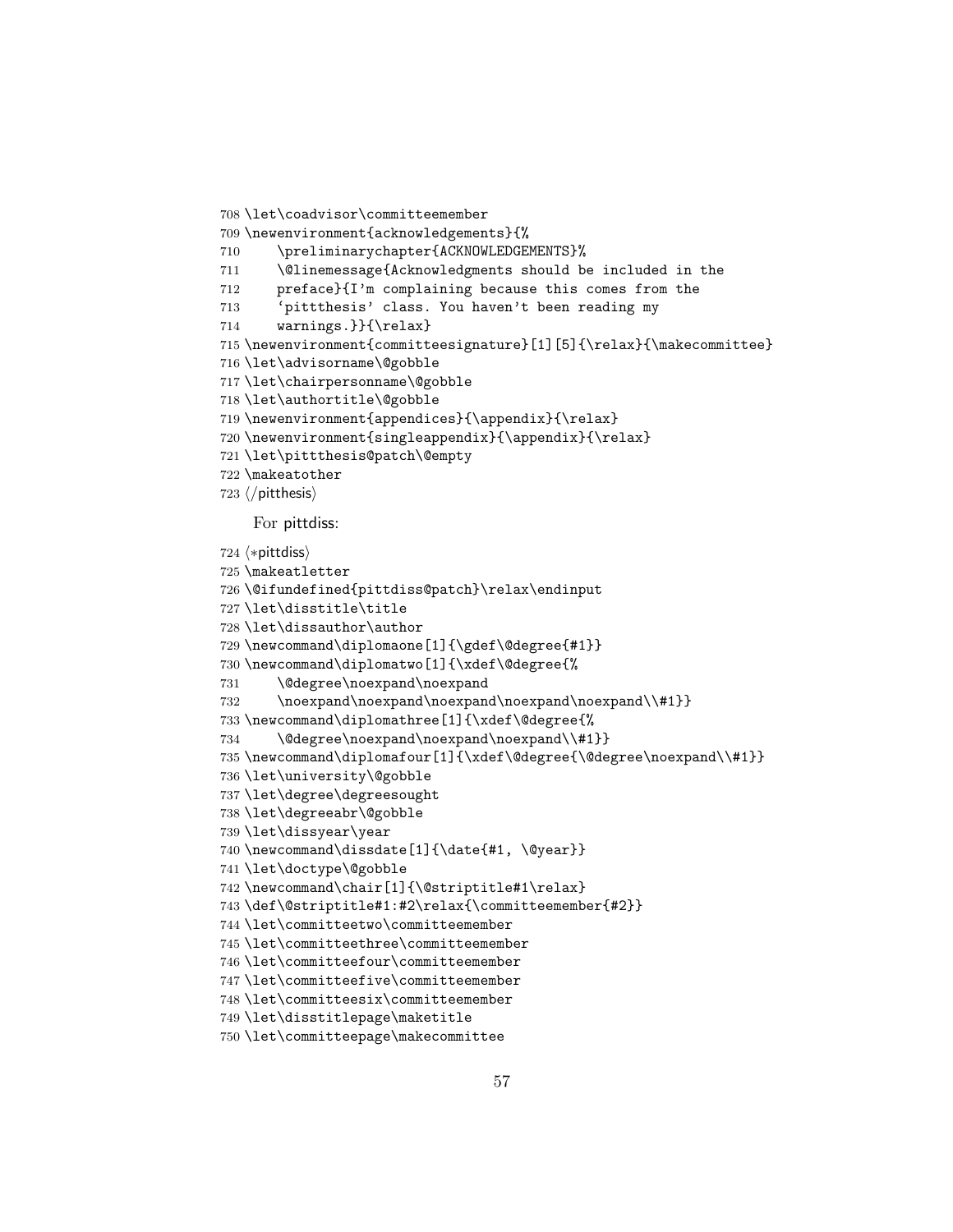```
751 \newenvironment{nomenclature}{\preliminarychapter{NOMENCLATURE}
752 \@linemessage{Nomenclature is not a recognized
753 preliminary.}{I'm complaining because this comes from the
754 'pittdiss' class. You haven't been reading my
755 warnings.}}{\relax}
756 \let\appendices\appendix
757 \let\pittdiss@patch\@empty
758 \makeatother
759 \langle/pittdiss\rangle760 \langle *class \rangle
```
### <span id="page-57-0"></span>8.12 Sectioning

\@startsection Section commands in the preliminaries create non-numbered divisions. This initial definition makes it happen:

```
761 \def\@startsection#1#2#3#4#5#6{%
762 \if@noskipsec \leavevmode \fi
763 \par
764 \@afterindentfalse
765 \@tempskipa #4\relax
766 \@tempskipa -\@tempskipa
767 \if@nobreak
768 \everypar{}%
769 \else
770 \addpenalty\@secpenalty\addvspace\@tempskipa
771 \fi
772 \@ifstar
773 {\ClassWarning{pittetd}{Starred
774 \expandafter\string\csname #1\endcsname*\space
775 has been treated as
776 \expandafter\string\csname #1\endcsname}%
777 \@ssect{#3}{#4}{#5}{#6}}%
778 {\@ssect{#3}{#4}{#5}{#6}}}
```
### \@startbody When the first \chapter appears, it acts also as the starting point of the \chapter body of the document: the page numbering is set to arabic, and sectioning commands are redefined.

```
779 \def\@startbody{%
780 \pagenumbering{arabic}%
781 \global\def\@startsection##1##2##3##4##5##6{%
782 \@getlength{##1}%
783 \if@noskipsec \leavevmode \fi
```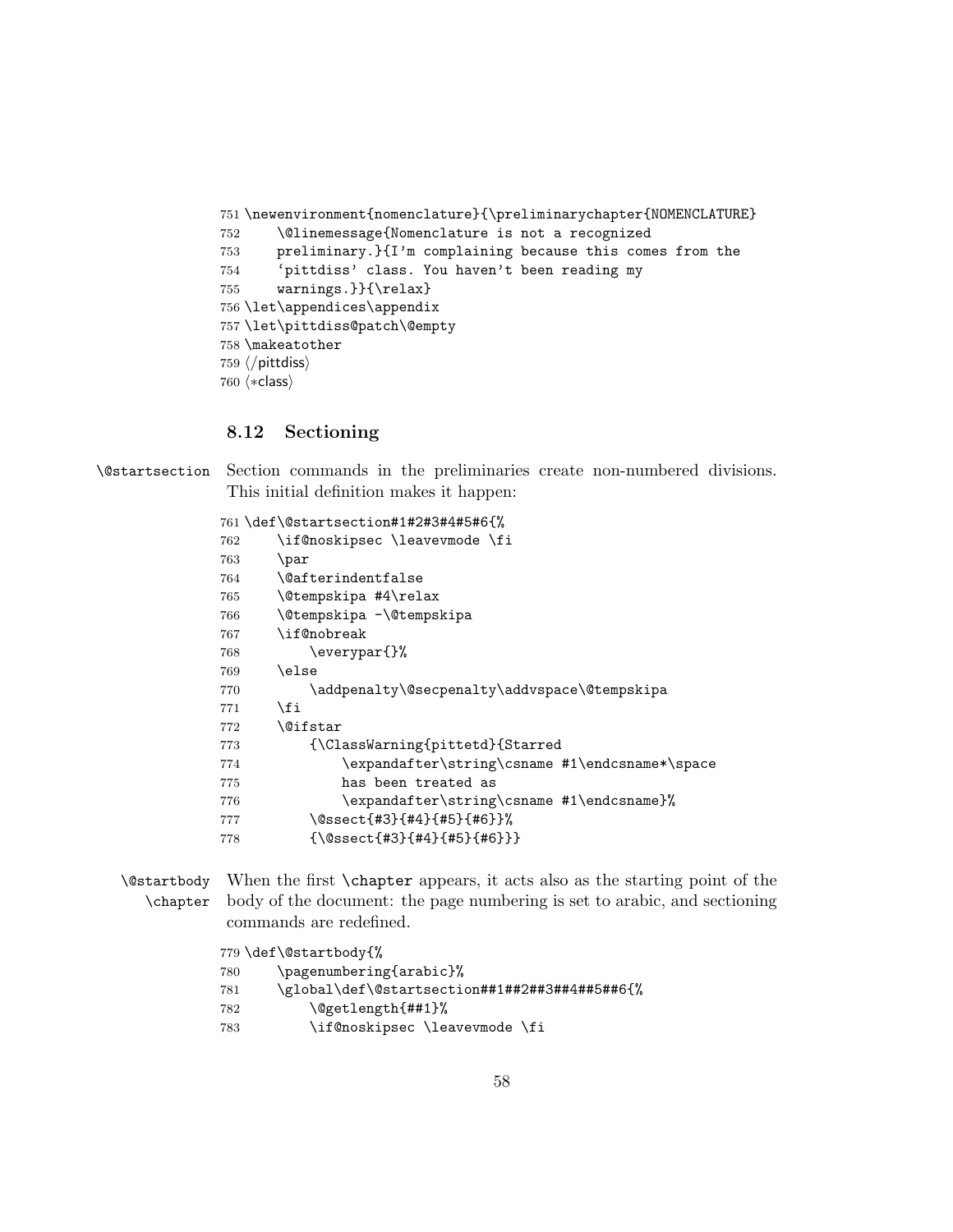| 784 | \par                                                              |
|-----|-------------------------------------------------------------------|
| 785 | <i><b>\@afterindentfalse</b></i>                                  |
| 786 | \@tempskipa ##4\relax                                             |
| 787 | \@tempskipa -\@tempskipa                                          |
| 788 | \if@nobreak                                                       |
| 789 | \everypar{}%                                                      |
| 790 | \else                                                             |
| 791 | \addpenalty\@secpenalty\addvspace\@tempskipa                      |
| 792 | \fi                                                               |
| 793 | <b>\@ifstar</b>                                                   |
| 794 | {\ClassWarning{pittetd}{Starred                                   |
| 795 | \expandafter\string\csname ##1\endcsname*\space                   |
| 796 | has been treated as                                               |
| 797 | \expandafter\string\csname ##1\endcsname}%                        |
| 798 | \@dblarg{\@sect{##1}{##2}{##3}{##4}{##5}{##6}}}%                  |
| 799 | $\{\Q{dblarge\{\texttt{4#1}}_{\#2}\}_{\#4}$ 3}{##4}{##5}{##6}}}}% |
| 800 | \renewcommand\chapter{\clearpage\global\@topnum\z@                |
| 801 | <i><b>\@afterindentfalse</b></i>                                  |
| 802 | \@ifstar{%                                                        |
| 803 | \ClassWarning{pittetd}{Starred                                    |
| 804 | \string\chapter*\space has been treated as                        |
| 805 | \string\chapter}%                                                 |
| 806 | \@dblarg{\@chapter}}{\@dblarg\@chapter}}}                         |
|     | 807 \newcommand\chapter{\clearpage\@startbody\chapter}            |

# <span id="page-58-0"></span>8.12.1 Chapters and sections

\@chapter The actual chapters invoke \@chapter. The deferring construction with \@@chapter \@@chapter makes sure the chapter's title gets capitalized in the table of contents.

|     | 808 \def\@chapter[#1]#2{%                                      |
|-----|----------------------------------------------------------------|
| 809 | \refstepcounter{chapter}%                                      |
| 810 | <b>\@getlengthchapter</b>                                      |
| 811 | {\@withperiod\typeout{Chapter\space\thechapter}}%              |
| 812 | \uppercase{\@@chapter{#1}}%                                    |
| 813 | \null\vskip 1in                                                |
| 814 | {\@withperiod\normalfont\bfseries\centering                    |
| 815 | \if@mainmatter\thechapter\if@secletters\else.0\fi\quad\fi      |
| 816 | \uppercase\expandafter{#2}\par}                                |
| 817 | \par\vspace{2\@singleline}\@afterheading}                      |
|     | 818 \def\@@chapter#1{\addcontentsline{toc}{chapter}{{\bfseries |
| 819 | \protect\numberline{\thechapter\if@secletters\else.0\fi}#1}}}  |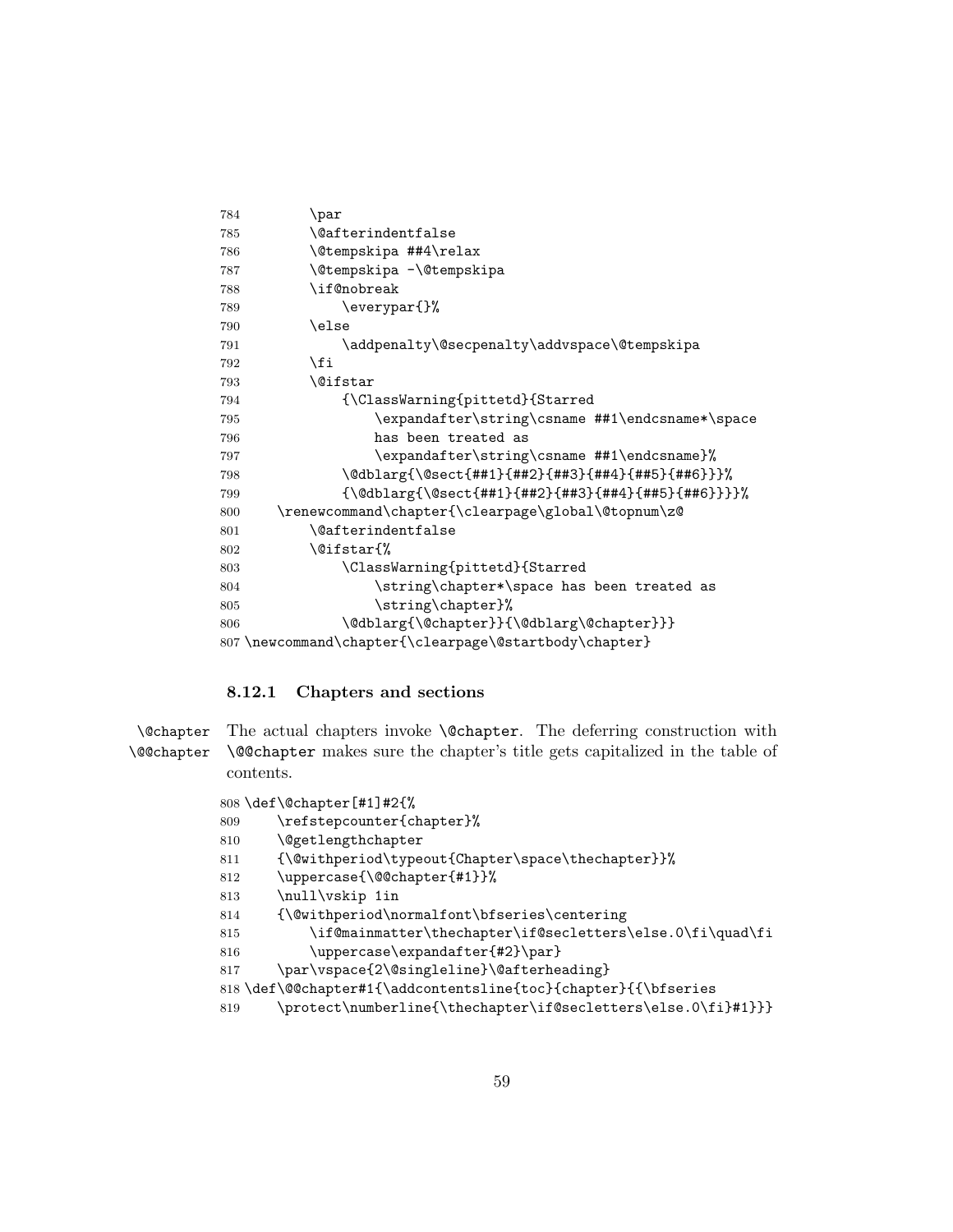\section The rest of sectioning commands invoke \@startsection. Note that all \subsection \@withperiod's and \@withgobble's will be expanded inside a group. \subsubsection \newcommand\section{\@startsection{section}{1}% {\z@}{-2\@singleline \@plus -1ex \@minus -.2ex}% {1\@singleline \@plus .2ex}{\@withperiod\@withgobble% \centering\normalfont\bfseries\expandafter\MakeUppercase}} \newcommand\subsection{\@startsection{subsection}% {2}{\z@}{-1\@singleline\@plus -1ex \@minus -.2ex}% {.5\@singleline \@plus .2ex}% 827 {\@withperiod\@withgobble\normalfont\expandafter\bfseries}} 828\newcommand\subsubsection{\@startsection{subsubsection}% {3}{\z@}{-1\@singleline \@plus -1ex \@minus -.2ex}% {-1em}{\@withperiod\@withgobble 831 \normalfont\expandafter\bfseries}} The following are disabled: \let\part\@gobble \let\paragraph\@gobble \let\subparagraph\@gobble \@getlengthchapter Now, \chapter's and \...section's keep track of the widest numbers by \@getlength means of the following commands: \newcommand\@getlengthchapter{\begingroup\normalfont \@withgobble\@withperiod 837 \settowidth\@tempskipa{% 838 {\bfseries\thechapter\if@secletters\else0\fi}\quad \mbox{}}% \ifnum\@tempskipa > \@chapterl \global\@chapterl =\@tempskipa \fi \endgroup} \newcommand\@getlength[1]{\begingroup\normalfont \@withgobble\@withperiod \stepcounter{#1}% 847 \settowidth\@tempskipa{\csname the#1\endcsname.\\mbox{}}% \ifnum\@tempskipa > \csname @#1l\endcsname 849 \global\csname @#11\endcsname = \@tempskipa \fi \addtocounter{#1}{-1} \endgroup}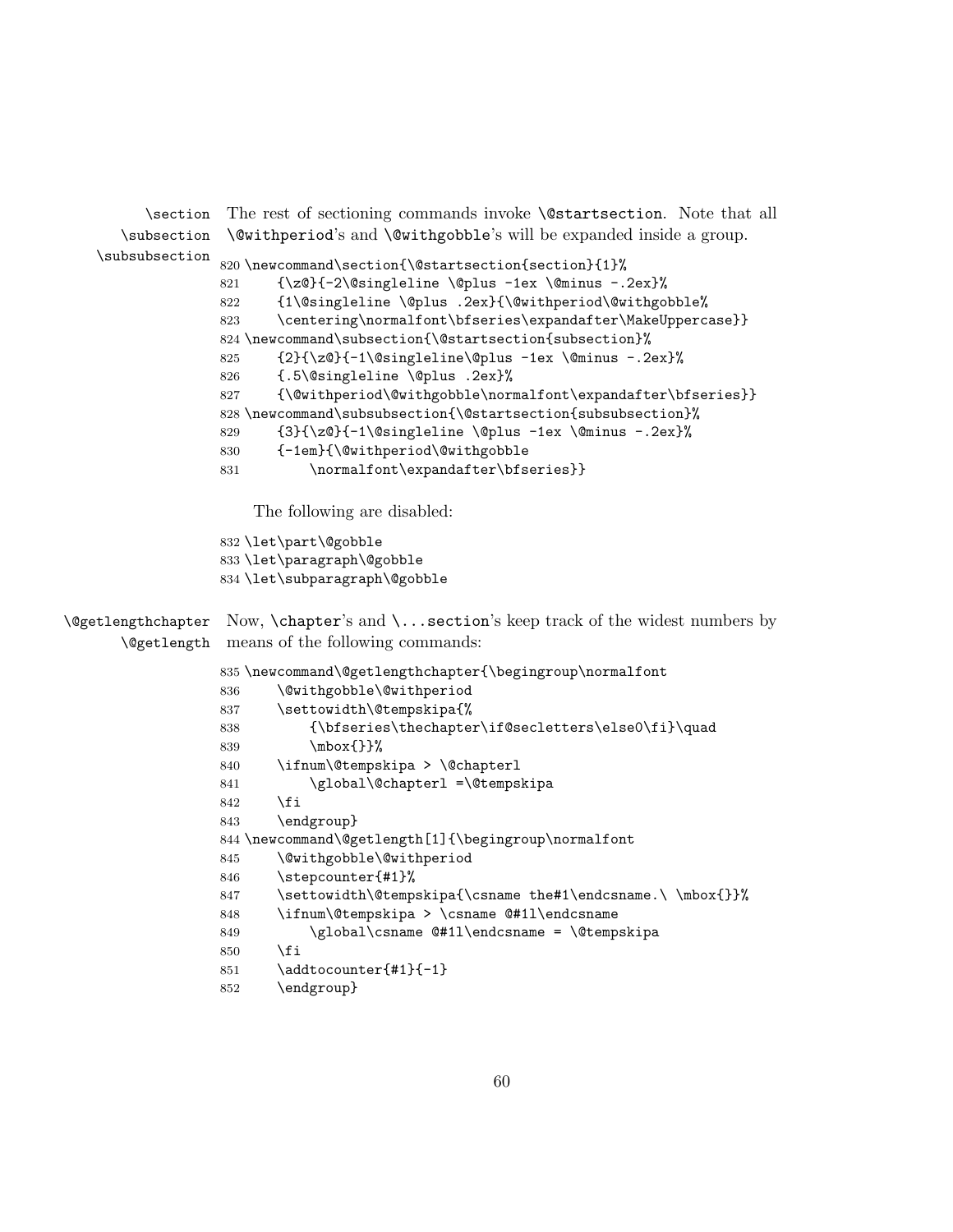### <span id="page-60-0"></span>8.12.2 Appendices

\appendix \@appendix \@@appendix

Only important thing: keeping track of the number of appendices, done through @appno. Minor details: redefinition of \@currentlabel to make \nameref refer to 'APPENDIX' instead of the title; and redefinition of \thefigure and \thetable to omit period after the chapter number, in case \chapterfloats has been issued.

```
853 \newcommand\appendix{%
854 \@mainmatterfalse
855 \setcounter{chapter}{0}%
856 \setcounter{section}{0}%
857 \ifnum 2>\value{@appno}
858 \gdef\thechapter{}%
859 \gdef\thesection{A.\@arabic\c@section}%
860 \else
861 \gdef\thechapter{ \@Alph{\c@chapter}}
862 \fi
863 \renewcommand\chapter{\clearpage\global\@topnum\z@
864 \@afterindentfalse
865 \protected@write\@auxout{}%
866 {\string\stepcounter{\string @appno}}%
867 \@ifstar{%
868 \ClassWarning{pittetd}{Starred
869 \string\chapter*\space has been treated as
870 \string\chapter}%
871 \@dblarg{\@appendix}}{\@dblarg\@appendix}}
872 \let\appendix\relax}
873 \def\@appendix[#1]#2{\refstepcounter{chapter}%
874 \xdef\@currentlabelname{\appendixname\thechapter}%
875 \typeout{Appendix\thechapter}%
876 \uppercase{\@@appendix{#1}}%
877 \null\vskip 1in
878 {\normalfont\bfseries\centering
879 APPENDIX\thechapter\\[2\@singleline]
880 \uppercase\expandafter{#2}\par}
881 \par\vspace{2\@singleline}\@afterheading}
882 \def\@@appendix#1{\addcontentsline{toc}{chapter}{%
883 {\bfseries APPENDIX\thechapter. #1}}}
```
There are no  $\ldots$  matter commands in pittetd.

```
884 \let\frontmatter\relax
885 \let\backmatter\relax
886 \let\mainmatter\relax
```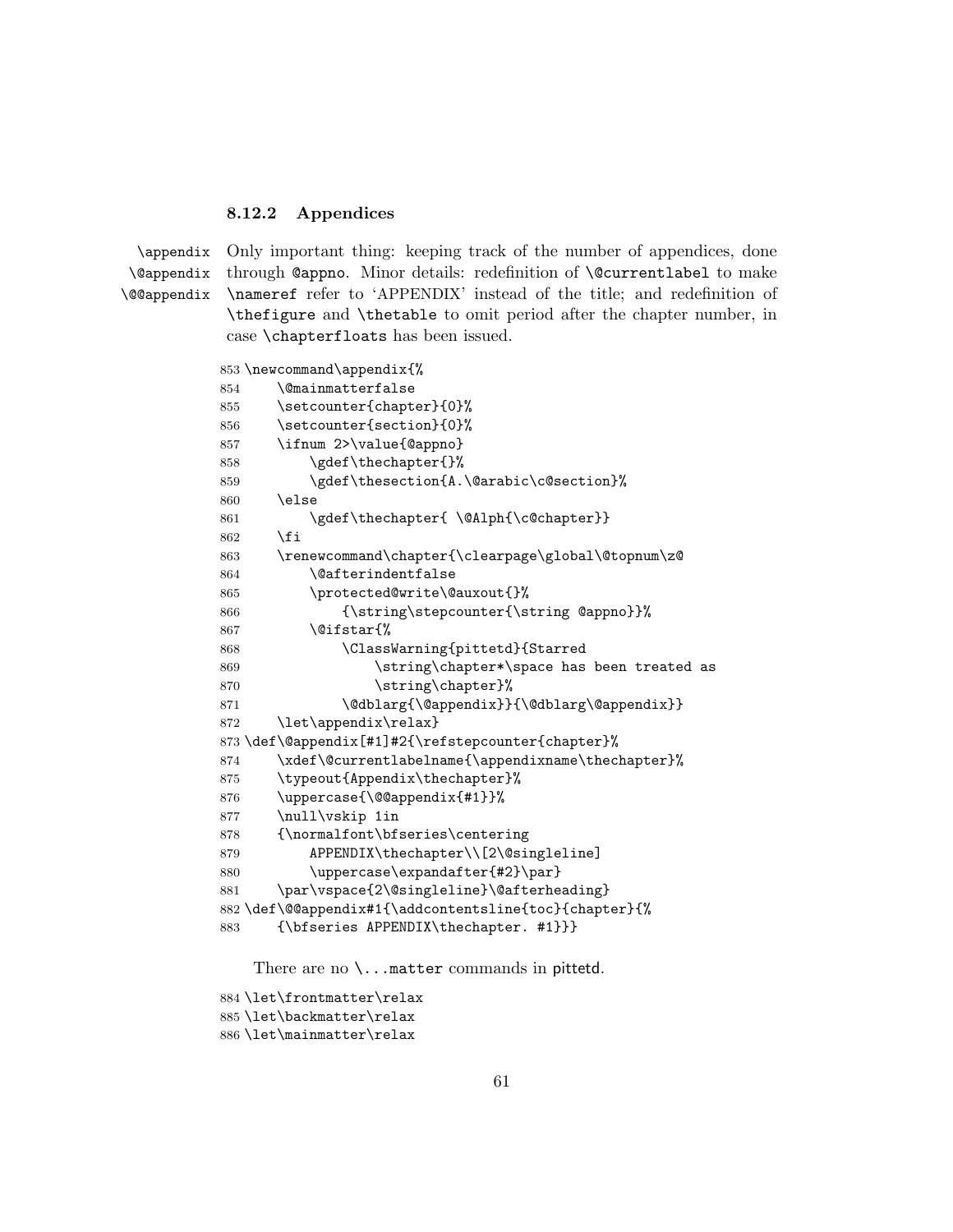### <span id="page-61-0"></span>8.13 Floating objects

The two-column (starred) versions are implemented just for completeness. They might be used if the document is converted from other classes.

```
887 \def\fps@table{tbp}
888 \def\ftype@table{1}
889 \def\ext@table{lot}
890 \def\fnum@table{Table\nobreakspace\thetable}
891 \newenvironment{table}
892 {\global\@tablestrue
893 \singlespace\@float{table}}{%
```
The following is the main difference with standard classes: the widest label has to be tracked down. This could have been implemented as part of \@makecaption, instead of repeated four times here (in addition, there might be figures with no caption, and the test will still run). But I prefer to change here and not there, \@makecaption is probably redefined by many packages. caption2 for one.

```
894 \end@float
895 \settowidth\@tempskipa{%
896 \thetable\ \mbox{}}%
897 \ifnum\@tempskipa > \@floatl
898 \global\@floatl = \@tempskipa
899 \fi}
900 \newenvironment{table*}
901 {\global\@tablestrue
902 \singlespace\@dblfloat{table}}{%
903 \end@dblfloat
904 \settowidth\@tempskipa{%
905 \thetable\ \mbox{}}%
906 \ifnum\@tempskipa > \@floatl
907 \global\@floatl = \@tempskipa
908 \fi}
909 \def\fps@figure{tbp}
910 \def\ftype@figure{1}
911 \def\ext@figure{lof}
912 \def\fnum@figure{Figure\nobreakspace\thefigure}
913 \newenvironment{figure}
914 {\global\@figurestrue
915 \singlespace\@float{figure}}{%
916 \end@float
917 \settowidth\@tempskipa{%
918 \thefigure\ \mbox{}}%
```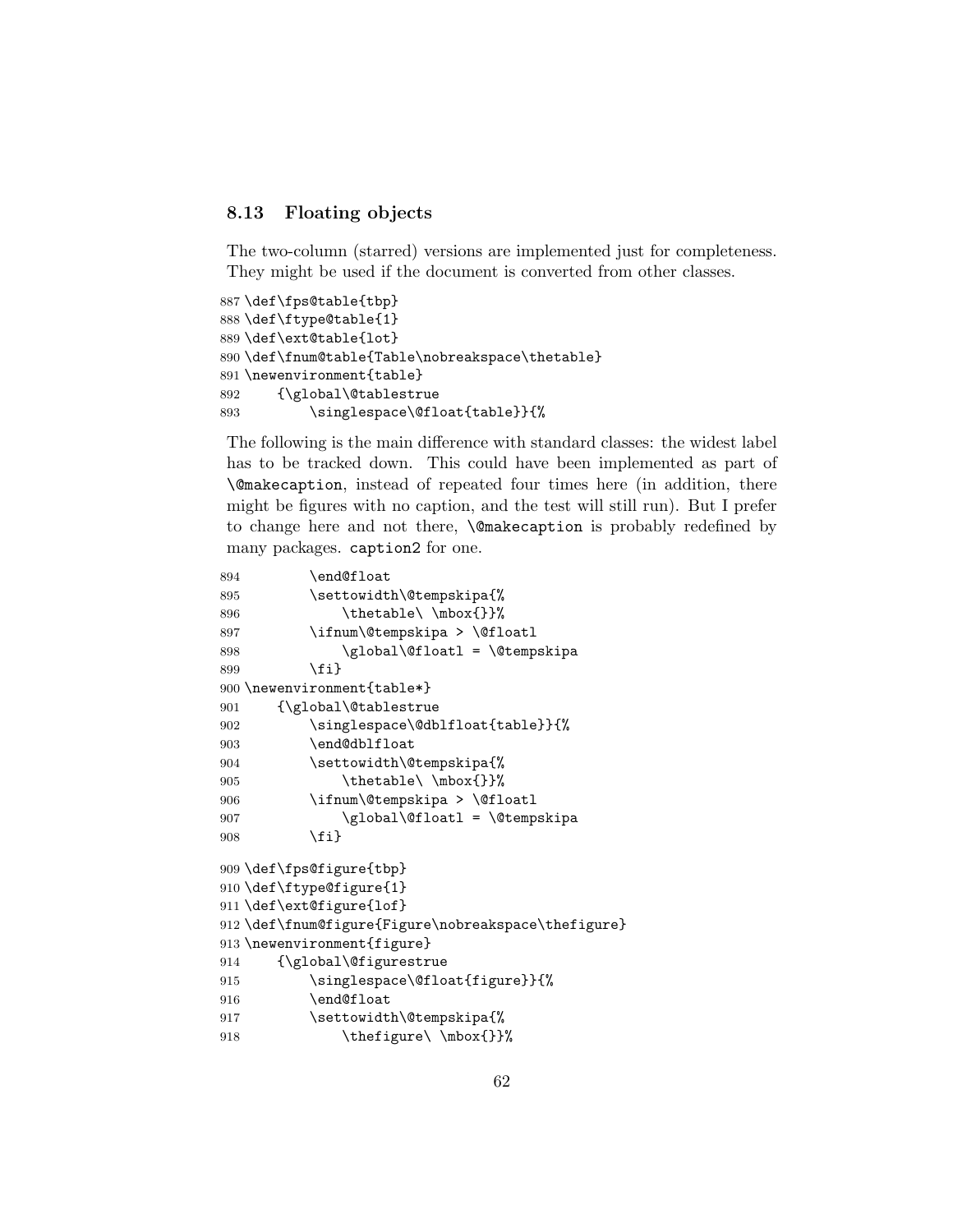| 919 | \ifnum\@tempskipa > \@floatl      |
|-----|-----------------------------------|
| 920 | \global\@floatl = \@tempskipa     |
| 921 | \fi}                              |
|     | 922 \newenvironment{figure*}      |
| 923 | {\global\@figurestrue             |
| 924 | \singlespace\@dblfloat{figure}}{% |
| 925 | \end@dblfloat                     |
| 926 | \settowidth\@tempskipa{%          |
| 927 | \thefigure\ \mbox{}}%             |
| 928 | \ifnum\@tempskipa > \@floatl      |
| 929 | \global\@floatl = \@tempskipa     |
| 930 | \fi}                              |

\@makecaption This modified version of \@makecaption can be lost if some package redefines it, but it would not hurt much. Only the warning would be lost.

```
931 \def\@makecaption#1#2{%
```

```
932 \vskip\abovecaptionskip
933 \sbox\@tempboxa{#1: #2}%
934 \ifdim \wd\@tempboxa >\hsize
935 {\let\nobreakspace\space\ClassWarning{pittetd}{%
936 The caption of #1 is longer than one line}}%
937 #1: #2\par
938 \else
939 \global\@minipagefalse
940 \hb@xt@\hsize{\hfil\box\@tempboxa\hfil}%
941 \fi
942 \vskip\belowcaptionskip}
```
# <span id="page-62-0"></span>8.14 Lists

```
943 \setlength\leftmargini\parindent
944 \leftmargin\leftmargini
945 \setlength\leftmarginii{2.2em}
946 \setlength\leftmarginiii{1.87em}
947 \setlength\leftmarginiv{1.7em}
948 \setlength\leftmarginv{1em}
949 \setlength\leftmarginvi{1em}
950 \setlength\labelsep{.5em}
951 \setlength\labelwidth{\leftmargini}
952 \addtolength\labelwidth{-\labelsep}
953 \setlength\partopsep{\@ptsize\p@ \@plus 1\p@ \@minus 1\p@}
954 \addtolength\partopsep{1.5\p@}
955 \@beginparpenalty -\@lowpenalty
956 \@endparpenalty -\@lowpenalty
```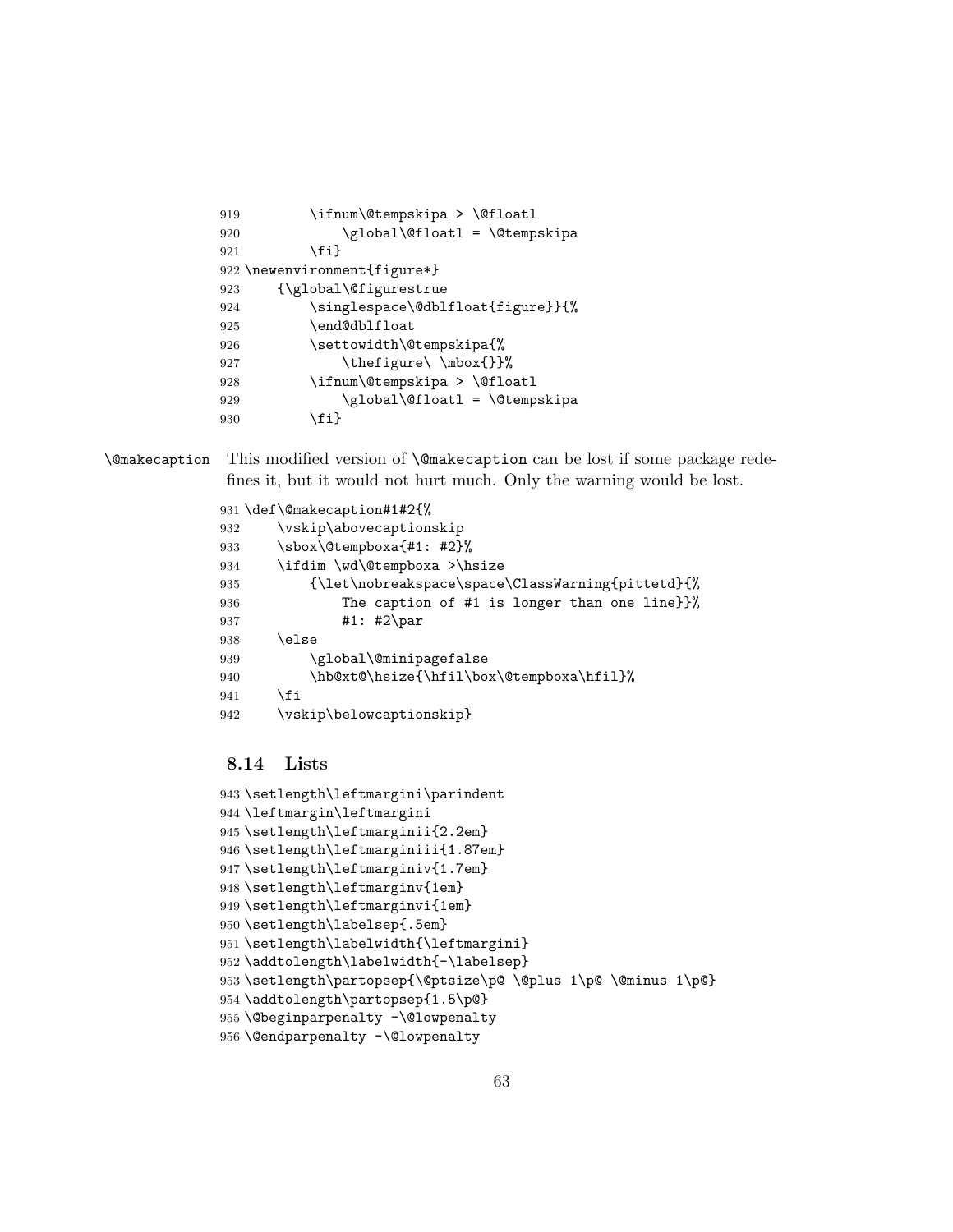```
957 \@itempenalty -\@lowpenalty
958 \def\@listi{\topsep\smallskipamount
959 \leftmargin\leftmargini
960 \parsep \z@ \@plus 2\p@
961 \itemsep \z@ \@plus 2\p@}
962 \let\@listI\@listi\@listi
963 \def\@listii{\leftmargin\leftmarginii
964 \labelwidth\leftmarginii
965 \advance\labelwidth-\labelsep
966 \topsep \z@ \@plus 2\p@
967 \parsep \z@ \@plus\p@
968 \itemsep \parsep}
969 \def\@listiii{\leftmargin\leftmarginiii
970 \labelwidth\leftmariniii
971 \advance\labelwidth-\labelsep
972 \topsep \z@ \@plus\p@
973 \parsep \z@
974 \itemsep \topsep}
975 \def\@listiv{\leftmargin\leftmarginiv
976 \labelwidth\leftmarginiv
977 \advance\labelwidth-\labelsep}
978 \def\@listiv{\leftmargin\leftmarginv
979 \labelwidth\leftmarginv
980 \advance\labelwidth-\labelsep}
981 \def\@listiv{\leftmargin\leftmarginvi
982 \labelwidth\leftmarginvi
983 \advance\labelwidth-\labelsep}
984 \newcommand\labelenumi{\theenumi.}
985 \newcommand\labelenumii{\theenumii.}
986 \newcommand\labelenumiii{\theenumiii.}
987 \newcommand\labelenumiv{\theenumiv.}
988 \newcommand\labelitemi{\textbullet}
989 \newcommand\labelitemii{\normalfont\bfseries\textendash}
990 \newcommand\labelitemiii{\textasteriskcentered}
991 \newcommand\labelitemiv{\textperiodcentered}
992 \newenvironment{description}
993 {\list{}{\labelwidth\z@ \itemindent-\leftmargin
994 \let\makelabel\descriptionlabel}}
995 {\endlist}
996 \newcommand*\descriptionlabel[1]{%
997 \hspace\labelsep\normalfont\bfseries #1}
```
### <span id="page-63-0"></span>8.15 Miscellaneous environments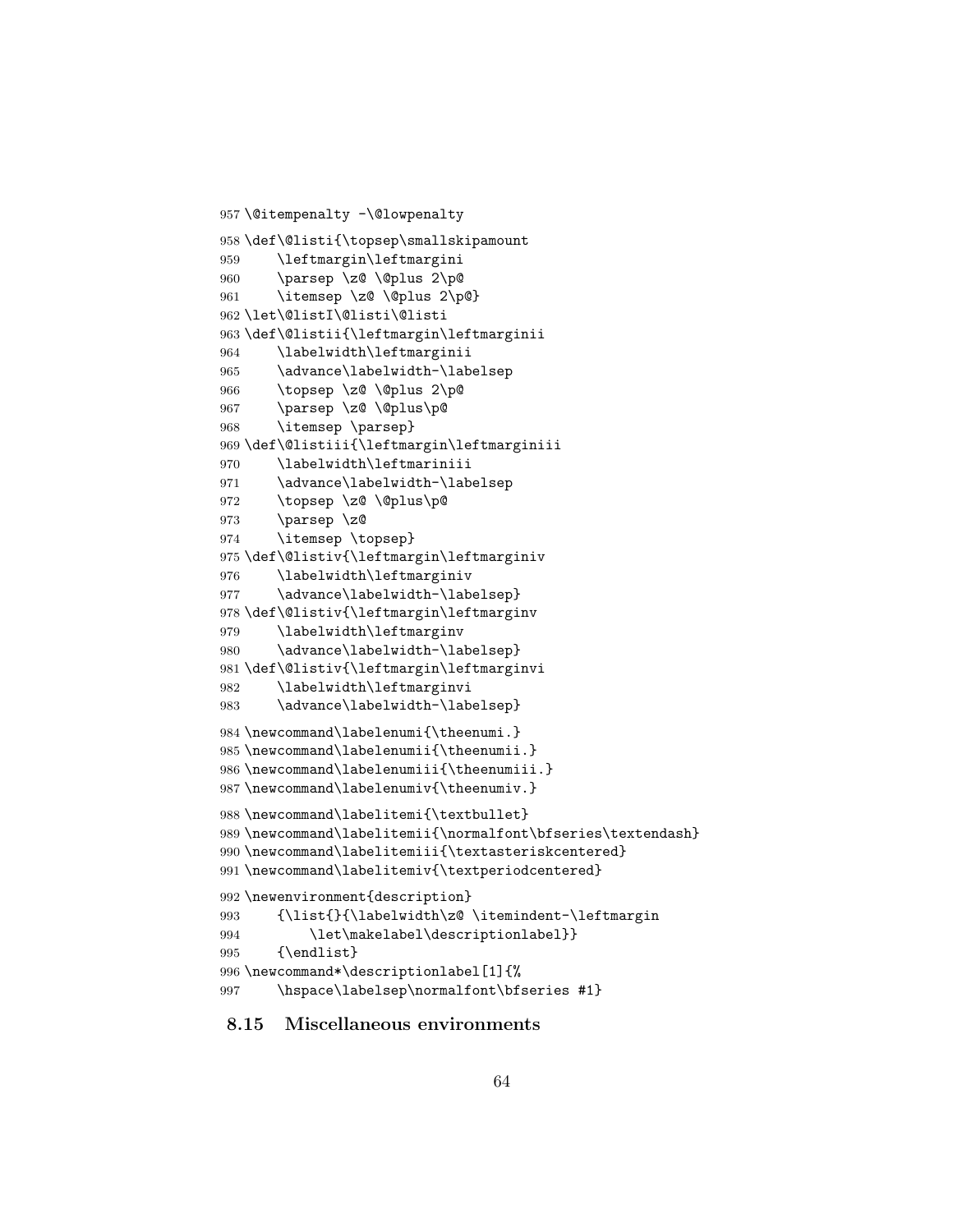|      | 998 \newenvironment{verse} |
|------|----------------------------|
| 999  | {\let\\\@centercr          |
| 1000 | \list{}{\itemsep\z@        |
| 1001 | \itemindent -1.5em         |
| 1002 | \listparindent\itemindent  |
| 1003 | \rightmargin\leftmargin    |
| 1004 | \advance\leftmargin 1.5em} |
| 1005 | \item\relax}               |
| 1006 | ${\end 1}$                 |

Since quotation and quote are redefined (against FG) by the achicago package, we must include the following definitions in the patch.

```
1007 \newenvironment{quotation}\relax\relax
1008 \newenvironment{quote}\relax\relax
1009 \ \langle / \text{class} \rangle1010 \langle *class | achicago \rangle1011 \renewenvironment{quotation}
1012 {\list{}{\topsep\medskipamount
1013 \listparindent 1.5em\relax
1014 \itemindent \listparindent
1015 \rightmargin \leftmargin
1016 \parsep \z@ \@plus\p@}
1017 \item\small\relax}
1018 {\endlist}
1019 \renewenvironment{quote}
1020 {\list{}{\topsep\medskipamount
1021 \rightmargin\leftmargin}%
1022 \item\relax\small}
1023 {\endlist}
1024 \; \langle / \text{class} \, | \, \text{achicago} \rangle1025 \langle *class \rangle
```
# <span id="page-64-0"></span>8.16 Footnotes

```
1026 \renewcommand\footnoterule{%
1027 \kern-3\p@
1028 \hrule\@width.3\columnwidth
1029 \kern2.6\p@}
1030 \@addtoreset{footnote}{chapter}
1031 \newcommand\@makefntext[1]{%
1032 \parindent 1em%
1033 \noindent
1034 \hb@xt@1.8em{\hss\@makefnmark}#1}
```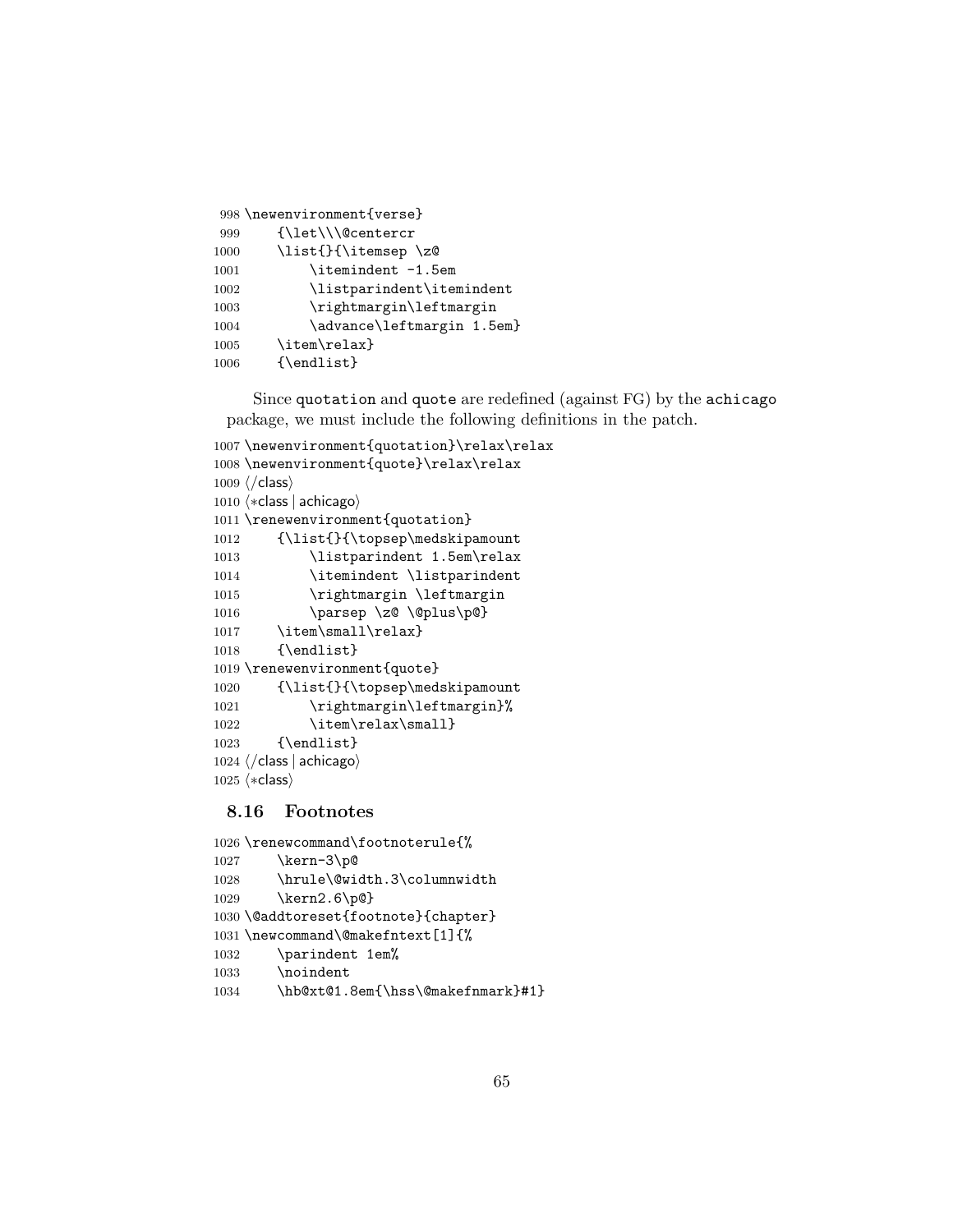# <span id="page-65-0"></span>8.17 Bibliography

The thebibliography environment calls for **\@safebibliography**, which takes care of the heading, bookmark, spacing, etc.

\newenvironment{thebibliography}[1]{%

| {\settowidth\labelwidth{\@biblabel{#1}}%     |
|----------------------------------------------|
|                                              |
|                                              |
|                                              |
|                                              |
|                                              |
|                                              |
|                                              |
| \renewcommand\theenumiv{\@arabic\c@enumiv}}% |
|                                              |
|                                              |
|                                              |
|                                              |
|                                              |
|                                              |
|                                              |
|                                              |
|                                              |

\@safebibliography The spacing within entries is \singlespacing. Between entries, \itemsep applies.

|      | 1053 \newcommand\@safebibliography{%                         |
|------|--------------------------------------------------------------|
| 1054 | \renewcommand\chapter{\@ifstar{\@gobble}{\@gobble}}%         |
| 1055 | \renewcommand\section{\@ifstar{\@gobble}{\@gobble}}%         |
| 1056 | \renewcommand\@mkboth[2]{\relax}%                            |
| 1057 | \clearpage\null\vskip 1in                                    |
| 1058 | \typeout{\bibname}%                                          |
| 1059 | \@ifundefined{@outlinefile}{}{\phantomsection}%              |
| 1060 | \addcontentsline{toc}{chapter}{{\bfseries\protect\bibname}}% |
| 1061 | {\normalfont\bfseries\centering\bibname\par}%                |
| 1062 | \par\vspace{2\@singleline}%                                  |
| 1063 | \singlespace                                                 |
| 1064 | \let\@listi\@listI                                           |
| 1065 | \setlength{\itemsep}{.5\@singleline \@plus 4\p@}%            |
| 1066 | \def\@listi{\topsep\z@                                       |
| 1067 | \leftmargin\leftmargini                                      |
| 1068 | \parsep \z@ \@plus 2\p@                                      |
| 1069 | \itemsep .5\@singleline \@plus 2\p@}                         |
| 1070 | <i><u><b>Neafterheading</b></u></i>                          |
| 1071 | \let\@safebibliography\relax}                                |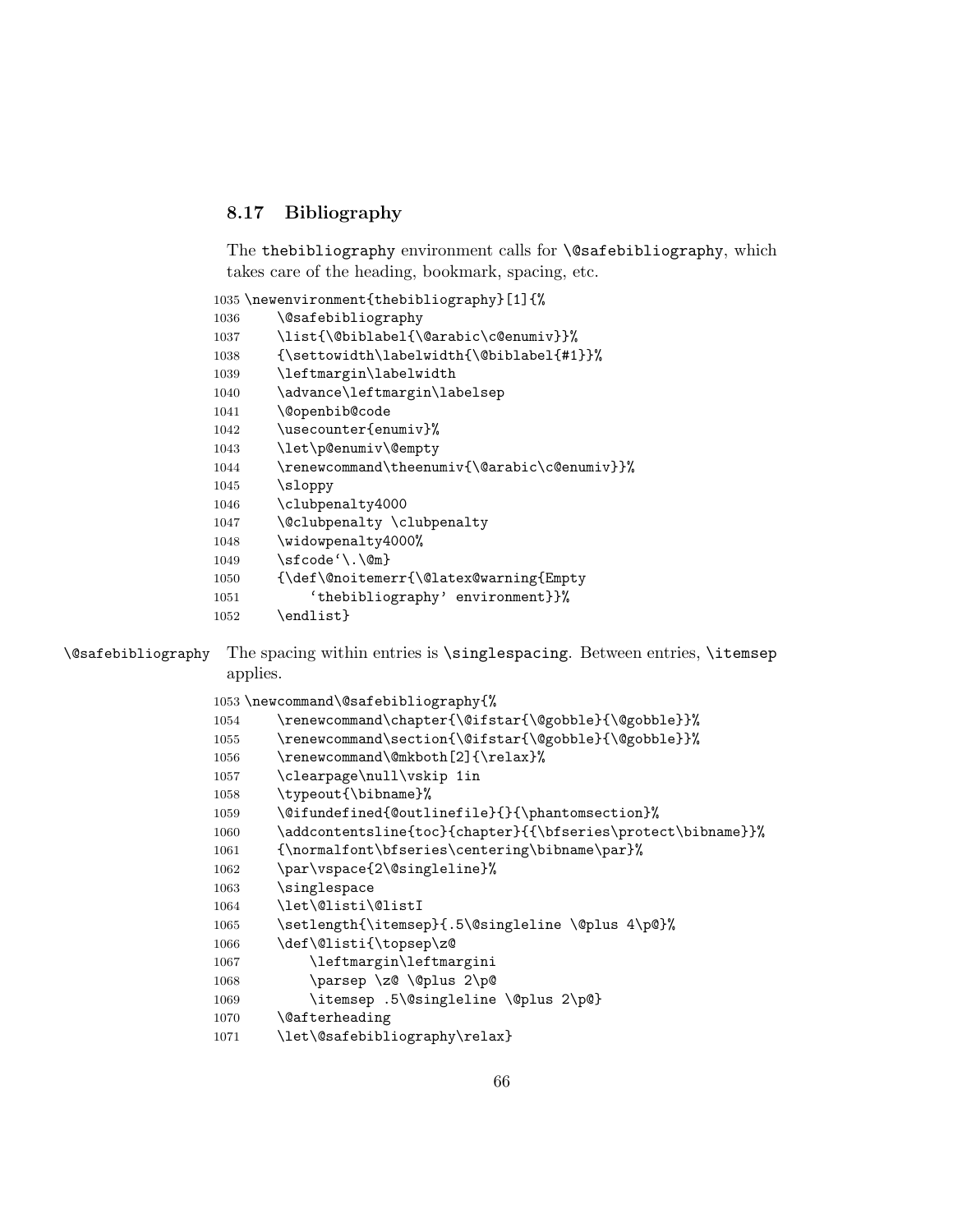\safebibliography \@safebibliography is also used by \safebibliography.

```
1072 \newcommand\safebibliography{\@safebibliography\bibliography}
1073 \newcommand\newblock{\hskip .11em\@plus.33em\@minus.07em}
```
The natbib package handles the spacing not with **\itemsep**, but with the new \bibsep. As far as I know, this is the only thing we need to make the package work, so it is done here rather than in a patch.

```
1074 \AtBeginDocument{\@ifundefined{bibsep}{}{%
1075 \setlength{\bibsep}{.5\@singleline \@plus 4\p@}}}
```
Support for the achicago package, on the contrary, goes to a patch:

| $1076 \ \langle / \text{class} \rangle$                |
|--------------------------------------------------------|
| $1077$ $\langle *achicago \rangle$                     |
| 1078 \renewenvironment*{thebibliography}{%             |
| <i>\</i> @safebibliography<br>1079                     |
| \begin{list}{}{%<br>1080                               |
| \leftmargin\z@<br>1081                                 |
| \advance\leftmargin\labelsep<br>1082                   |
| \advance\leftmargin\bibindent<br>1083                  |
| \itemindent -\bibindent<br>1084                        |
| \listparindent \itemindent<br>1085                     |
| \parsep \z@<br>1086                                    |
| \itemsep .5\@singleline \@plus 4\p@}<br>1087           |
| $\setminus$ sfcode' $\setminus$ .= $\oslash$ m<br>1088 |
| \let\@biblabel\Gobble<br>1089                          |
| \sloppy<br>1090                                        |
| \clubpenalty4000 \widowpenalty4000<br>1091             |
| $H^{\prime\prime}$<br>1092                             |
| \def\@noitemerr{\@latex@warning{Empty<br>1093          |
| 'thebibliography' environment}}%<br>1094               |
| \relax\end{list}}<br>1095                              |
| 1096 \let\achicago@patch\@empty                        |
| 1097 \makeatother                                      |
| $1098 \ \langle / \text{achicago} \rangle$             |
| 1099 (*class)                                          |

### <span id="page-66-0"></span>8.17.1 The index

```
1100 \newenvironment{theindex}{%
1101 \clearpage\typeout{\indexname}%
1102 \@ifundefined{@outlinefile}{}{\phantomsection}%
1103 \addcontentsline{toc}{chapter}{{\bfseries\protect\indexname}}%
1104 \twocolumn[\null\vskip 1in{\normalfont\bfseries\centering
```